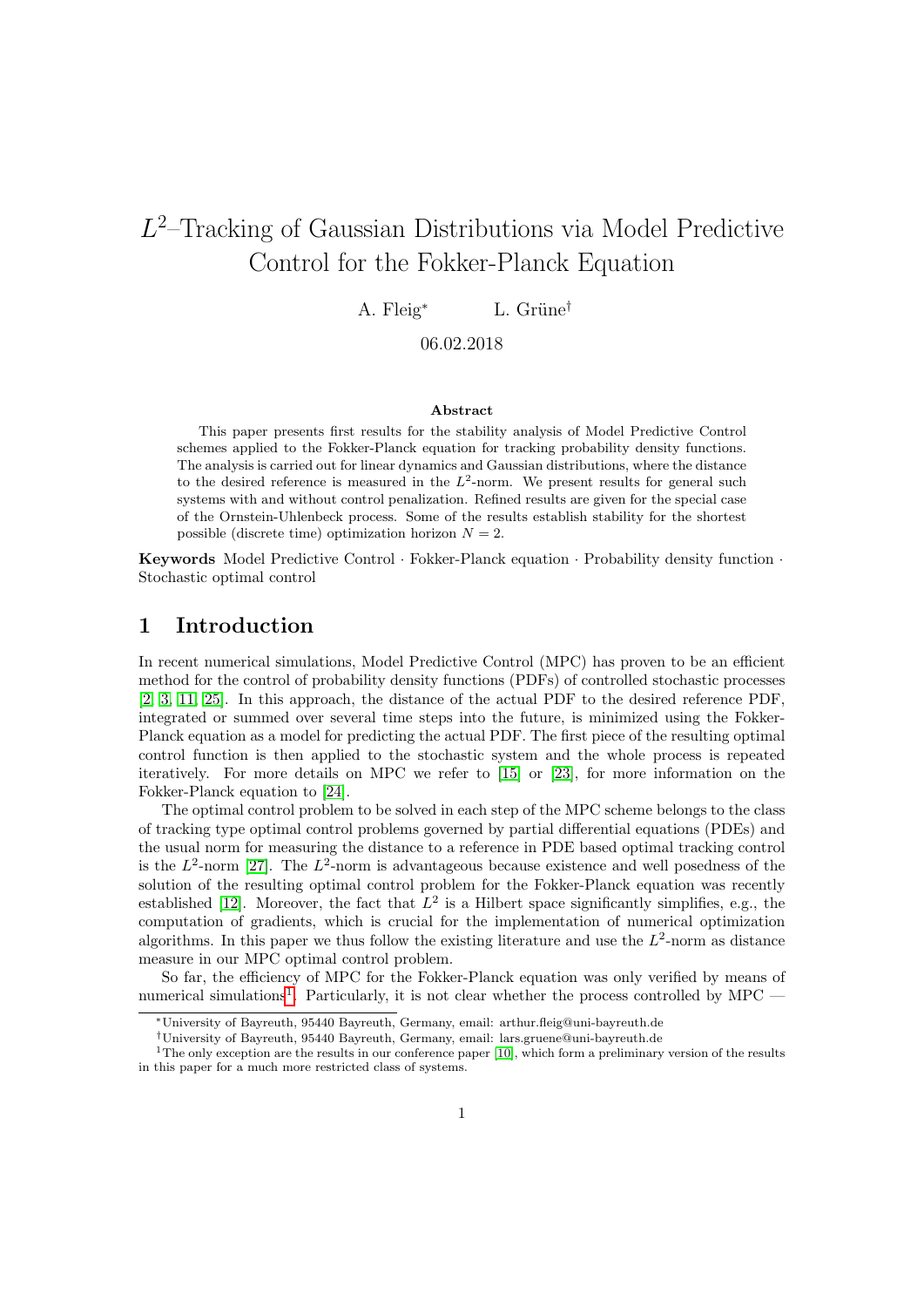the so called MPC closed loop — will converge to the desired reference PDF. This is the question about the stability of the closed loop at the reference PDF. Moreover, it is not clear how large the time span into the future over which the distance is optimized — the so called optimization horizon — must be in order to obtain stability. Clearly, the shorter the optimization horizon, the less computationally demanding the numerical solution of the optimal control problem in each MPC step, and in numerical examples it was observed that in a discrete time setting a prediction horizon of one step into the future is often enough to obtain a stable closed loop. It is the goal of this paper to establish rigorous mathematical results that guarantee stability and in some cases also an upper bound on the necessary optimization horizon. These results are based on general MPC stability and performance guarantees from [\[14,](#page-30-6) [16\]](#page-30-7) and [\[15,](#page-30-1) Chapter 6], which rely on appropriate controllability properties of the stage cost, i.e., the  $L^2$  distance to the reference PDF in our setting, along the controlled dynamics, i.e., along the solutions of the Fokker-Planck PDE.

While the Fokker-Planck MPC framework is in principle applicable to arbitrary nonlinear stochastic control systems and arbitrary initial and reference PDFs, a rigorous analysis of such a general setting appears out of reach to the moment. Therefore, as a first step, in this paper we restrict the analysis to a more limited setting in which we consider linear stochastic dynamics and Gaussian PDFs. This class of systems often appears in engineering problems and has the advantage that its controllability properties are well understood due to the recent paper [\[6\]](#page-29-2). However, even with the availability of the results from [\[6\]](#page-29-2) the analysis of the MPC scheme is not straightforward, because the implications of these controllability properties for the PDFs on the controllability of the  $L^2$  stage cost are indirect and difficult to analyze. This is the point where the use of the otherwise very convenient  $L^2$  stage cost turns out to be disadvantageous and a substantial part of this paper is thus devoted to an in-depth analysis of this cost. Moreover, we will see that even in the simplifying linear and Gaussian setting of this paper, the assumptions from [\[14,](#page-30-6) [16\]](#page-30-7) and [\[15,](#page-30-1) Chapter 6] are not always satisfied. Hence, for some of our results we need to develop new arguments for proving stability of the MPC closed loop, cf. Section [5.2.1.](#page-18-0)

The remainder of this paper is structured as follows. The precise problem formulation and assumptions are presented in Section [2.](#page-1-0) The principles of MPC and its stability analysis are explained in Section [3.](#page-6-0) Section [4](#page-8-0) collects important auxiliary results for the  $L^2$  stage cost used in this paper. The main results of this paper are then presented in Section [5.](#page-12-0) The section is divided into results for general linear stochastic control systems in Subsection [5.1](#page-13-0) and results for the particular case of the Ornstein-Uhlenbeck process in Subsection [5.2,](#page-17-0) which demonstrate in which sense the general results can be further improved for a particular form of the stochastic dynamics. Section [6](#page-29-3) finally concludes the paper.

## <span id="page-1-0"></span>2 Problem Formulation and Assumptions

We start with a continuous-time stochastic process described by the Itô stochastic differential equation

<span id="page-1-1"></span>
$$
dX_t = b(X_t, t; u)dt + D(X_t, t)dW_t, \quad t \in (0, T)
$$
\n
$$
(1)
$$

with initial condition  $X_0 \in \mathbb{R}^d$ . Here,  $W_t \in \mathbb{R}^m$  is an m-dimensional Wiener process,  $b =$  $(b_1, ..., b_d)$  is the vector valued drift function, and the diffusion matrix  $D(X_t, t) \in \mathbb{R}^{d \times m}$  is assumed to have full rank.

Under appropriate assumptions, cf. [\[21,](#page-30-8) p. 227] and [\[22,](#page-30-9) p. 297], the evolution of probability density functions associated with [\(1\)](#page-1-1) is modeled by the Fokker–Planck equation, also called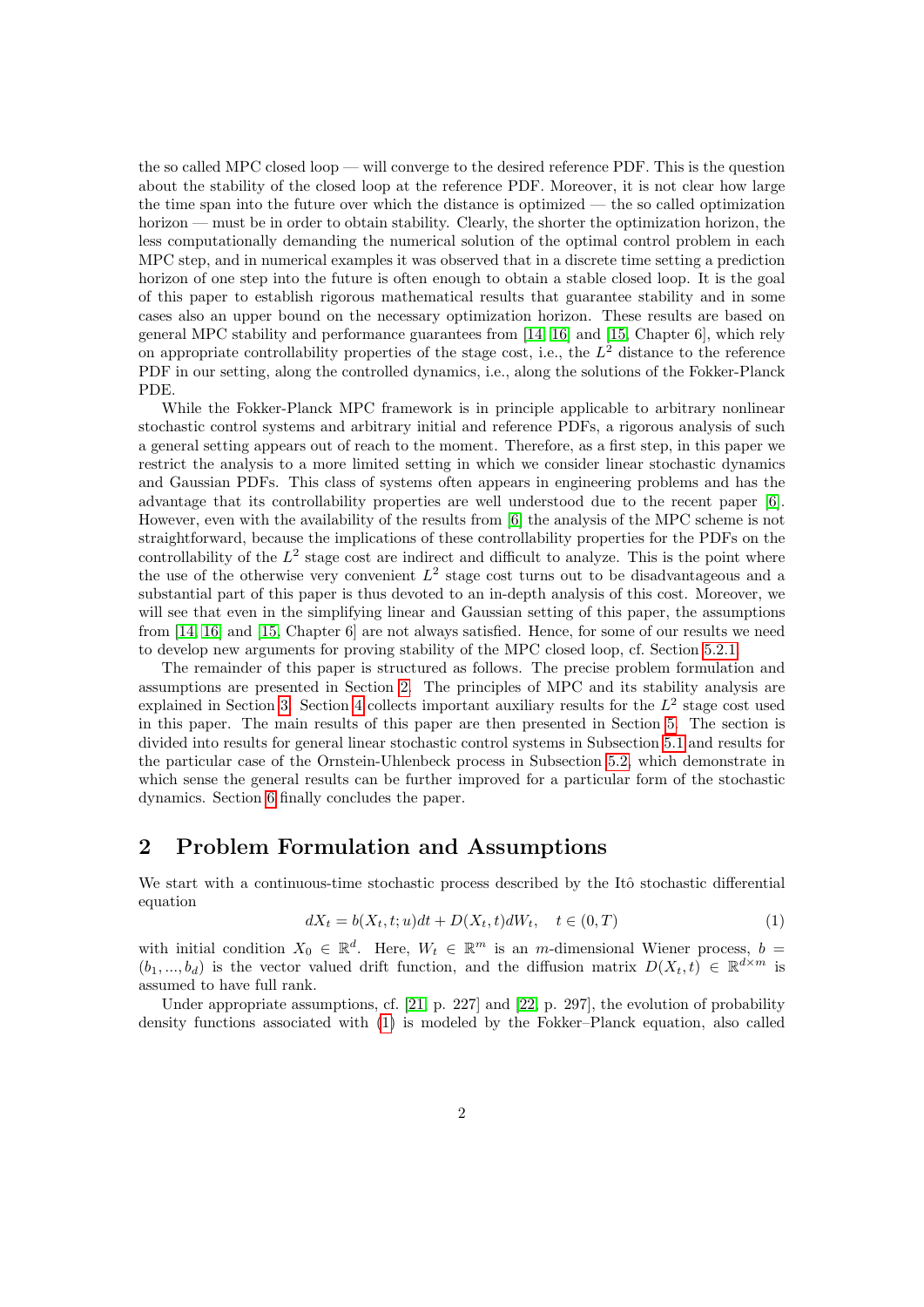Forward Kolmogorov equation:

$$
\partial_t \rho(x,t) - \sum_{i,j=1}^d \partial_{ij}^2 (\alpha_{ij}(x,t)\rho(x,t)) + \sum_{i=1}^d \partial_i (b_i(x,t;u)\rho(x,t)) = 0 \text{ in } Q,
$$
 (2)

<span id="page-2-3"></span><span id="page-2-0"></span>
$$
\rho(\cdot,0) = \rho_0. \tag{3}
$$

The diffusion coefficients  $\alpha_{ij}: Q \to \mathbb{R}$  and the drift coefficients  $b_i: Q \times U \to \mathbb{R}$  are given functions for  $i, j = 1, ..., d$ . The domain of interest is given by  $Q = \Omega \times (0, T)$ , where either  $\Omega = \mathbb{R}^d$ or  $\Omega \subset \mathbb{R}^d$  is a bounded domain with  $C^1$  boundary. The function  $\rho_0 \colon \Omega \to \mathbb{R}_{\geq 0}$  is a given initial probability density function (PDF) and  $\rho: Q \to \mathbb{R}_{\geq 0}$  is the unknown PDF. The control u acting on the drift term may depend on time and/or space. The coefficient functions  $\alpha_{ij}$  in [\(2\)](#page-2-0) are related to D via  $\alpha_{ij} = \sum_k D_{ik}D_{jk}/2$ . For an exhaustive theory and more details on the connection between stochastic processes and the Fokker-Planck equation, we refer to [\[24\]](#page-30-3).

Since  $\rho$  is required to be a probability density function, it shall satisfy the standard properties of a PDF, i.e.,

<span id="page-2-1"></span>
$$
\rho(x,t) \ge 0 \quad \forall (x,t) \in Q \quad \text{and} \quad \int_{\Omega} \rho(x,t) \, \mathrm{d}x = 1 \quad \forall t \in [0,T[.
$$
 (4)

Note that if the FP equation evolves on a bounded domain  $\Omega \subset \mathbb{R}^d$ , e.g. in case of localized SDEs [\[26\]](#page-31-2), suitable boundary conditions on  $\partial\Omega \times (0,T)$  have to be employed. A complete characterization of possible boundary conditions for  $d = 1$  can be found in the work of Feller [\[9\]](#page-30-10). In the multidimensional case, one possible choice is the zero-flux boundary condition  $n \cdot j(x, t) = 0$ on  $\partial\Omega\times(0,T)$ , where j denotes the probability flux and n is the unit normal vector to the surface  $\partial\Omega$ , see [\[3,](#page-29-1) [4\]](#page-29-4). With this, the conservation of mass property in [\(4\)](#page-2-1) holds. Another possibility is to use homogeneous Dirichlet boundary conditions, which, while appropriate in some scenarios [\[2,](#page-29-0) [3,](#page-29-1) [12\]](#page-30-4), in general do not guarantee conservation of mass in space. See also [\[17,](#page-30-11) Chapter 5] for a comparison between the Gihman-Skorohod [\[13\]](#page-30-12) and the Feller classification of boundary conditions.

In this work, we consider  $\Omega = \mathbb{R}^d$  and natural boundary conditions, i.e.,  $\rho(x,t) \to 0$  as  $||x|| \to \infty$  for all  $t > 0$ , as we want to focus on Gaussian distributions. More precisely, we look at solutions of [\(2\)](#page-2-0) of the form

<span id="page-2-2"></span>
$$
\rho(x, t; u) := |2\pi \Sigma(t; u)|^{-1/2} \exp\left(-\frac{1}{2}(x - \mu(t; u))^T \Sigma(t; u)^{-1}(x - \mu(t; u))\right),\tag{5}
$$

where  $\mu(t; u) \in \mathbb{R}^d$  is the (controlled) mean and  $\Sigma(t; u) \in \mathbb{R}^{d \times d}$  is the (controlled) covariance matrix, which is symmetric and positive definite. For matrices  $A \in \mathbb{R}^{d \times d}$ , throughout the paper, we write  $|A| := det(A)$ . We want to attain a Gaussian PDF

<span id="page-2-4"></span>
$$
\bar{\rho}(x) := |2\pi \bar{\Sigma}|^{-1/2} \exp\left(-\frac{1}{2}(x-\bar{\mu})^T \bar{\Sigma}^{-1}(x-\bar{\mu})\right),\tag{6}
$$

where  $\bar{\mu}$  and  $\bar{\Sigma}$  are the desired mean and state covariance, respectively.

In the following, we derive conditions on the coefficients  $\alpha_{ij}$  and  $b_i$  in the Fokker-Planck equation  $(2)$  such that  $(5)$  is a solution of  $(2)$ . We start with the one-dimensional case and write  $\Sigma(t) = \sigma(t)^2$ . Then we have

$$
\partial_x \rho = -\frac{x-\mu}{\sigma^2} \rho
$$
, and  $\partial_{xx}^2 \rho = \left[ -\frac{1}{\sigma^2} + \frac{(x-\mu)^2}{\sigma^4} \right] \rho$ , (7)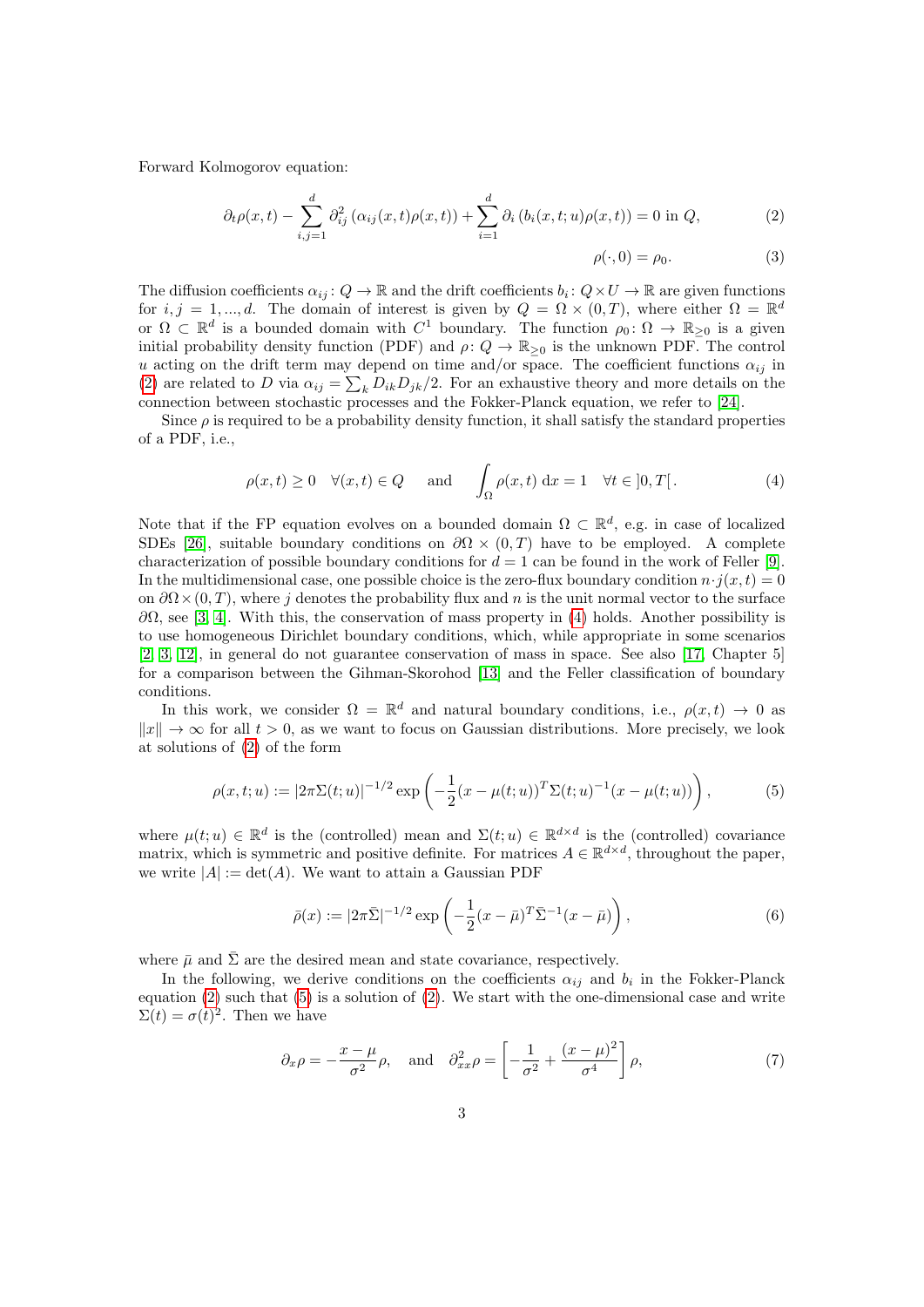resulting in

$$
\partial_t \rho = \left[ -\frac{\partial_t(\sigma^2)}{2\sigma^2} + \frac{(x-\mu)\partial_t \mu}{\sigma^2} + \frac{(x-\mu)^2 \partial_t(\sigma^2)}{2\sigma^4} \right] \rho = \frac{1}{2} \partial_t(\sigma^2) \partial_{xx}^2 \rho - \partial_t \mu \partial_x \rho. \tag{8}
$$

Therefore,

$$
0 = \partial_t \rho - \partial_{xx}^2 (\alpha \rho) + \partial_x (b \rho)
$$
  
=  $\frac{\rho}{\sigma^2} \left[ \left( \frac{1}{2} \partial_t (\sigma^2) - \alpha \right) \left( \frac{(x - \mu)^2}{\sigma^2} - 1 \right) + (x - \mu) (\partial_t \mu + 2 \partial_x \alpha - b)$   
 $-\sigma^2 (\partial_{xx}^2 \alpha + \partial_x b) \right]$   

$$
\Leftrightarrow \left( \frac{1}{2} \partial_t (\sigma^2) - \alpha \right) \left( \frac{(x - \mu)^2}{\sigma^2} - 1 \right) + (x - \mu) (\partial_t \mu + 2 \partial_x \alpha - b)
$$
  
 $-\sigma^2 (\partial_{xx}^2 \alpha + \partial_x b) = 0.$  (9)

The case of several space dimensions is much more technical. As a special case, let us consider linear stochastic systems of the form

<span id="page-3-3"></span>
$$
dX_t = AX_t dt + Bu(t)dt + DdW_t, \quad t \in (0, T),
$$
  

$$
X_t(t = 0) = X_0 \text{ a.s.},
$$
 (10)

where  $A \in \mathbb{R}^{d \times d}$ ,  $B \in \mathbb{R}^{d \times l}$ ,  $D \in \mathbb{R}^{d \times m}$  and a control  $u(t)$  is defined by

<span id="page-3-2"></span>
$$
u(t) := -K(t)X_t + c(t) \tag{11}
$$

for functions  $K: \mathbb{R}_{\geq 0} \to \mathbb{R}^{l \times d}$  and  $c: \mathbb{R}_{\geq 0} \to \mathbb{R}^{l}$ . This results in

<span id="page-3-0"></span>
$$
dX_t = (A - BK(t)) X_t dt + Bc(t)dt + DdW_t, \quad t \in (0, T),
$$
  

$$
X_t(t = 0) = X_0 \text{ a.s.},
$$
 (12)

i.e., a stochastic process with constant diffusion  $D(X_t, t) \equiv D$  and a linear drift term  $b(X_t, t; u) =$  $(A - BK(t))X_t + Bc(t)$ , cf. [\(1\)](#page-1-1), from which the coefficients for the associated Fokker-Planck equation [\(2\)](#page-2-0) can be derived. If  $X_0 \sim \mathcal{N}(\mathring{\mu}, \mathring{\Sigma})$  with mean  $\mathring{\mu} \in \mathbb{R}^d$  and covariance matrix  $\mathring{\Sigma} \in$  $\mathbb{R}^{d \times d} > 0$ , the corresponding initial PDF in [\(3\)](#page-2-3) is given by

<span id="page-3-1"></span>
$$
\rho_0(x) := |2\pi \mathring{\Sigma}|^{-1/2} \exp\left(-\frac{1}{2}(x-\mathring{\mu})^T \mathring{\Sigma}^{-1}(x-\mathring{\mu})\right). \tag{13}
$$

Then due to linearity of the process, the solution of the corresponding Fokker-Planck IVP  $(2)-(3)$  $(2)-(3)$  $(2)-(3)$ ,  $\rho(x, t)$ , is also a Gaussian PDF of form [\(5\)](#page-2-2), cf. [\[22,](#page-30-9) [6,](#page-29-2) [5\]](#page-29-5). The same holds if A, B and D are time-dependent, cf. [\[24,](#page-30-3) Section 6.5].

In the rest of this paper, we consider linear stochastic systems of type [\(12\)](#page-3-0) with corresponding initial PDF [\(13\)](#page-3-1). We can characterize these processes via the following ODE system for the corresponding mean  $\mu(t)$  and covariance matrix  $\Sigma(t)$ , see [\[5,](#page-29-5) p. 117]:

<span id="page-3-4"></span>
$$
\dot{\mu}(t) = (A - BK(t))\mu(t) + Bc(t), \qquad \mu(0) = \dot{\mu},
$$
\n
$$
\dot{\mu}(t) = (A - BK(t))\Sigma(t) + \Sigma(t)(A - \Sigma(t))T + \Sigma(t)\Sigma(T - \Sigma(t))\dot{\Sigma}(t)
$$
\n(14)

$$
\dot{\Sigma}(t) = (A - BK(t))\Sigma(t) + \Sigma(t)(A - BK(t))^T + DD^T, \quad \Sigma(0) = \dot{\Sigma}.
$$

Note that even though the control [\(11\)](#page-3-2) enters through the drift term, cf. [\(10\)](#page-3-3), since it is linear in space, both mean and covariance matrix are affected.

One particular process of this form is the Ornstein-Uhlenbeck process. Besides the geometric Brownian movement, it is one of the simplest and most widely used processes defined by a stochastic differential equation.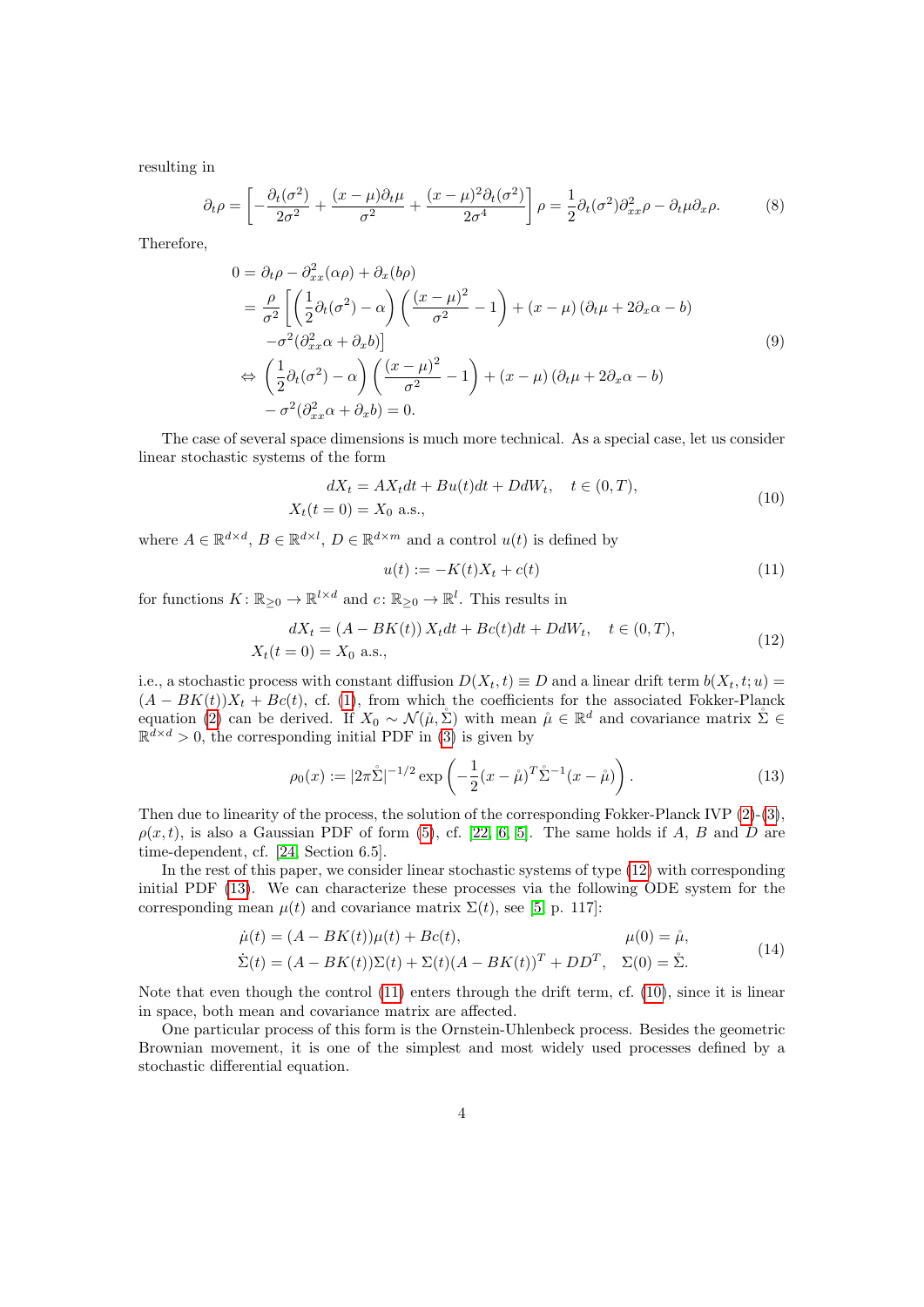**Example 1** (Ornstein-Uhlenbeck). (a) For given parameters  $\theta, \zeta > 0$  and  $\nu \in \mathbb{R}$ , the uncontrolled one-dimensional Ornstein-Uhlenbeck process is defined by

$$
dX_t = \theta(\nu - X_t) dt + \varsigma dW_t, \quad X_t(t = 0) = X_0.
$$
\n(15)

Adding a control of type [\(11\)](#page-3-2) results in

$$
dX_t = -(\theta + K(t)) X_t dt + (\theta \nu + c(t)) dt + \varsigma dW_t, \quad X_t(t = 0) = X_0.
$$
 (16)

By translating c(t) we can set  $\nu = 0$  without loss of generality. Then the controlled Ornstein-Uhlenbeck process is given by [\(12\)](#page-3-0) with

$$
A = -\theta, \quad B = 1, \quad and \quad D = \varsigma. \tag{17}
$$

To keep the properties of the process, we require that  $\theta + K(t) > 0$ , i.e.,  $K(t) > -\theta$ . We do not (need to) impose any constraints on  $c(t)$ .

(b) An easy extension to the multi-dimensional case is made by considering

<span id="page-4-0"></span>
$$
A = diag(-\theta_1, \dots, -\theta_d),
$$
  
\n
$$
B = I,
$$
  
\n
$$
D = diag(\varsigma_1, \dots, \varsigma_d),
$$
  
\n
$$
K(t) = diag(k_1(t), \dots, k_d(t)),
$$
  
\n
$$
c(t) = (c_1(t), \dots, c_d(t)),
$$
\n(18)

where analogously we require that  $k_i(t) > -\theta_i$ .

Let us assume that  $\rho_0$  is a Gaussian PDF with mean  $\mathring{\mu} \in \mathbb{R}^d$  and covariance matrix  $\mathring{\Sigma}_{ij} =$  $\delta_{ij}\delta_i^2$ , where  $\delta_{ij}$  is the Kronecker delta. Furthermore, let us view the control coefficients  $(K(t), c(t))$  as parameters for the moment and assume that they are constant, i.e.,  $k_i(t) \equiv \overline{k}_i$ and  $c_i(t) \equiv \bar{c}_i$ ,  $i = 1, \ldots, d$ . Then [\(14\)](#page-3-4) can be solved analytically, with the mean given by

<span id="page-4-1"></span>
$$
\mu_i(t) = \frac{\bar{c}_i}{\theta_i + \bar{k}_i} + \left(\mathring{\mu}_i - \frac{\bar{c}_i}{\theta_i + \bar{k}_i}\right) e^{-(\theta_i + \bar{k}_i)t} \tag{19}
$$

and covariance matrix

<span id="page-4-4"></span>
$$
\Sigma_{ij}(t) = \delta_{ij}\sigma_i^2(t),\tag{20}
$$

where

<span id="page-4-2"></span>
$$
\sigma_i^2(t) := \frac{\varsigma_i^2}{2(\theta_i + \bar{k}_i)} + \left(\mathring{\sigma}_i^2 - \frac{\varsigma_i^2}{2(\theta_i + \bar{k}_i)}\right) e^{-2(\theta_i + \bar{k}_i)t}.\tag{21}
$$

Moreover,

<span id="page-4-3"></span>
$$
\lim_{t \to \infty} \mu_i(t) = \frac{\bar{c}_i}{\theta_i + \bar{k}_i} =: \bar{\mu}_i \quad and \quad \lim_{t \to \infty} \Sigma_{ij}(t) = \delta_{ij} \frac{\varsigma_i^2}{2(\theta_i + \bar{k}_i)} =: \bar{\Sigma}_{ij}.
$$
 (22)

Due to the fixed form of the control, [\(11\)](#page-3-2), in the following we will use the term "control" for both  $u(x, t)$  and the pair of coefficients  $(K(t), c(t))$ , depending on the context. Likewise, our objective to steer the solution  $\rho(x, t; u)$  to  $\bar{\rho}(x)$  and remain there is equivalent to steer the pair  $(\Sigma(t), \mu(t))$  to  $(\overline{\Sigma}, \overline{\mu})$  and maintain that state.

While in Example [1](#page-0-1) it is easy to see that any desired state of type  $(6)$  can be reached by choosing appropriate functions  $(K(t), c(t))$  and stabilized with constant  $(\overline{K}, \overline{c})$ , in general this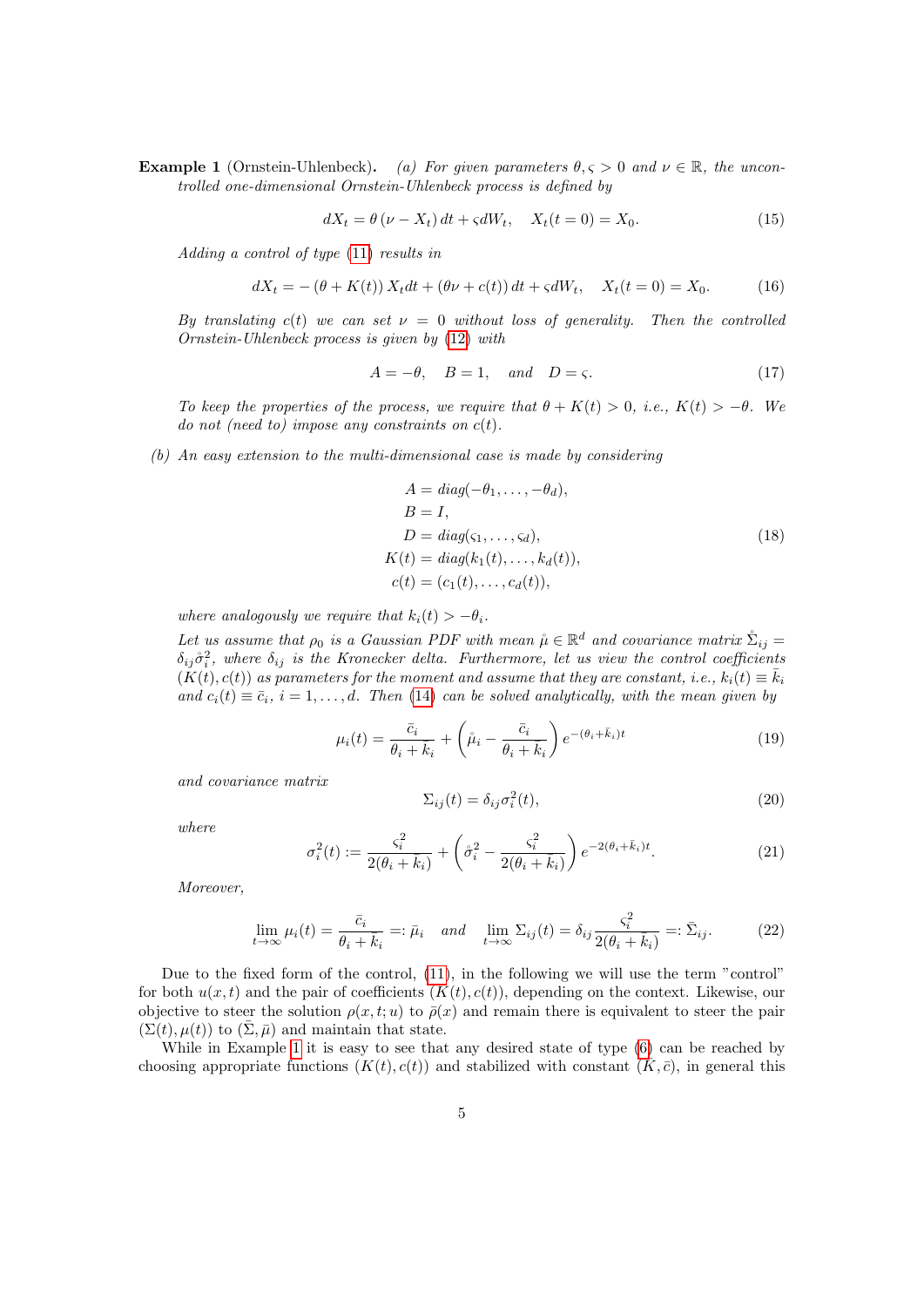is not the case. To ensure the existence of controls  $(K(t), c(t))$  such that at some given time  $T > 0$ ,  $\bar{\rho}(x)$  is reached, it is necessary and sufficient to require  $(A, B)$  to be a controllable pair, see [\[6,](#page-29-2) Sections II and III] or [\[5,](#page-29-5) Theorems 2.10.5 and 2.10.6]. After having reached  $\bar{\rho}$ , the aim is to stay there. In this work, we want to focus on stationary states that can be stabilized by applying static state-feedback, i.e., [\(11\)](#page-3-2) with some constant  $(K, \bar{c})$ . In general, not every desired state  $\bar{\rho}$  can be stabilized in this manner. To this end, some conditions on  $\bar{\Sigma}$  and the dynamics were derived in [\[6,](#page-29-2) Section III-B]. Overall, we end up with the following conditions, which we assume throughout the paper:

<span id="page-5-6"></span>**Assumption 2.** (a) The pair  $(A, B)$  is controllable.

<span id="page-5-2"></span>(b) The covariance matrix of the desired Gaussian PDF  $\bar{\rho}(x)$ ,  $\bar{\Sigma}$ , is such that the equation

<span id="page-5-0"></span>
$$
0 = A\bar{\Sigma} + \bar{\Sigma}A^T + BX^T + XB^T + DD^T \tag{23}
$$

can be solved for X.

- <span id="page-5-1"></span>(c)  $A - B\overline{K}$  is a Hurwitz matrix for  $\overline{K} = -X^T \overline{\Sigma}^{-1}$  and X the solution of [\(23\)](#page-5-0).
- <span id="page-5-3"></span>(d) The equation

$$
0 = (A - B\bar{K})\bar{\mu} + B\bar{c}
$$
\n<sup>(24)</sup>

has a solution  $(\bar{K}, \bar{c})$  with  $\bar{K}$  as in [\(c\).](#page-5-1)

As mentioned above, the first condition guarantees the existence of controls  $(K(t), c(t))$  such that a given Gaussian PDF  $\bar{\rho}$ , characterized by the pair  $(\bar{\mu}, \bar{\Sigma})$ , can be reached. From [\(14\)](#page-3-4) we see that Assumption [2](#page-0-1)[\(b\)](#page-5-2) is a necessary condition such that  $\bar{\Sigma}$  can be stabilized using a constant  $\bar{K}$ : If it holds for a given  $\bar{\Sigma}$ , then the algebraic Lyapunov equation

<span id="page-5-5"></span>
$$
(A - B\overline{K})\overline{\Sigma} + \overline{\Sigma}(A - B\overline{K})^T = -DD^T
$$
\n(25)

is satisfied with  $\bar{K} = -X^T \bar{\Sigma}^{-1}$ . If, additionally, Assumption [2](#page-0-1)[\(c\)](#page-5-1) holds for this  $\bar{K}$ , then  $\bar{\Sigma}$  is an admissible stationary state covariance in the sense that it can be stabilized using a constant control  $\bar{K}$ . In order to stabilize a desired mean  $\bar{\mu}$  as well, in addition to the previous assumptions, we require Assumption  $2(d)$  $2(d)$  to hold. This condition is sufficient due to  $(14)$  and the fact that  $A - BK$  is Hurwitz according to Assumption [2](#page-0-1)[\(c\).](#page-5-1) For more details, see [\[6\]](#page-29-2).

Remark 3. If one ignores the mean or assumes it is constant for all times, then one can drop Assumption [2](#page-0-1)[\(d\).](#page-5-3) Furthermore, Assumption 2[\(c\)](#page-5-1) can be guaranteed if the range of B is a subset of the range of D, i.e.,  $\mathcal{R}(B) \subseteq \mathcal{R}(D)$ , which one can verify without knowing K, cf. [\[6\]](#page-29-2).

To summarize, we consider stochastic processes [\(12\)](#page-3-0) with corresponding initial PDF [\(13\)](#page-3-1). Our objective is to steer to and remain at a certain stationary PDF [\(6\)](#page-2-4), which can be characterized by its mean  $\bar{\mu}$  and covariance matrix  $\bar{\Sigma}$ . Therefore, we can equivalently study the dynamics [\(14\)](#page-3-4). With Assumption [2](#page-0-1) we ensure the feasibility of the problem.

In a next step, we want to solve this problem. It can be formulated as an infinite horizon optimal control problem with the objective to minimize

<span id="page-5-4"></span>
$$
J_{\infty}(\rho_0, u) := \int_0^{\infty} \ell(\rho(x, t; u; \rho_0), u(t)) dt
$$
\n(26)

for a given stage cost  $\ell$  with respect to u, subject to the dynamics [\(2\)](#page-2-0)-[\(3\)](#page-2-3) associated to the stochastic process [\(12\)](#page-3-0). A common choice in PDE-constrained optimization is to penalize the distance to the desired state in the  $L^2$  norm and add some control cost function  $p(u(t))$ , e.g.,

$$
\ell(\rho, u) := \frac{1}{2} \int_{\Omega} (\rho(x, t; u; \rho_0) - \bar{\rho}(x))^2 dx + p(u(t)).
$$
\n(27)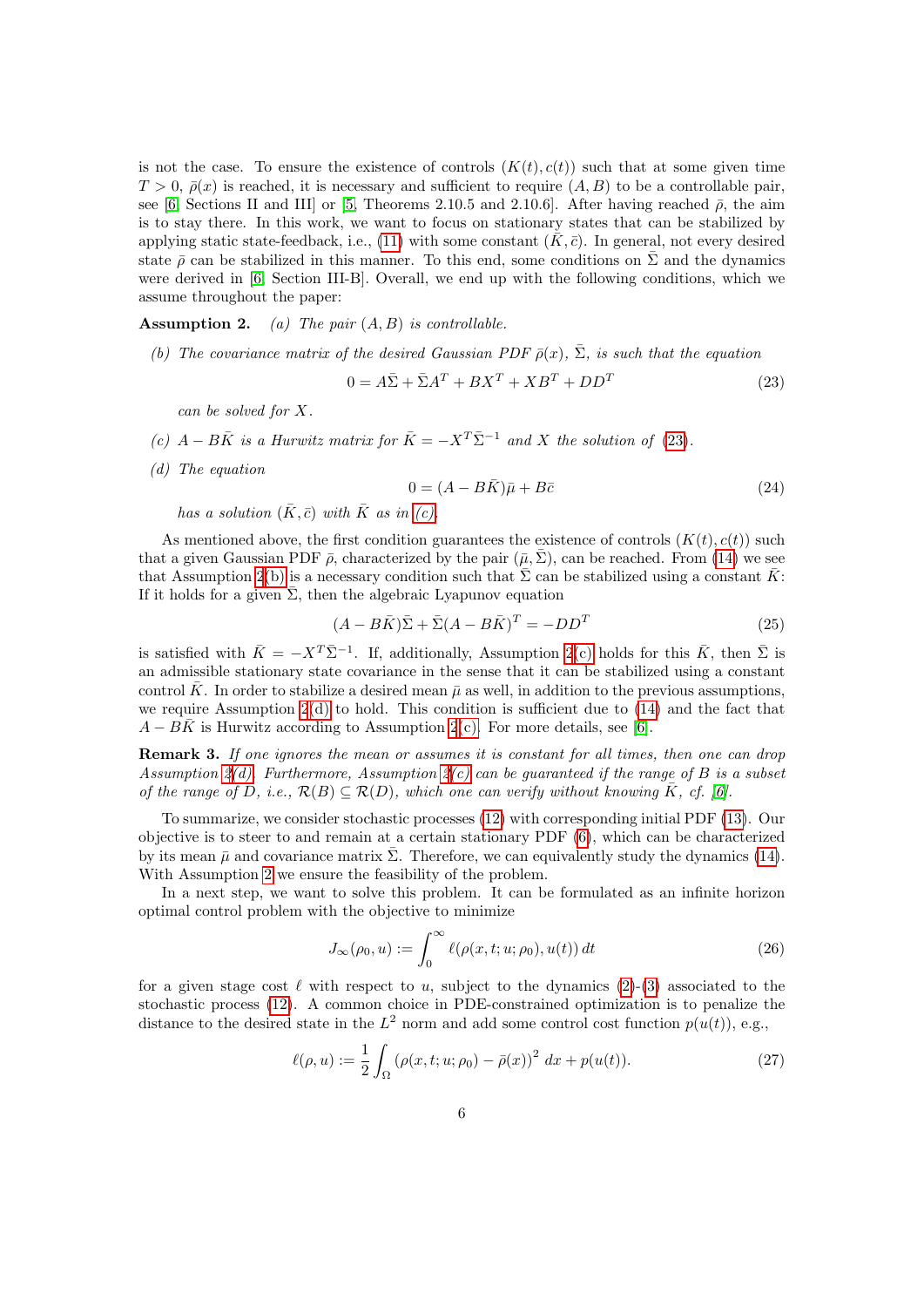We address this optimization problem using Model Predictive Control (MPC), which we introduce in the following section.

# <span id="page-6-0"></span>3 Model Predictive Control

In this section, we briefly present the concept of MPC. A more detailed introduction can be found in the monographs [\[15\]](#page-30-1) and [\[23\]](#page-30-2).

As we will describe below, in MPC the control input is synthesized by solving an optimal control problem at discrete points in time  $t_k, k \in \mathbb{N}_0$ . It is therefore convenient to rewrite the dynamics in discrete time form. Hence, suppose we have a process whose state  $z(k)$  is measured at discrete points in time  $t_k, k \in \mathbb{N}_0$ , and which we can control on the time interval  $[t_k, t_{k+1})$  via a control signal  $u(k)$ . Then we can consider nonlinear discrete time control systems

<span id="page-6-2"></span>
$$
z(k+1) = f(z(k), u(k)), \quad z(0) = z_0,
$$
\n(28)

with state  $z(k) \in \mathbb{X} \subset Z$  and control  $u(k) \in \mathbb{U} \subset U$ , where Z and U are metric spaces. State and control constraints are incorporated in X and U, respectively. Continuous time models such as the one presented in Section [2](#page-1-0) are sampled using a (constant) sampling rate  $T_s > 0$ , i.e.,  $t_k = t_0 + kT_s$ . Given an initial state  $z_0$  and a control sequence  $(u(k))_{k \in \mathbb{N}_0}$ , the solution trajectory is denoted by  $z_u(\cdot; z_0)$ . Note that the control sequence is not necessarily piecewise constant, i.e.,  $u(k)$  for some  $k \in \mathbb{N}$  is not constant in general.

Stabilization and tracking problems can be recast as infinite horizon optimal control problems using a tracking type cost function [\(26\)](#page-5-4). However, solving infinite horizon optimal control problems governed by PDEs is in general computationally hard. The idea behind MPC is to circumvent this issue by iteratively solving optimal control problems on a shorter, finite time horizon and use the resulting optimal control values to construct a feedback law  $\mathcal{F} \colon \mathbb{X} \to \mathbb{U}$  for the closed loop system

<span id="page-6-3"></span>
$$
z_{\mathcal{F}}(k+1) = f(z_{\mathcal{F}}(k), \mathcal{F}(z_{\mathcal{F}}(k))).
$$
\n(29)

Instead of minimizing a cost functional

<span id="page-6-4"></span>
$$
J_{\infty}(z_0, u) := \sum_{k=0}^{\infty} \ell(z_u(k; z_0), u(k)),
$$
\n(30)

the finite horizon cost functional

<span id="page-6-1"></span>
$$
J_N(z_0, u) := \sum_{k=0}^{N-1} \ell(z_u(k; z_0), u(k))
$$
\n(31)

is minimized, where  $N \geq 2$  is the optimization horizon length and the continuous function  $\ell : Z \times U \to \mathbb{R}_{\geq 0}$  defines the stage cost, also called running cost. The feedback law F is constructed through the following MPC scheme:

- 0. Given an initial value  $z_{\mathcal{F}}(0) \in \mathbb{X}$ , fix the length of receding horizon  $N \geq 2$  and set  $n = 0$ .
- 1. Initialize the state  $z_0 = z_{\mathcal{F}}(n)$  and minimize [\(31\)](#page-6-1) subject to [\(28\)](#page-6-2). Apply the first value of the resulting optimal control sequence denoted by  $u^* \in \mathbb{U}^N$ , i.e., set  $\mathcal{F}(z_{\mathcal{F}}(n)) := u^*(0)$ .
- 2. Evaluate  $z_{\mathcal{F}}(n+1)$  according to relation [\(29\)](#page-6-3), set  $n := n+1$  and go to step 1.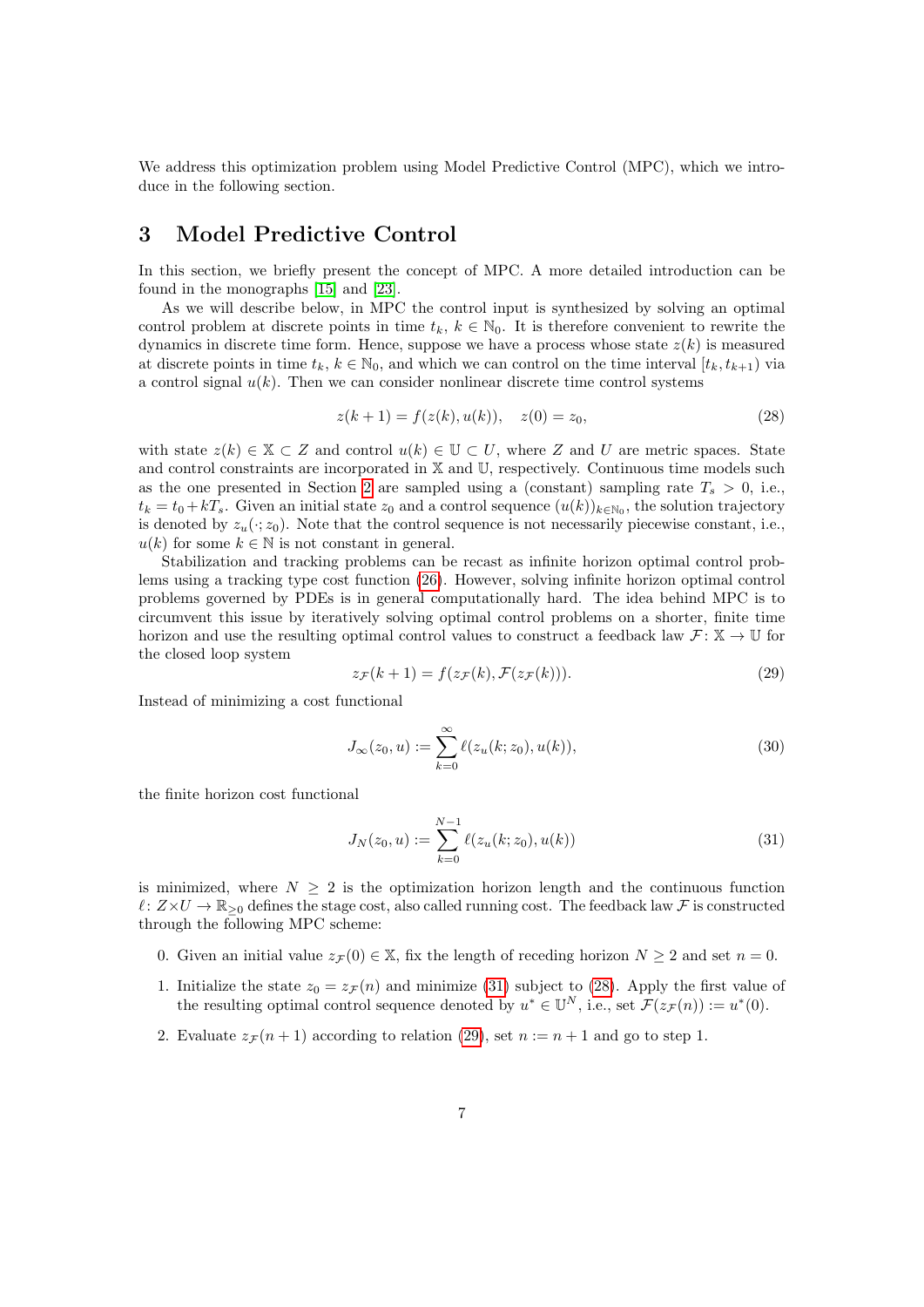By truncating the infinite horizon, an important question is whether the MPC closed loop system is asymptotically stable. One way to enforce stability is to add terminal conditions to [\(31\)](#page-6-1). In the PDE setting, this approach has been investigated, e.g., by [\[18,](#page-30-13) [8,](#page-29-6) [7\]](#page-29-7). Terminal constraints are added to the state constraints  $X$ , terminal costs influence the cost functional  $J_N$ . However, constructing a suitable terminal region or finding an appropriate terminal cost is a challenging task, cf. [\[15\]](#page-30-1). MPC schemes that do not rely on these methods are much easier to set up and implement and are therefore often preferred in practice. In this case, the choice of the horizon length  $N$  in step 0 of the MPC algorithm is crucial: Longer horizons make the problem computationally harder, shorter horizon lengths may lead to instability of the MPC closed loop system. Therefore, the smallest horizon that yields a stabilizing feedback is of particular interest, both from the theoretical and practical point of view. Finding it is the main task of this paper.

Similar to [\[1\]](#page-29-8), the study in this work relies on a stability condition proposed in [\[15\]](#page-30-1) that, together with the exponential controllability assumption below, ensures the relaxed Lyapunov inequality, cf. [\[15,](#page-30-1) Thm. 6.14 and Prop. 6.17]. This inequality has been introduced in [\[19\]](#page-30-14) to guarantee stability of the MPC closed loop solution.

<span id="page-7-2"></span>Definition 4. The system [\(28\)](#page-6-2) is called exponentially controllable with respect to the stage cost  $\ell : \Leftrightarrow \exists C \geq 1, \delta \in (0,1)$  such that for each state  $\dot{z} \in Z$  there exists a control  $u_{\dot{z}} \in U$  satisfying

<span id="page-7-0"></span>
$$
\ell(z_{u_{\hat{z}}}(k;\hat{z}), u_{\hat{z}}(k)) \le C\delta^k \min_{u \in U} \ell(\hat{z}, u)
$$
\n(32)

for all  $k \in \mathbb{N}_0$ .

Using the stability condition from [\[15\]](#page-30-1), the minimal stabilizing horizon can be deduced from the values of the overshoot bound C and the decay rate  $\delta$ . For more details, see [\[1\]](#page-29-8). The most important difference in the influence of C and  $\delta$  for our study is that for fixed C, it is generally impossible to arbitrarily reduce the horizon N by reducing  $\delta$ . However, for  $C = 1$ , stability can be ensured even for the shortest meaningful horizon  $N = 2$ . Note that condition [\(32\)](#page-7-0) depends on the stage cost  $\ell$ , which, in this paper, are given by

<span id="page-7-1"></span>
$$
\ell(z(k), u(k)) = \frac{1}{2} ||z(k) - \bar{z}||^2 + \frac{\gamma}{2} ||u(k) - \bar{u}||^2
$$
\n(33)

for some norm  $\|\cdot\|$ , where  $(\bar{z}, \bar{u})$  constitutes an equilibrium of [\(28\)](#page-6-2), i.e.,  $f(\bar{z}, \bar{u}) = \bar{z}$ . Note that  $\bar{u}$  only makes  $\bar{z}$  an equilibrium; it is not required that with  $u(k) \equiv \bar{u}$  we converge towards  $\bar{z}$ . However, we have  $\ell(\bar{z}, \bar{u}) = 0$  and  $\ell(z, u) > 0$  for  $(z, u) \neq (\bar{z}, \bar{u})$ , which are necessary conditions for the following theorem resulting from [\[15,](#page-30-1) Theorem 6.18 and Section 6.6] to hold.

<span id="page-7-3"></span>Theorem 5. Consider the MPC scheme with stage cost [\(33\)](#page-7-1) satisfying the exponential control-lability property from Definition [4](#page-7-2) with  $C \geq 1$  and  $\delta \in (0,1)$ .

- (a) Then there exists some optimization horizon  $\bar{N} \geq 2$  such that the equilibrium  $\bar{z}$  is globally asymptotically stable for the MPC closed loop for each optimization horizon  $N > N$ .
- (b) If  $C = 1$  then  $\overline{N} = 2$ .

In both cases, the optimal value function  $V_N(z_0) := \inf_{u_0} J_N(z_0, u_0)$  for [\(31\)](#page-6-1) is a Lyapunov function for the closed loop, which in particular satisfies  $V_N(z_F(n+1)) < V_N(z_F(n))$  whenever  $V_N(z_{\mathcal{F}}(n)) \neq 0.$ 

This result states that the MPC closed loop has the same qualitative stability property as the solution of the infinite horizon optimal control problem [\(30\)](#page-6-4). In addition to this qualitative property, the results from [\[15\]](#page-30-1) also yield that the MPC closed loop is approximately optimal for the infinite horizon functional [\(30\)](#page-6-4), i.e., that they are quantitatively similar to the infinite horizon problem. However, in order not to overload the presentation, we will focus on the stability aspect in the remainder of this paper.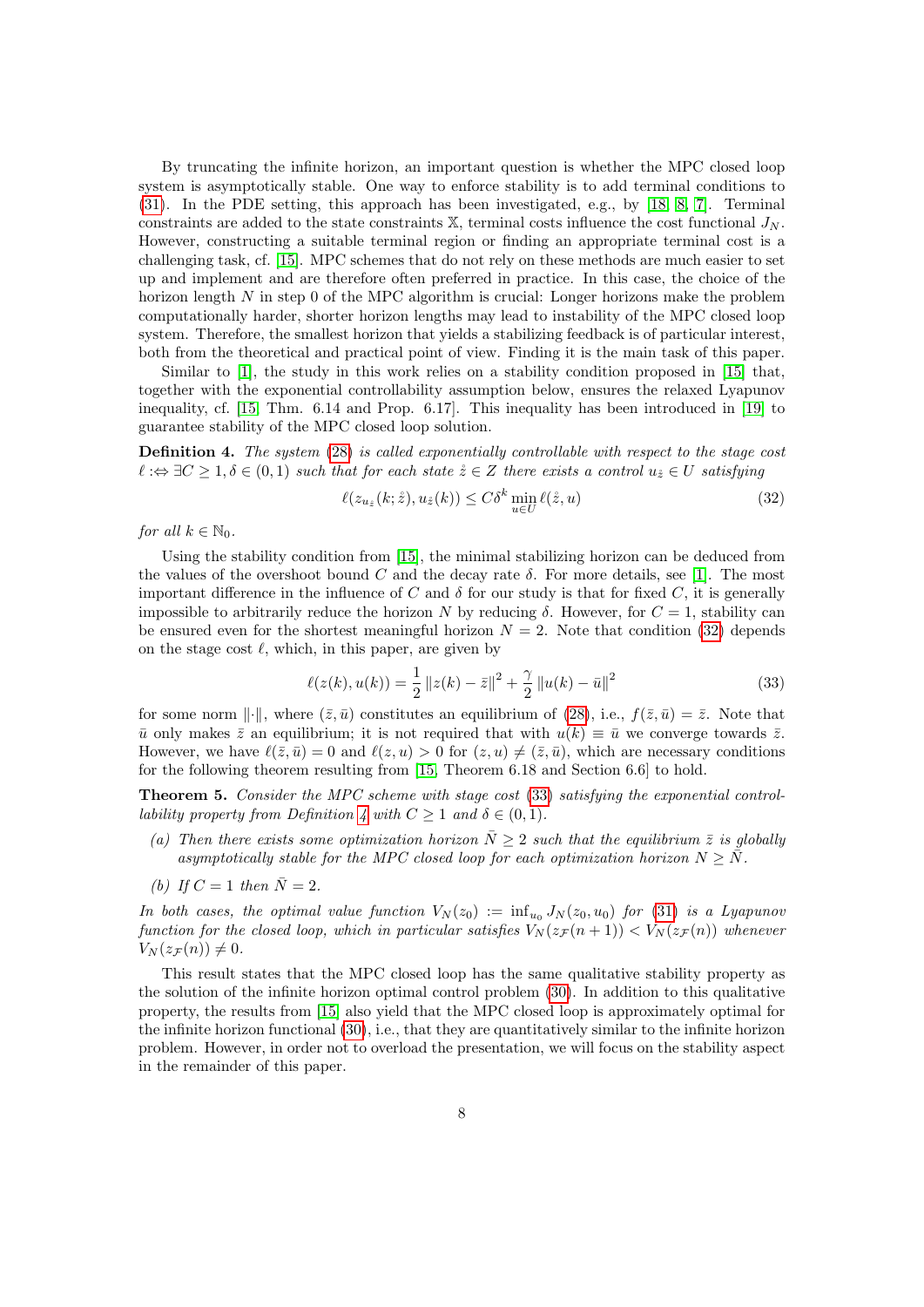## <span id="page-8-0"></span>4 Design and Properties of the Stage Cost  $\ell$

Before we turn to the analysis of the MPC problem, we take a closer look at designing suitable stage cost  $\ell$ . In light of Theorem [5,](#page-7-3) the standard choice of using quadratic costs in the state and the control penalization [\(33\)](#page-7-1) certainly appears to be viable. A common choice of norms in PDE-constrained optimization problems is the  $L^2$  norm, cf. [\[27\]](#page-31-1), which is meaningful for the term penalizing the state. However, since the control [\(11\)](#page-3-2) acts on the whole domain  $\Omega = \mathbb{R}^d$  and is linear in space, using, e.g.,  $||u - \bar{u}||^2_{L^2(\mathbb{R}^d)}$  is not meaningful. Here,  $\bar{u}$  is of form [\(11\)](#page-3-2) and can be characterized by its coefficients  $(K, \bar{c})$  that satisfy Assumption [2.](#page-0-1) Therefore, we penalize the deviation of the control coefficients  $(K(t), c(t))$  from  $(\bar{K}, \bar{c})$ , which results in

<span id="page-8-1"></span>
$$
\ell(\rho, u) := \frac{1}{2} \left\| \rho - \bar{\rho} \right\|_{L^2(\mathbb{R}^d)}^2 + \frac{\gamma}{2} \left\| BK - B\bar{K} \right\|_F^2 + \frac{\gamma}{2} \left\| Bc - B\bar{c} \right\|_2^2 \tag{34}
$$

for some weight  $\gamma \geq 0$  and where  $\lVert \cdot \rVert_F$  denotes the Frobenius norm.

In our setting,  $\rho = \rho(x, t; u)$  is a Gaussian PDF of form [\(5\)](#page-2-2) with mean  $\mu(t)$  and covariance matrix  $\Sigma(t)$ . If we turn our focus from the Fokker-Planck IVP [\(2\)](#page-2-0)-[\(3\)](#page-2-3) to the associated dynamics [\(14\)](#page-3-4), it is sensible to depict the term penalizing the state in [\(34\)](#page-8-1) in terms of  $\mu$  and  $\Sigma$ .

<span id="page-8-4"></span>**Lemma 6.** Let  $\rho(x, t; u)$  and  $\bar{\rho}(x)$  be given by [\(5\)](#page-2-2) and [\(6\)](#page-2-4), respectively. We drop the argument u in  $\rho(x, t; u)$ ,  $\Sigma(t; u)$  and  $\mu(t; u)$  for better readability. Then for all  $t > 0$ 

$$
\|\rho(\cdot,t) - \bar{\rho}(\cdot)\|_{L^2(\mathbb{R}^d)}^2 = 2^{-d}\pi^{-\frac{d}{2}} \left[|\Sigma(t)|^{-\frac{1}{2}} + |\bar{\Sigma}|^{-\frac{1}{2}} \right]
$$
  

$$
-2\left|\frac{1}{2}(\Sigma(t) + \bar{\Sigma})\right|^{-\frac{1}{2}} \exp\left(-\frac{1}{2}\left(\mu(t) - \bar{\mu}\right)^T \left(\Sigma(t) + \bar{\Sigma}\right)^{-1}\left(\mu(t) - \bar{\mu}\right)\right)\right].
$$
 (35)

We recall that  $|A| = \det(A)$  for  $A \in \mathbb{R}^{d \times d}$ .

*Proof.* We split the  $L^2$  norm into

<span id="page-8-5"></span><span id="page-8-2"></span>
$$
\|\rho(t) - \bar{\rho}\|_{L^2(\mathbb{R}^d)}^2 = \|\rho(t)\|_{L^2(\mathbb{R}^d)}^2 + \|\bar{\rho}\|_{L^2(\mathbb{R}^d)}^2 - 2\int_{\mathbb{R}^d} \rho(t)\bar{\rho} \, dx \tag{36}
$$

and consider the three terms separately. Since only spatial integrals are involved while the time t remains fixed, in the following we may drop the argument whenever it is clear from the context, i.e., instead of  $\rho(x, t)$  we write  $\rho(x)$ .

We can apply standard results regarding integrals of Gaussians, cf. [\[20,](#page-30-15) Section 8.1.1] to

$$
\rho(x)^2 = |2\pi\Sigma|^{-1} \exp(-(x-\mu)^T\Sigma^{-1}(x-\mu))
$$
\n(37)

to get

$$
\|\rho\|_{L^2(\mathbb{R}^d)}^2 = |2\pi\Sigma|^{-1} \left| 2\pi \left(\frac{1}{2}\Sigma\right) \right|^{\frac{1}{2}} = 2^{-d} \pi^{\frac{d}{2}} |\Sigma|^{-\frac{1}{2}}.
$$
 (38)

Analogously, we have

$$
\|\bar{\rho}\|_{L^2(\mathbb{R}^d)}^2 = 2^{-d} \pi^{\frac{d}{2}} |\bar{\Sigma}|^{-\frac{1}{2}}.
$$
\n(39)

The last term in [\(36\)](#page-8-2) is a bit more involved. First, we note that

<span id="page-8-3"></span>
$$
\rho \bar{\rho} = |2\pi \Sigma|^{-\frac{1}{2}} |2\pi \bar{\Sigma}|^{-\frac{1}{2}} \exp\left[ -\frac{1}{2} (x - \mu)^T \Sigma^{-1} (x - \mu) - \frac{1}{2} (x - \bar{\mu}^T) \bar{\Sigma}^{-1} (x - \bar{\mu}) \right]
$$
  
=  $|2\pi \Sigma|^{-\frac{1}{2}} |2\pi \bar{\Sigma}|^{-\frac{1}{2}} e^C \exp\left[ -\frac{1}{2} (x - \mu_c)^T \Sigma_c^{-1} (x - \mu_c) \right],$  (40)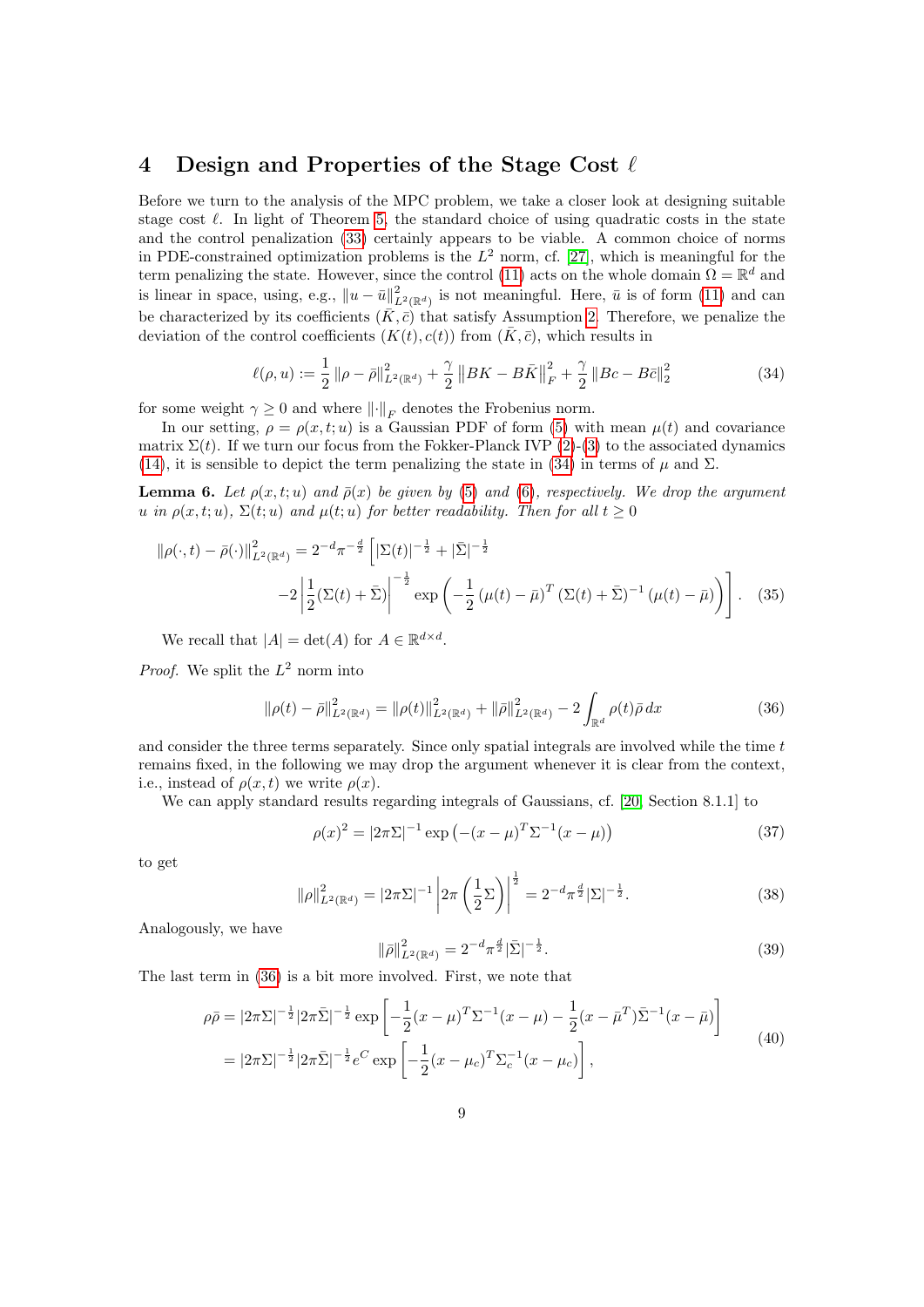where the second equality holds with

$$
\Sigma_c^{-1} := \Sigma^{-1} + \bar{\Sigma}^{-1}, \n\mu_c := (\Sigma^{-1} + \bar{\Sigma}^{-1})^{-1} (\Sigma^{-1} \mu + \bar{\Sigma}^{-1} \bar{\mu}), \nC := \frac{1}{2} (\mu^T \Sigma^{-1} + \bar{\mu}^T \bar{\Sigma}^{-1}) (\Sigma^{-1} + \bar{\Sigma}^{-1})^{-1} (\Sigma^{-1} \mu + \bar{\Sigma}^{-1} \bar{\mu}) \n- \frac{1}{2} (\mu^T \Sigma^{-1} \mu + \bar{\mu}^T \bar{\Sigma}^{-1} \bar{\mu}),
$$
\n(41)

cf. [\[20,](#page-30-15) Section 8.1.7]. Now we can apply the standard results from above to [\(40\)](#page-8-3) in order to get

$$
\int_{\mathbb{R}^d} \rho \bar{\rho} \, dx = |2\pi \Sigma|^{-\frac{1}{2}} |2\pi \bar{\Sigma}|^{-\frac{1}{2}} |2\pi \Sigma_c|^{\frac{1}{2}} e^C
$$
\n
$$
= (2\pi)^{-\frac{d}{2}} |\Sigma|^{-\frac{1}{2}} |\bar{\Sigma}|^{-\frac{1}{2}} \left| (\Sigma^{-1} + \bar{\Sigma}^{-1})^{-1} \right|^{\frac{1}{2}} e^C
$$
\n
$$
= (2\pi)^{-\frac{d}{2}} |\Sigma|^{-\frac{1}{2}} |\bar{\Sigma}|^{-\frac{1}{2}} |\Sigma^{-1} + \bar{\Sigma}^{-1}|^{-\frac{1}{2}} e^C
$$
\n
$$
= (2\pi)^{-\frac{d}{2}} |\Sigma (\Sigma^{-1} + \bar{\Sigma}^{-1}) \bar{\Sigma}|^{-\frac{1}{2}} e^C
$$
\n
$$
= (2\pi)^{-\frac{d}{2}} |\bar{\Sigma} + \Sigma|^{-\frac{1}{2}} e^C
$$
\n
$$
= 2^{-d} \pi^{\frac{d}{2}} \left| \frac{1}{2} (\Sigma + \bar{\Sigma}) \right|^{-\frac{1}{2}} e^C.
$$
\n(42)

Therefore, it is left to show that

$$
C = -\frac{1}{2}(\mu - \bar{\mu})^T (\Sigma + \bar{\Sigma})^{-1} (\mu - \bar{\mu}).
$$
\n(43)

Since  $\bar{\Sigma} \in \mathbb{R}^{d \times d}$  is symmetric and positive definite, we can do a Cholesky decomposition, i.e., there exists a matrix  $L \in \mathbb{R}^{d \times d}$  such that  $\overline{\Sigma} = L^T L$ . Furthermore, since for arbitrary but fixed  $t \geq 0$  the matrix  $\Sigma(t) \in \mathbb{R}^{d \times d}$  is symmetric,  $L^{-T} \Sigma(t) L^{-1}$  has the same property and both matrices can be diagonalized unitarily, i.e., there exists some matrix  $U(t)$  with  $U(t)^T U(t) = I$  and  $U(t)^{-T}L^{-T}\Sigma(t)L^{-1}U(t)^{-1} = \Lambda(t)$ , where  $\Lambda(t)$  is a positive definite diagonal matrix. Defining  $S(t) := U(t)L$  we get that  $\bar{\Sigma} = S(t)^T S(t)$  and  $\Sigma(t) = S(t)^T \Lambda(t) S(t)$ . With this, we see that

$$
\begin{split}\n\bar{\Sigma}^{-1} \left( \Sigma(t)^{-1} + \bar{\Sigma}^{-1} \right)^{-1} \Sigma(t)^{-1} \\
&= S(t)^{-1} \Lambda(t)^{-1} S(t)^{-T} S(t)^{T} \left( I + \Lambda(t)^{-1} \right)^{-1} S(t) S(t)^{-1} S(t)^{-T} \\
&= S(t)^{-1} \Lambda(t)^{-1} \left( I + \Lambda(t)^{-1} \right)^{-1} S(t)^{-T} \\
&= S(t)^{-1} \left( I + \Lambda(t) \right)^{-1} S(t)^{-T} \\
&= \left( S(t)^{T} (I + \Lambda(t)) S(t) \right)^{-1} \\
&= \left( \Sigma(t) + \bar{\Sigma} \right)^{-1}\n\end{split} \tag{44}
$$

and, analogously,

$$
\Sigma(t)^{-1} \left( \Sigma(t)^{-1} + \bar{\Sigma}^{-1} \right)^{-1} \Sigma(t)^{-1} - \Sigma(t)^{-1} = - \left( \Sigma(t) + \bar{\Sigma} \right)^{-1}.
$$
 (45)

These two results allow us to calculate  $C$ . In the following, we once again omit the argument  $t$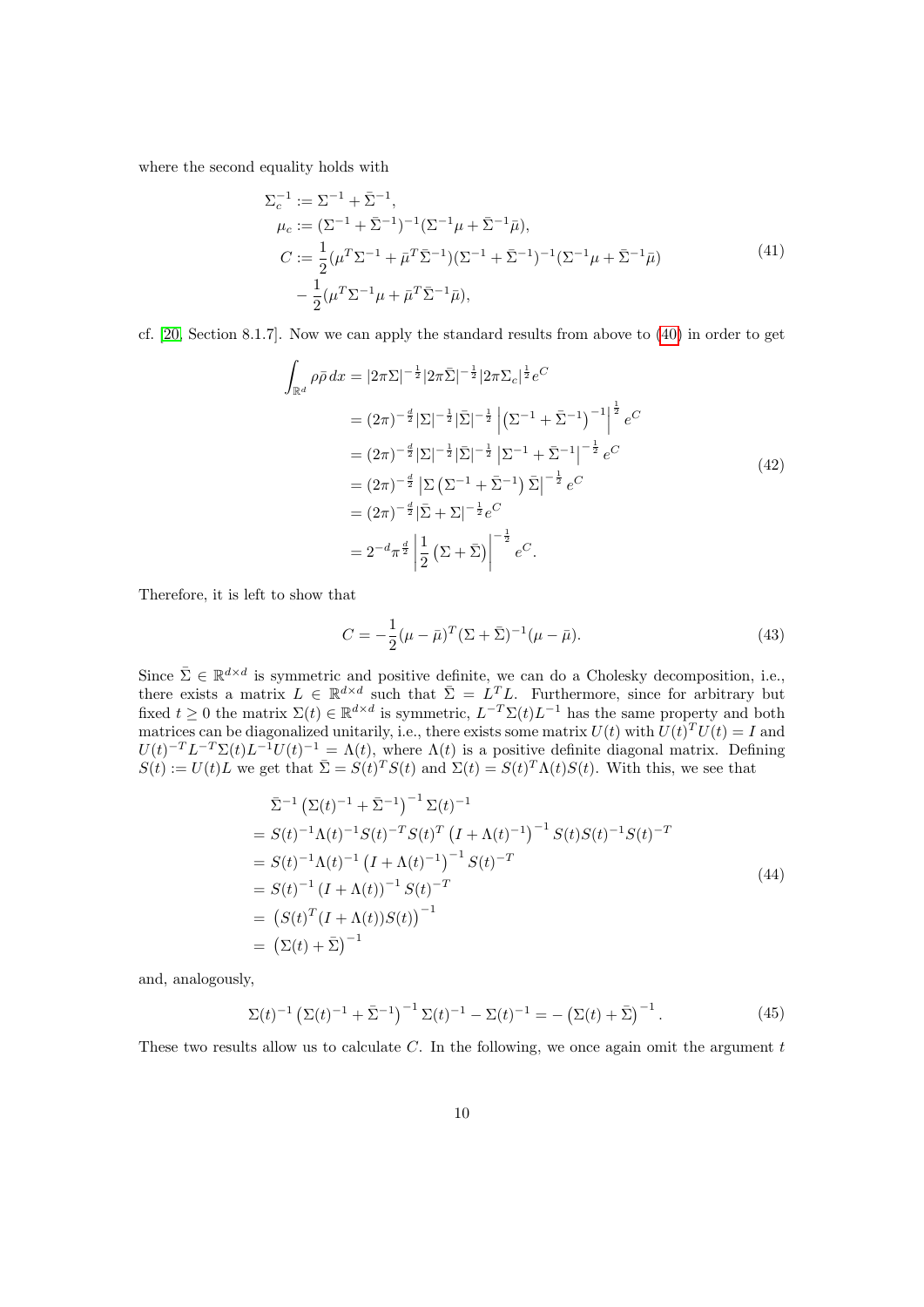for better readability. We have

$$
C = \frac{1}{2} (\mu^T \Sigma^{-1} + \bar{\mu}^T \bar{\Sigma}^{-1}) (\Sigma^{-1} + \bar{\Sigma}^{-1})^{-1} (\Sigma^{-1} \mu + \bar{\Sigma}^{-1} \bar{\mu})
$$
  
\n
$$
- \frac{1}{2} (\mu^T \Sigma^{-1} \mu + \bar{\mu}^T \bar{\Sigma}^{-1} \bar{\mu})
$$
  
\n
$$
= \frac{1}{2} \mu^T \Sigma^{-1} (\Sigma^{-1} + \bar{\Sigma}^{-1})^{-1} \Sigma^{-1} \mu + \frac{1}{2} \bar{\mu}^T \bar{\Sigma}^{-1} (\Sigma^{-1} + \bar{\Sigma}^{-1})^{-1} \bar{\Sigma}^{-1} \bar{\mu}
$$
  
\n
$$
- \frac{1}{2} (\mu^T \Sigma^{-1} \mu + \bar{\mu}^T \bar{\Sigma}^{-1} \bar{\mu}) + \frac{1}{2} \mu^T \underbrace{\Sigma^{-1} (\Sigma^{-1} + \bar{\Sigma}^{-1})^{-1} \bar{\Sigma}^{-1} \bar{\mu}}_{=(\Sigma + \bar{\Sigma})^{-1}}
$$
  
\n
$$
+ \frac{1}{2} \bar{\mu}^T \underbrace{\bar{\Sigma}^{-1} (\Sigma^{-1} + \bar{\Sigma}^{-1})^{-1} \Sigma^{-1} \mu}_{=(\Sigma + \bar{\Sigma})^{-1}}
$$
  
\n
$$
= \frac{1}{2} \mu^T \underbrace{\left[\Sigma^{-1} (\Sigma^{-1} + \bar{\Sigma}^{-1})^{-1} \Sigma^{-1} - \Sigma^{-1}\right] \mu}_{=(\Sigma + \bar{\Sigma})^{-1}}
$$
  
\n
$$
+ \frac{1}{2} \bar{\mu}^T \underbrace{\left[\bar{\Sigma}^{-1} (\Sigma^{-1} + \bar{\Sigma}^{-1})^{-1} \bar{\Sigma}^{-1} - \bar{\Sigma}^{-1}\right] \bar{\mu} + \mu^T (\Sigma + \bar{\Sigma})^{-1} \bar{\mu}}_{=(\Sigma + \bar{\Sigma})^{-1}}
$$
  
\n
$$
= -\frac{1}{2} \mu^T (\Sigma + \bar{\Sigma})^{-1} \mu - \frac{1}{2} \bar{\mu}^T (\Sigma + \bar{\Sigma})^{-1} \bar{\mu} + \mu^T (\Sigma + \bar{\Sigma})^{-1} \bar{\mu}
$$
  
\n
$$
= -\frac{1}{2} (\mu - \bar{\mu})^T (\Sigma + \bar{\Sigma})^{-1} (\mu - \bar{\mu}),
$$
  
\n(46)

which concludes the proof.

In the course of this work it will be useful to restrict the target PDF  $\bar{\rho}$  of form [\(6\)](#page-2-4) to

<span id="page-10-0"></span>
$$
\bar{\rho}(x) = (2\pi)^{-d/2} \exp\left(-\frac{1}{2}x^T x\right),\tag{47}
$$

 $\Box$ 

i.e.,  $\bar{\mu} = 0 \in \mathbb{R}^d$  and  $\bar{\Sigma} = I \in \mathbb{R}^{d \times d}$ . Then due to Assumption [2](#page-0-1)[\(d\)](#page-5-3) we have that  $B\bar{c} = 0$ , cf. [\(14\)](#page-3-4). Therefore, expressing the stage cost [\(34\)](#page-8-1) in terms of the state  $(\Sigma, \mu)$  and control  $(K, c)$  using Lemma [6](#page-8-4) leads to

<span id="page-10-1"></span>
$$
\ell((\Sigma,\mu),(K,c))
$$
\n
$$
=2^{-d}\pi^{-d/2}\left[|\Sigma|^{-\frac{1}{2}}+1-2\left|\frac{1}{2}(\Sigma+I)\right|^{-\frac{1}{2}}\exp\left(-\frac{1}{2}\mu^{T}(\Sigma+I)^{-1}\mu\right)\right]
$$
\n
$$
+\frac{\gamma}{2}\left\|BK-B\bar{K}\right\|_{F}^{2}+\frac{\gamma}{2}\left\|Bc\right\|_{2}^{2}.
$$
\n(48)

This restriction on  $\bar{\rho}$  does not affect the generality of this paper, see the following lemma.

<span id="page-10-3"></span>**Lemma 7.** We can assume  $(\bar{\Sigma}, \bar{\mu}) = (I, 0)$  without loss of generality in the following sense: Any statement that holds for the special case  $(\bar{\Sigma}, \bar{\mu}) = (I, 0)$  with stage cost [\(34\)](#page-8-1) also holds for general symmetric and positive definite matrices  $\sum$  and vectors  $\bar{\mu} \in \mathbb{R}^d$  with the modified stage cost

<span id="page-10-2"></span>
$$
\ell_2(\rho, u) := \frac{1}{2} |\bar{\Sigma}|^{\frac{1}{2}} \| \rho - \bar{\rho} \|_{L^2(\mathbb{R}^d)}^2 + \frac{\gamma}{2} \left\| \bar{\Sigma}^{-\frac{1}{2}} \left( BK - B\bar{K} \right) \bar{\Sigma}^{\frac{1}{2}} \right\|_F^2
$$
  
+ 
$$
\frac{\gamma}{2} \left\| \bar{\Sigma}^{-\frac{1}{2}} \left[ \left( A - BK \right) \bar{\mu} + Bc \right] \right\|_2^2.
$$
 (49)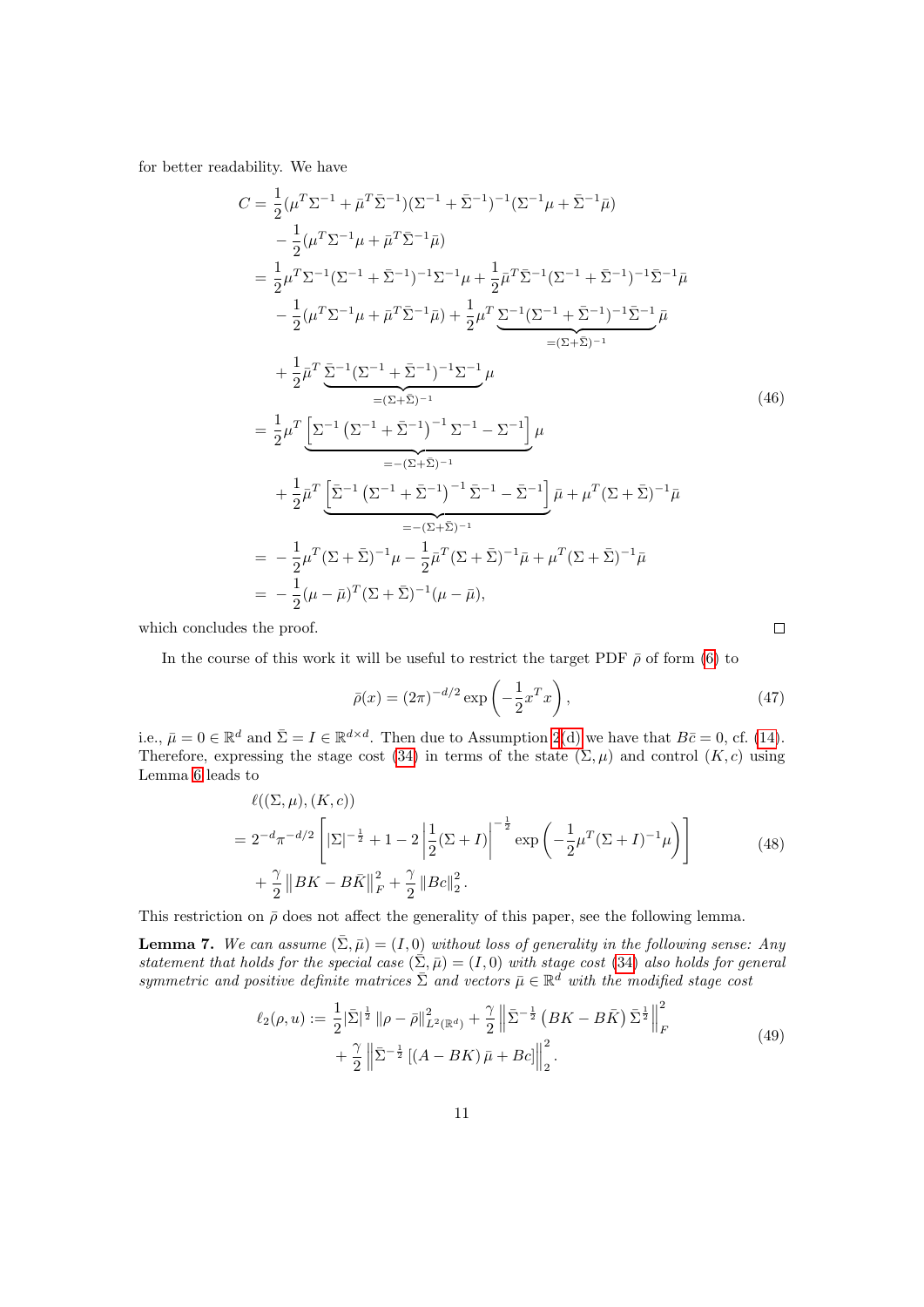The idea of the proof is to first consider [\(47\)](#page-10-0) and work with the corresponding stage cost [\(34\)](#page-8-1) and then encompass arbitrary target normal distributions  $\bar{\rho}$  characterized by some mean  $\bar{\mu} \in \mathbb{R}^d$ and covariance matrix  $0 < \bar{\Sigma} \in \mathbb{R}^{d \times d}$  by transforming the dynamical system and modifying the stage cost [\(34\)](#page-8-1) in a suitable way. For example, it should make no difference in cost and in the control sequence whether we steer the expected value of a normal distribution from 10 to zero or from 11 to 1.

*Proof.* Starting from the SDE [\(12\)](#page-3-0) and some arbitrary target normal distribution  $\bar{\rho}$  characterized by some  $\bar{\mu} \in \mathbb{R}^d$  and  $0 < \bar{\Sigma} \in \mathbb{R}^{d \times d}$ , we introduce a new random variable  $Y_t := \bar{\Sigma}^{-1/2} (X_t - \bar{\mu}).$ Then due to linearity of the expected value, we get

$$
\mu_Y(t) = \mathbb{E}\left[Y_t\right] = \mathbb{E}\left[\bar{\Sigma}^{-1/2}\left(X_t - \bar{\mu}\right)\right] = \bar{\Sigma}^{-1/2}\left(\mathbb{E}\left[X_t\right] - \bar{\mu}\right) = \bar{\Sigma}^{-1/2}\left(\mu(t) - \bar{\mu}\right) \tag{50}
$$

and with

$$
Y_t - \mu_Y(t) = \bar{\Sigma}^{-1/2} \left( X_t - \bar{\mu} \right) - \mu_Y(t) = \bar{\Sigma}^{-1/2} \left( X_t - \mu(t) \right) \tag{51}
$$

we get

$$
\Sigma_Y(t) = \mathbb{E}\left[ \left( Y_t - \mu_Y(t) \right) \left( Y_t - \mu_Y(t) \right)^T \right]
$$
  
\n
$$
= \mathbb{E}\left[ \bar{\Sigma}^{-1/2} \left( X_t - \mu(t) \right) \left( X_t - \mu(t) \right)^T \bar{\Sigma}^{-1/2} \right]
$$
  
\n
$$
= \bar{\Sigma}^{-1/2} \mathbb{E}\left[ \left( X_t - \mu(t) \right) \left( X_t - \mu(t) \right)^T \right] \bar{\Sigma}^{-1/2} = \bar{\Sigma}^{-1/2} \Sigma(t) \bar{\Sigma}^{-1/2}.
$$
\n(52)

Transforming [\(14\)](#page-3-4) into the new variables  $(\Sigma_Y, \mu_Y)$  yields

<span id="page-11-0"></span>
$$
\dot{\mu}_Y(t) = \bar{\Sigma}^{-1/2} (A - BK(t)) \bar{\Sigma}^{1/2} \mu_Y(t) + \bar{\Sigma}^{-1/2} \left[ (A - BK(t)) \bar{\mu} + Bc(t) \right],
$$
  
\n
$$
\mu_Y(0) = \bar{\Sigma}^{-1/2} (\dot{\mu} - \bar{\mu}),
$$
  
\n
$$
\dot{\Sigma}_Y(t) = \bar{\Sigma}^{-1/2} (A - BK(t)) \bar{\Sigma}^{1/2} \Sigma_Y(t) + \Sigma_Y(t) \bar{\Sigma}^{1/2} (A - BK(t))^T \bar{\Sigma}^{-1/2}
$$
  
\n
$$
+ \bar{\Sigma}^{-1/2} D D^T \bar{\Sigma}^{-1/2},
$$
  
\n
$$
\Sigma_Y(0) = \bar{\Sigma}^{-1/2} \Sigma \bar{\Sigma}^{-1/2}.
$$
\n(53)

Therefore, steering the system [\(53\)](#page-11-0) to  $(\bar{\Sigma}_Y, \bar{\mu}_Y) = (I, 0)$  is equivalent to steering [\(14\)](#page-3-4) to  $(\bar{\Sigma}, \bar{\mu})$ . In particular, if Assumption [2](#page-0-1) holds for  $(14)$ , then  $(53)$  can be steered towards  $(I, 0)$ .

For the moment, let us assume that  $(\bar{\Sigma}, \bar{\mu}) = (I, 0)$ . Then the stage cost [\(34\)](#page-8-1) results to [\(48\)](#page-10-1). We claim that any statement that holds for the special case  $(\bar{\Sigma}, \bar{\mu}) = (I, 0)$  with stage cost [\(34\)](#page-8-1) also holds for general  $(\bar{\Sigma}, \bar{\mu})$  if using the modified stage cost [\(49\)](#page-10-2) instead. The idea is to compare the system [\(14\)](#page-3-4) in the special case  $(\bar{\Sigma}, \bar{\mu}) = (I, 0)$  to [\(53\)](#page-11-0) and adjust the stage cost accordingly. For instance,  $\sum_{n=1}^{\infty} (-1)^n (A - BK(t)) \sum_{n=1}^{\infty} (A - BK(t))^2$  $\sum_{n=1}^{\infty} (-1)^n (A - BK(t)) \sum_{n=1}^{\infty} (A - BK(t))^2$  and instead of  $Bc(t)$  we have  $\bar{\Sigma}^{-1/2}$   $[(A - BK(t))\bar{\mu} + Bc(t)]$ . Therefore, we adjust the stage cost [\(48\)](#page-10-1) accordingly:

$$
||Bc||_2^2 \sim ||\bar{\Sigma}^{-1/2}[(A - BK)\bar{\mu} + Bc]||_2^2
$$
\n(54)

and

$$
||BK - B\bar{K}||_F^2 = ||(A - BK) - (A - B\bar{K})||_F^2
$$
  

$$
\sim ||\bar{\Sigma}^{-\frac{1}{2}}(A - BK)\bar{\Sigma}^{\frac{1}{2}} - \bar{\Sigma}^{-\frac{1}{2}}(A - B\bar{K})\bar{\Sigma}^{\frac{1}{2}}||_F^2 = ||\bar{\Sigma}^{-\frac{1}{2}}(BK - B\bar{K})\bar{\Sigma}^{\frac{1}{2}}||_F^2.
$$
<sup>(55)</sup>

<span id="page-11-1"></span><sup>&</sup>lt;sup>2</sup>To see this in the equation for  $\dot{\Sigma}_Y(t)$  it is helpful to use [\(25\)](#page-5-5), which holds due to Assumption [2](#page-0-1)[\(b\).](#page-5-2)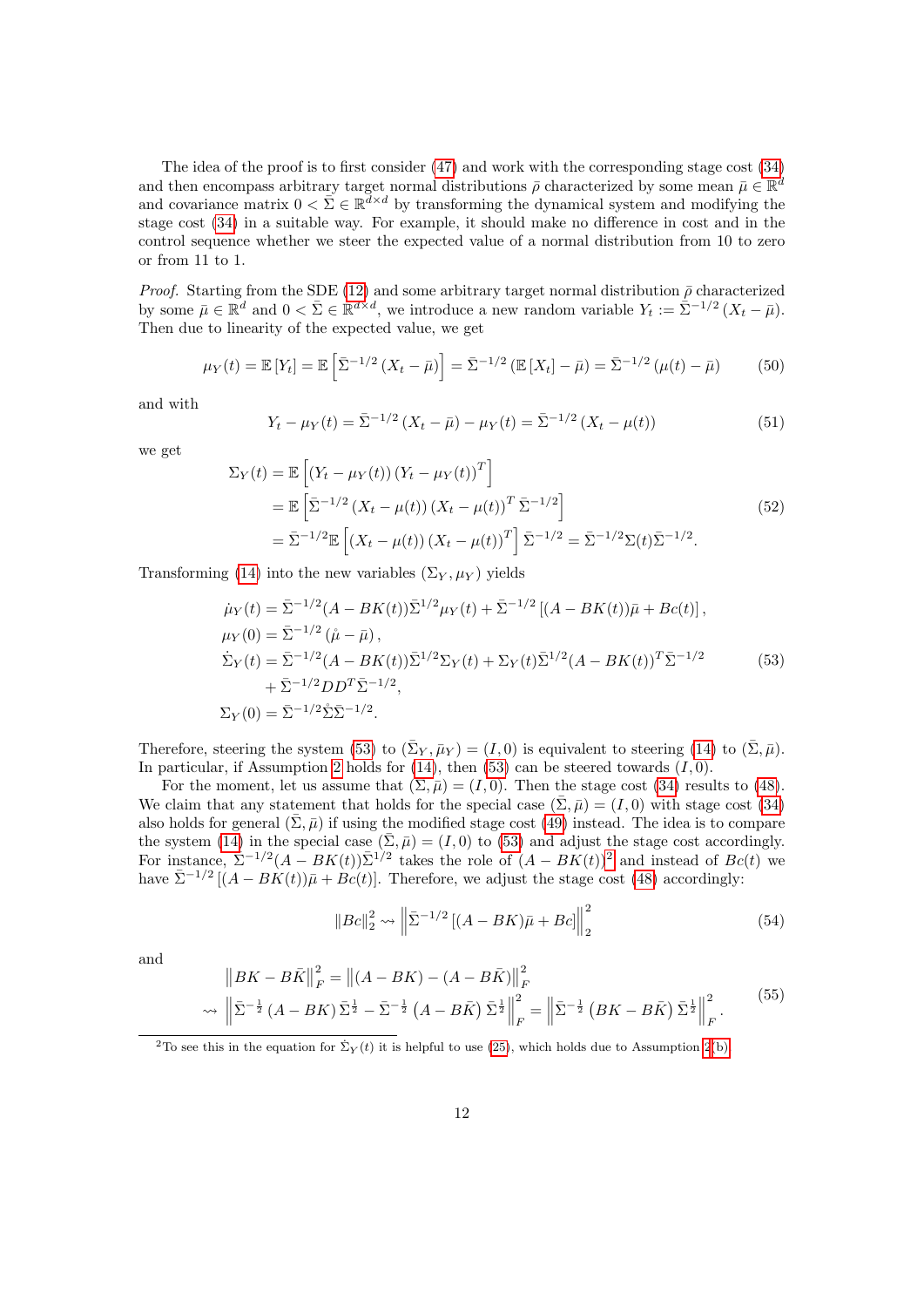The only term left to adjust is  $\|\rho - \bar{\rho}\|_{L^2(\mathbb{R}^d)}^2$ . Since  $\Sigma(t) = \bar{\Sigma}^{1/2} \Sigma_Y(t) \bar{\Sigma}^{1/2}$  and  $\Sigma(t) + \bar{\Sigma}$  $\bar{\Sigma}^{1/2} \left( \Sigma_Y(t) + I \right) \bar{\Sigma}^{1/2}$ , we have

$$
|\Sigma(t)|^{-\frac{1}{2}} = |\bar{\Sigma}^{1/2} \Sigma_Y(t) \bar{\Sigma}^{1/2}|^{-\frac{1}{2}} = |\bar{\Sigma}|^{-\frac{1}{2}} |\Sigma_Y(t)|^{-\frac{1}{2}},
$$
  

$$
\left| \frac{1}{2} (\Sigma(t) + \bar{\Sigma}) \right|^{-\frac{1}{2}} = \left| \frac{1}{2} (\bar{\Sigma}^{1/2} (\Sigma_Y(t) + I) \bar{\Sigma}^{1/2}) \right|^{-\frac{1}{2}} = |\bar{\Sigma}|^{-\frac{1}{2}} \left| \frac{1}{2} (\Sigma_Y(t) + I) \right|^{-\frac{1}{2}}.
$$
 (56)

Furthermore, since  $\bar{\mu} = 0$  and therefore  $\mu_Y(t) = \bar{\Sigma}^{-\frac{1}{2}}(\mu(t) - \bar{\mu}) = \bar{\Sigma}^{-\frac{1}{2}}\mu(t)$ , we have that

$$
|\Sigma(t)|^{-\frac{1}{2}} + |\bar{\Sigma}|^{-\frac{1}{2}} - 2\left|\frac{1}{2}(\Sigma(t) + \bar{\Sigma})\right|^{-\frac{1}{2}} \exp\left(-\frac{1}{2}\mu(t)^T(\Sigma(t) + \bar{\Sigma})^{-1}\mu(t)\right)
$$
  
\n
$$
= |\bar{\Sigma}|^{-\frac{1}{2}} \left[|\Sigma_Y(t)|^{-\frac{1}{2}} + 1\right] \n-2\left|\frac{1}{2}(\Sigma_Y(t) + I)\right|^{-\frac{1}{2}} \exp\left(-\frac{1}{2}\mu_Y(t)^T(\Sigma_Y(t) + I)^{-1}\mu_Y(t)\right).
$$
\n(57)

This together with [\(48\)](#page-10-1) explains the last necessary adjustment, namely the factor  $|\bar{\Sigma}|^{\frac{1}{2}}$  in front of the term penalizing the state in [\(49\)](#page-10-2). П

In the special case of  $\mu(t) \equiv \bar{\mu}$ , i.e., if the target mean is reached and stays at the target, the restriction to  $\bar{\Sigma} = I$  gives rise to the following result.

<span id="page-12-1"></span>**Lemma 8.** Let  $\mu(t) \equiv \bar{\mu}$  and  $\bar{\Sigma} = I$ . Define  $\Lambda(t) := diag(\lambda_1(t), \ldots, \lambda_d(t))$ , where  $\lambda_i(t)$ ,  $i =$  $1, \ldots, d$ , are the Eigenvalues of  $\Sigma(t)$ . Then

$$
\|\rho(\cdot,t) - \bar{\rho}(\cdot)\|_{L^2(\mathbb{R}^d)}^2 = 2^{-d}\pi^{-d/2}f(\Lambda(t))\tag{58}
$$

with

<span id="page-12-2"></span>
$$
f(\Lambda) := 1 + |\Lambda|^{-1/2} - 2\left|\frac{1}{2}(\Lambda + I)\right|^{-1/2}.
$$
 (59)

*Proof.* Since  $\bar{\Sigma} = I$  and  $\mu(t) \equiv \bar{\mu}$ , the state cost [\(35\)](#page-8-5) becomes

$$
\|\rho(\cdot,t) - \bar{\rho}(\cdot)\|_{L^2(\mathbb{R}^d)}^2 = 2^{-d}\pi^{-d/2} \left[ |\Sigma(t)|^{-\frac{1}{2}} + 1 - 2\left| \frac{1}{2} (\Sigma(t) + I) \right|^{-\frac{1}{2}} \right].
$$
 (60)

If  $\lambda_1(t), \ldots, \lambda_d(t)$  are the Eigenvalues of  $\Sigma(t)$ , then  $\lambda_i(t) + 1$ ,  $i = 1, \ldots, d$ , are the Eigenvalues of  $\Sigma(t) + I$ . Since  $|\Sigma(t)| = |\Lambda(t)|$  and  $|\Sigma(t) + I| = |\Lambda(t) + I|$  the assertion follows.  $\Box$ 

# <span id="page-12-0"></span>5 Minimal Stabilizing Horizon Estimates

In this section, we want to study the behavior of the MPC closed loop system that emerges when we use Model Predictive Control. More precisely, we are interested in estimating minimal horizon lengths N such that our desired equilibrium  $\bar{\rho}$ , respectively  $(\bar{\Sigma}, \bar{\mu})$ , is asymptotically stable for the MPC closed loop.

Whether we consider The Fokker-Planck IVP  $(2)-(3)$  $(2)-(3)$  $(2)-(3)$  with state  $\rho$  or, equivalently, the dy-namics [\(14\)](#page-3-4) with state  $(\Sigma(t), \mu(t))$ , they are always sampled in order to obtain the discrete time system described in Section [3.](#page-6-0) That is, if  $(\Sigma(t), \mu(t))$  is the solution trajectory of [\(14\)](#page-3-4), then we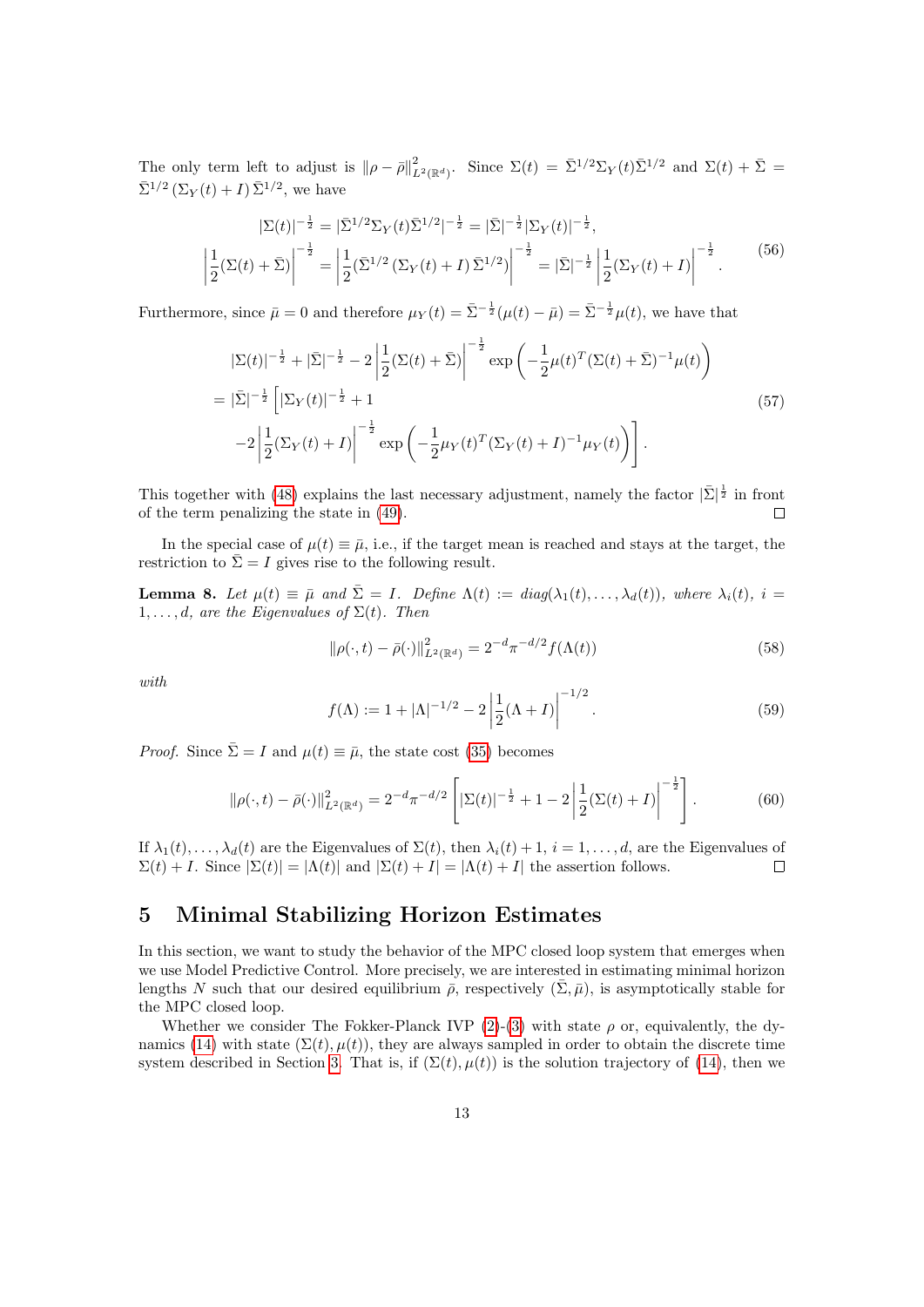denote by  $\Sigma(k)$  the evaluation of  $\Sigma(t)$  at time  $t_k := t_0 + kT_s$ , where  $k \in \mathbb{N}_0$  and  $T_s > 0$  is the sampling rate.

In order to prove asymptotic stability we can use the exponential controllability property, cf. Theorem [5.](#page-7-3) A suitable stage cost  $\ell$  is given by [\(34\)](#page-8-1) or [\(49\)](#page-10-2). In both cases, the state  $\rho$  is penalized in the  $L^2$  norm, which is well suited for PDE-constrained optimization as explained in the introduction. However, expressing the stage cost [\(34\)](#page-8-1) in terms of the state  $(\Sigma(t), \mu(t))$ instead of  $\rho(x, t)$  leads to rather uncommon expressions, cf. Lemma [6.](#page-8-4) Yet, we strive to show that MPC does cope with these types of cost in this setting.

To this end, in Section [5.1](#page-13-0) we present results for general stochastic processes [\(12\)](#page-3-0) with  $X_0 \sim \mathcal{N}(\mathring{\mu}, \Sigma)$ , i.e., general dynamics of type [\(14\)](#page-3-4). Then in Section [5.2](#page-17-0) we try to improve these results for a special case, namely the Ornstein-Uhlenbeck process that was introduced in Example [1.](#page-0-1)

#### <span id="page-13-0"></span>5.1 General Dynamics of Type [\(12\)](#page-3-0)

In this section we consider general dynamics given by [\(10\)](#page-3-3) with control [\(11\)](#page-3-2), leading to the controlled linear dynamics [\(12\)](#page-3-0) and the equivalent dynamics [\(14\)](#page-3-4) for the Fokker-Planck equation [\(2\)](#page-2-0). We start with the most simple case, in which there are no state constraints, no control constraints and no control costs.

<span id="page-13-3"></span>**Theorem 9.** Consider the system  $(14)$  associated to a linear stochastic process defined by  $(12)$ with a Gaussian initial condition [\(13\)](#page-3-1) and a desired PDF  $\bar{\rho}(x)$  given by [\(6\)](#page-2-4). Let the stage cost be given by [\(34\)](#page-8-1) with  $\gamma = 0$ . Then the equilibrium  $\bar{\rho}(x)$  is globally asymptotically stable for the MPC closed loop for each optimization horizon  $N \geq 2$ .

Proof. In absence of state or control constraints, it is obvious that any system of type  $(14)$  that satisfies Assumption [2](#page-0-1)[\(a\)](#page-5-6) can reach any desired state  $\bar{\rho}(x)$ , which is characterized by some mean  $\bar{\mu} \in \mathbb{R}^d$  and some covariance matrix  $\bar{\Sigma}$ , in an arbitrarily short time. In particular, this can be done in one discrete time step by choosing an appropriate  $K(0)$  to steer the covariance and then choosing a corresponding  $c(0)$  to control the mean. In the next discrete time step, due to Assumptions [2](#page-0-1)[\(b\)](#page-5-2)[-\(d\),](#page-5-3) we may switch the control to  $(K,\bar{c})$  and stay at  $\bar{\rho}$ , invoking zero cost from then on.  $\Box$ 

**Remark 10.** In general, the coefficients  $(K(0), c(0))$  needed in the first step are not constant. While this is no issue in theory, in practice the discretization of the control sequence  $u(k)$  is often coupled with the discretization of the dynamics, leading to control sequences that are constant in every MPC time step. If the system cannot be steered towards the desired state within one discrete time step using constant  $(K, c)$ , then one should adjust the discretization of the control in time. Furthermore, one might need to carefully select an initial guess for the NLP solver used to numerically solve the (arising) non-linear optimization problem.

Now we turn to the more interesting case where  $\gamma > 0$  and/or control constraints are present. In this case, in general we cannot guarantee that the target  $\bar{\rho}(x)$  is asymptotically stable for  $N = 2$ . Yet, we can recover the asymptotic stability by choosing  $N \geq 2$  sufficiently large, cf. Theorem [12.](#page-14-0) In the proof thereof, however, we need the following result.

<span id="page-13-2"></span>**Lemma 11.** Consider [\(14\)](#page-3-4) for  $K(t) \equiv \overline{K}$ . Then

<span id="page-13-1"></span>
$$
\left\| \Sigma(t) - \bar{\Sigma} \right\|_F \le C e^{-\kappa t} \left\| \Sigma(0) - \bar{\Sigma} \right\|_F \tag{61}
$$

for some constants  $C, \kappa > 0$ .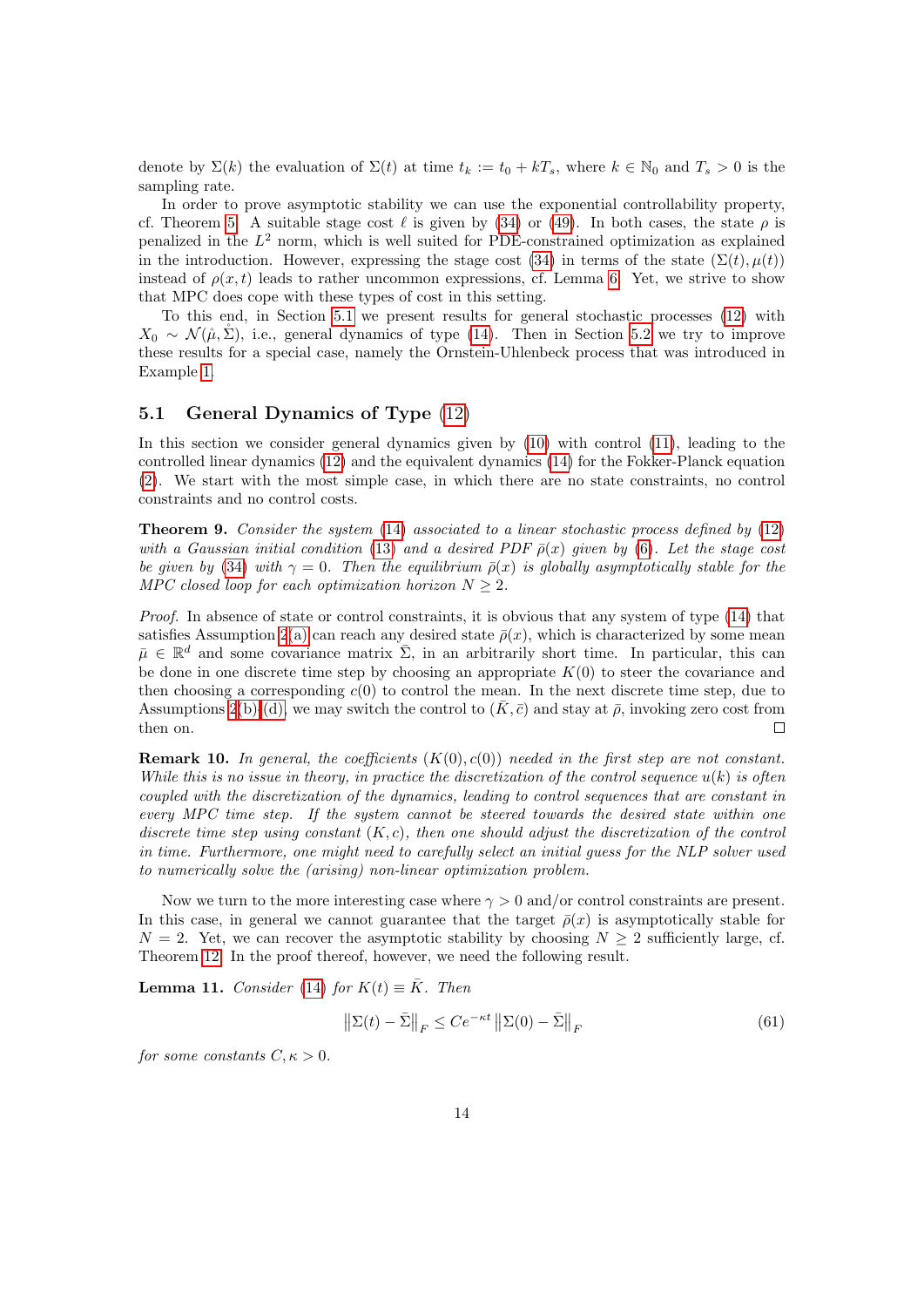*Proof.* Due to Assumption [2,](#page-0-1)  $A - B\overline{K}$  is a Hurwitz matrix and [\(25\)](#page-5-5) holds. Therefore,

$$
\dot{\Sigma}(t) = (A - B\bar{K})\Sigma(t) + \Sigma(t)(A - B\bar{K})^T + DD^T
$$
\n(62)  
\n
$$
\stackrel{(25)}{=} (A - B\bar{K})(\Sigma(t) - \bar{\Sigma}) + (\Sigma(t) - \bar{\Sigma})(A - B\bar{K})^T.
$$

Defining  $M := A - B\overline{K}$  and  $Z(t) := \Sigma(t) - \overline{\Sigma}$  we can rewrite the above equation to

$$
\dot{Z}(t) = MZ(t) + Z(t)M^T.
$$
\n(63)

Then we vectorize this equation by going through the matrix  $Z(t)$  row by row, i.e., for

$$
Z(t) = \begin{pmatrix} z_{11}(t) & \dots & z_{1d}(t) \\ \vdots & & \vdots \\ z_{d1}(t) & \dots & z_{dd}(t) \end{pmatrix}
$$
 (64)

we define yet another variable

$$
z(t) := (z_{11}(t), \dots, z_{1d}(t), z_{21}(t), \dots, z_{2d}(t), \dots, z_{d1}(t), \dots, z_{dd}(t))
$$
\n(65)

and arrive at

$$
\dot{z}(t) = \tilde{A}z(t) \tag{66}
$$

with  $\tilde{A} \in \mathbb{R}^{d^2 \times d^2}$  defined by

$$
\tilde{A} := \left( \begin{array}{ccc} m_{11}(t)I & \dots & m_{1d}(t)I \\ \vdots & & \vdots \\ m_{d1}(t)I & \dots & m_{dd}(t)I \end{array} \right) + \left( \begin{array}{ccc} M & & \\ & \ddots & \\ & & M \end{array} \right). \tag{67}
$$

Let  $\varrho(M)$  be the set of all Eigenvalues of M. Then one can calculate that the set of all Eigenvalues of  $\tilde{A}, \rho(\tilde{A}),$  consists of all possible sums  $\lambda_1^m + \lambda_2^m$ , where  $\lambda_1^m, \lambda_2^m \in \rho(M)$ . In particular,  $\rho(\tilde{A}) \subset \mathbb{C}_+$ since  $\varrho(M)$  ⊂  $\mathbb{C}_-$ . Therefore,

$$
||z(t)||_2 \le Ce^{-\kappa t} ||z(0)||_2
$$
\n(68)

for some constant  $C, \kappa > 0$ . Since  $||z(t)||_2 = ||Z(t)||_F = ||\Sigma(t) - \overline{\Sigma}||_F$  we arrive at [\(61\)](#page-13-1).  $\Box$ 

<span id="page-14-0"></span>Theorem 12. Consider the dynamic system [\(14\)](#page-3-4) associated to a linear stochastic process defined by [\(12\)](#page-3-0) with a Gaussian initial condition [\(13\)](#page-3-1) and a desired PDF  $\bar{\rho}(x)$  given by [\(47\)](#page-10-0). Let the stage cost be given by [\(34\)](#page-8-1) with  $\gamma \geq 0$ . Moreover, we impose the following state constraints: For the Eigenvalues  $\lambda_i(t)$ ,  $i = 1, \ldots, d$ , of  $\Sigma(t)$ , we require that  $0 < \varepsilon \leq \lambda_i \leq 1/\varepsilon$  for some  $\varepsilon \in (0, 1)$ . Likewise, we need bounds on the mean, i.e.,  $-\frac{1}{\varepsilon} \leq \mu_i \leq \frac{1}{\varepsilon}$ . Then there exists some  $\overline{N} \geq 2$ such that the equilibrium  $\bar{\rho}(x)$  is globally asymptotically stable for the MPC closed loop for each optimization horizon  $N \geq \overline{N}$ .

*Proof.* We want to prove exponential controllability of the system  $(14)$  w.r.t. the stage cost defined by [\(34\)](#page-8-1), cf. Definition [4.](#page-7-2) Then our assertion follows from Theorem [5.](#page-7-3) Having Assumption [2](#page-0-1) in mind, a natural control candidate to prove exponential controllability is  $(\bar{K}, \bar{c})$ . We will use this control candidate throughout the proof. In this case, our stage cost reduces to the term penalizing the state,  $\frac{1}{2} ||\rho(k) - \bar{\rho}||^2_{L^2(\mathbb{R}^d)}$ . To prove exponential controllability, we show that

<span id="page-14-1"></span>
$$
\|\rho(t) - \bar{\rho}\|_{L^2(\mathbb{R}^d)}^2 \le C e^{-\kappa t} \|\rho(0) - \bar{\rho}\|_{L^2(\mathbb{R}^d)}^2 \tag{69}
$$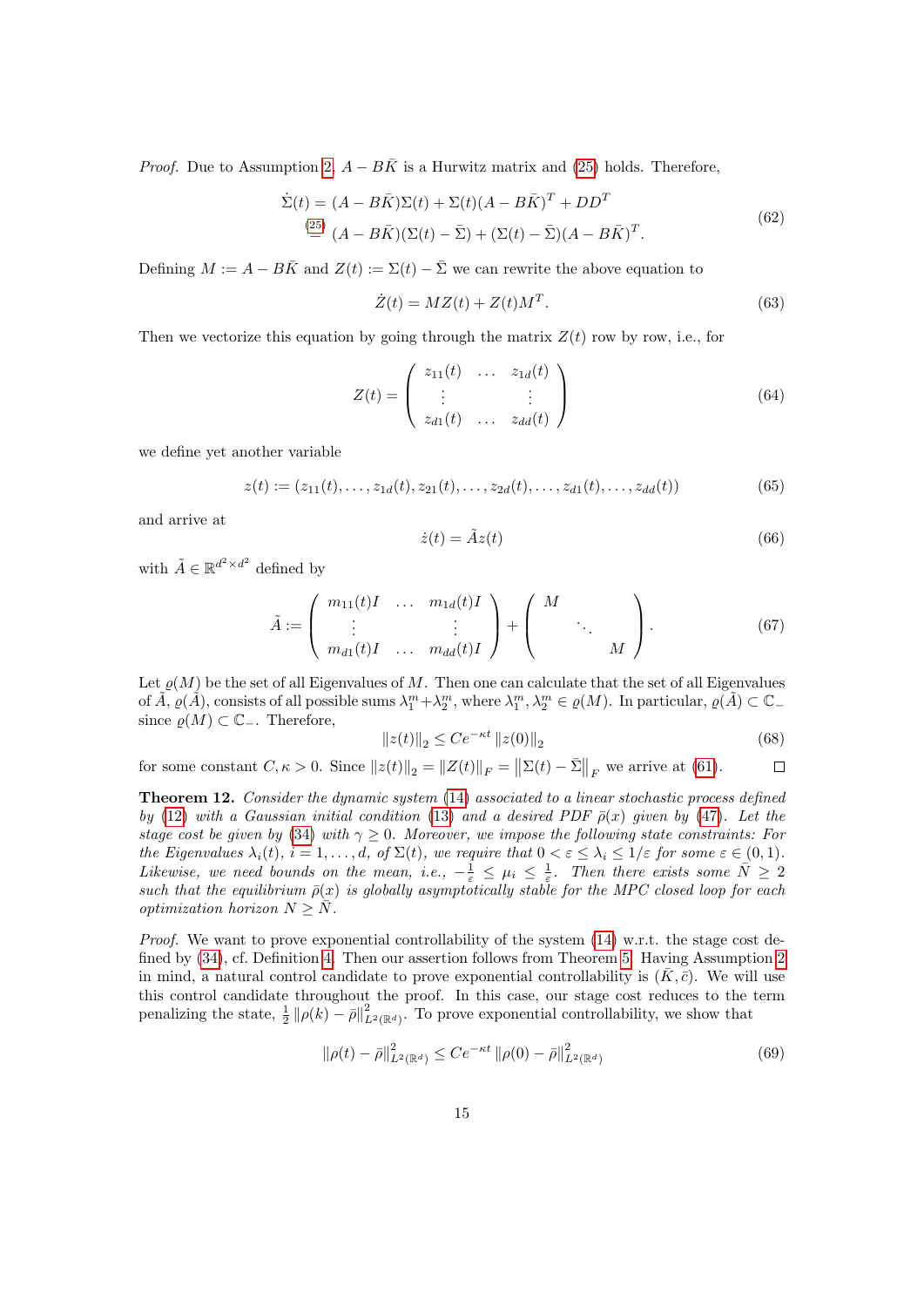in continuous time for some  $\kappa > 0$  and define  $\delta := e^{-\kappa T_s}$  to arrive at [\(32\)](#page-7-0). Due to [\(35\)](#page-8-5), proving [\(69\)](#page-14-1) is equivalent to showing

$$
f(\Sigma(t), \mu(t)) \le Ce^{-\kappa t} f(\Sigma(0), \mu(0)),\tag{70}
$$

where

<span id="page-15-0"></span>
$$
f(\Sigma(t), \mu(t)) := |\Sigma(t)|^{-\frac{1}{2}} + 1 - 2\left|\frac{1}{2}(\Sigma(t) + I)\right|^{-\frac{1}{2}} \exp\left(-\frac{1}{2}\mu(t)^T(\Sigma(t) + I)^{-1}\mu(t)\right).
$$
 (71)

Let  $\lambda_i(t)$ ,  $i = 1, \ldots, d$  be the Eigenvalues of  $\Sigma(t)$ . Then  $\lambda_i(t) + 1$ , are the Eigenvalues of  $\Sigma(t) + I$ and  $\frac{1}{\lambda_i(t)+1}$  are the Eigenvalues of  $(\Sigma(t)+I)^{-1}$ . Since  $0 < \varepsilon \leq \lambda_i(t) \leq 1/\varepsilon$  we have

$$
1 > \frac{1}{\lambda_i(t) + 1} \ge \frac{1}{\frac{1}{\varepsilon} + 1} = \frac{\varepsilon}{\varepsilon + 1}.
$$
 (72)

Then we can bound the exponential term of  $f$  in  $(71)$ :

$$
\frac{\varepsilon}{\varepsilon+1} \|\mu(t)\|_2^2 \le \mu(t)^T (\Sigma(t)+I)^{-1} \mu(t) \le \|\mu(t)\|_2^2.
$$
 (73)

Therefore,

$$
1 - \exp\left(-\frac{\varepsilon}{2(\varepsilon+1)} \left\|\mu(t)\right\|_{2}^{2}\right) \leq 1 - \exp\left(-\frac{1}{2}\mu(t)^{T}(\Sigma(t)+I)^{-1}\mu(t)\right)
$$
  

$$
\leq 1 - \exp\left(-\frac{1}{2}\left\|\mu(t)\right\|_{2}^{2}\right).
$$
 (74)

Since

$$
f(\Sigma,\mu) = |\Sigma|^{-\frac{1}{2}} + 1 - 2\left|\frac{1}{2}(\Sigma+I)\right|^{-\frac{1}{2}} + 2\left|\frac{1}{2}(\Sigma+I)\right|^{-\frac{1}{2}} \left[1 - \exp\left(-\frac{1}{2}\mu^T(\Sigma+I)^{-1}\mu\right)\right]
$$
\n(75)

we can bound  $f(\Sigma(t), \mu(t))$ :

<span id="page-15-1"></span>
$$
f_l(\Sigma(t), \mu(t)) \le f(\Sigma(t), \mu(t)) \le f_u(\Sigma(t), \mu(t)),\tag{76}
$$

where

$$
f_l(\Sigma, \mu) := |\Sigma|^{-\frac{1}{2}} + 1 - 2\left|\frac{1}{2}(\Sigma + I)\right|^{-\frac{1}{2}}\tag{77}
$$

$$
+2\left|\frac{1}{2}(\Sigma+I)\right|^{-\frac{1}{2}}\left[1-\exp\left(-\frac{\varepsilon}{2(\varepsilon+1)}\left\|\mu\right\|_{2}^{2}\right)\right],\tag{78}
$$

$$
f_u(\Sigma, \mu) := |\Sigma|^{-\frac{1}{2}} + 1 - 2\left|\frac{1}{2}(\Sigma + I)\right|^{-\frac{1}{2}} + 2\left|\frac{1}{2}(\Sigma + I)\right|^{-\frac{1}{2}} \left[1 - \exp\left(-\frac{1}{2} \left\|\mu\right\|_{2}^{2}\right)\right].
$$
 (79)

Let  $\Lambda := \text{diag}(\lambda_1, \ldots, \lambda_d)$ , where  $\lambda_i$ ,  $i = 1, \ldots, d$  are the Eigenvalues of  $\Sigma$ . Then  $f_l(\Sigma, \mu) =$  $f_l(\Lambda, \mu)$  and  $f_u(\Sigma, \mu) = f_u(\Lambda, \mu)$ . Moreover, since

$$
|\Sigma| = |\Lambda| = \prod_{i=1}^{d} \lambda_i \quad \text{and} \quad \left|\frac{1}{2}(\Sigma + I)\right| = \left|\frac{1}{2}(\Lambda + I)\right| = \prod_{i=1}^{d} \frac{\lambda_i + 1}{2},\tag{80}
$$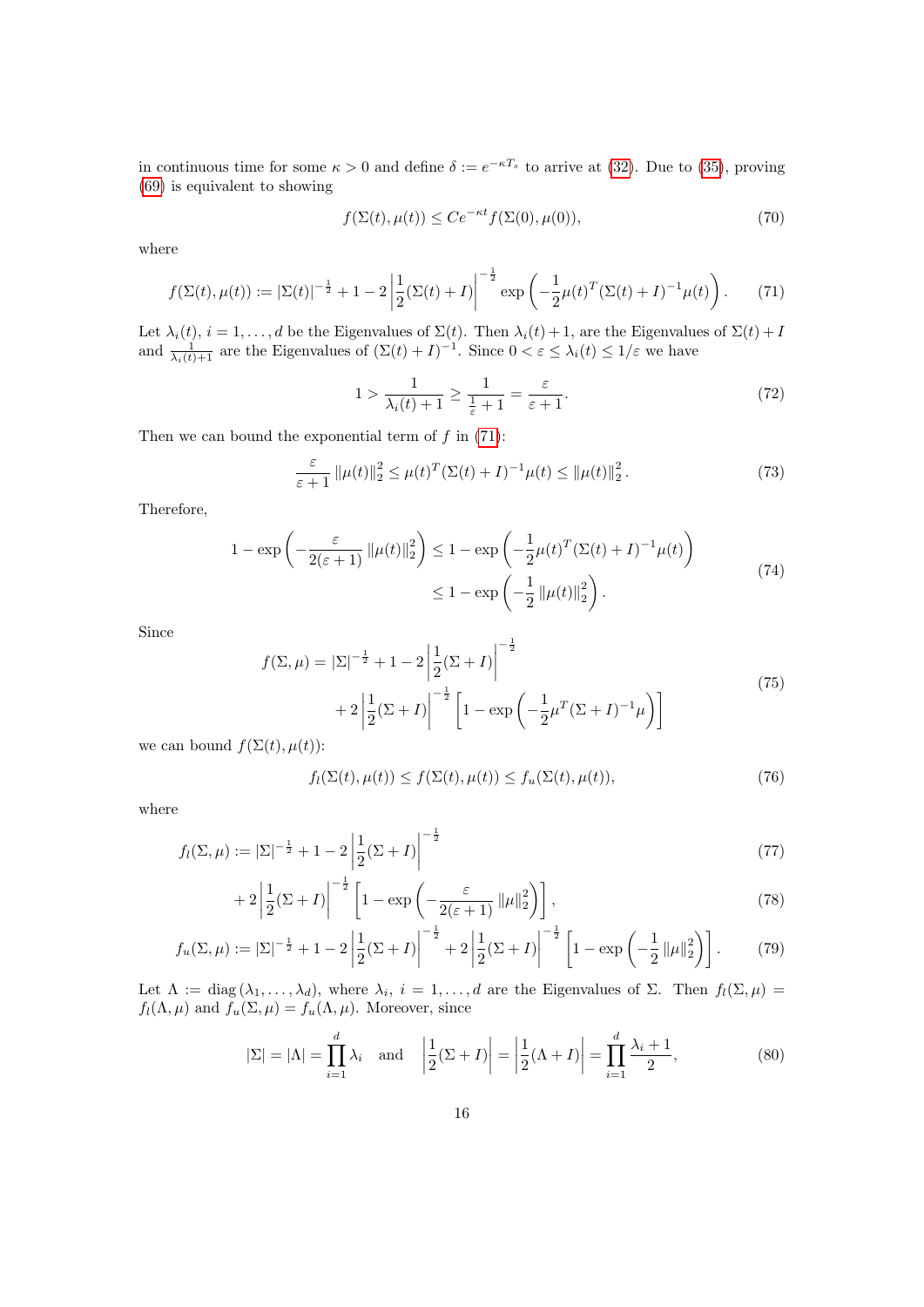we can view the functions  $f_l$  and  $f_u$  as functions of a vector  $\lambda := (\lambda_1, \ldots, \lambda_d)$  instead of a matrix  $\Lambda$  and calculate for all  $j = 1, \ldots, d$ :

$$
\partial_{\lambda_j} f_l(\lambda, \mu) = \frac{1}{2} \left[ \left( \prod_{i=1}^d \frac{\lambda_i + 1}{2} \right)^{-\frac{1}{2}} \left( \frac{\lambda_j + 1}{2} \right)^{-1} \exp \left( -\frac{\varepsilon}{2(\varepsilon + 1)} \left\| \mu \right\|_2^2 \right) - \left( \prod_{i=1}^d \lambda_i \right)^{-\frac{1}{2}} \lambda_j^{-1} \right],
$$
\n
$$
\partial_{\mu_j} f_l(\lambda, \mu) = \left( \prod_{i=1}^d \frac{\lambda_i + 1}{2} \right)^{-\frac{1}{2}} \frac{\varepsilon}{\varepsilon + 1} \mu_j \exp \left( -\frac{\varepsilon}{2(\varepsilon + 1)} \left\| \mu \right\|_2^2 \right).
$$
\n(81)

Denoting by  $\vec{1}$  the d-dimensional vector of ones we get

 $f_l(\vec{1}, 0) = 0, \quad \partial_{\lambda_j} f_l(\vec{1}, 0) = 0, \quad \partial_{\mu_j} f_l(\vec{1}, 0) = 0$  (82)

and analogously,

$$
f_u(\vec{1},0) = 0, \quad \partial_{\lambda_j} f_u(\vec{1},0) = 0, \quad \partial_{\mu_j} f_u(\vec{1},0) = 0.
$$
 (83)

As a consequence, no constant or linear terms appear in the Taylor expansion of either  $f_l(\lambda, \mu)$ or  $f_u(\lambda, \mu)$  around (1,0). Thus there are symmetrical positive definite matrices  $P_1, P_2 \in \mathbb{R}^{2d \times 2d}$ such that for all  $0 < \varepsilon \leq \lambda_i \leq 1/\varepsilon$  and  $-\frac{1}{\varepsilon} \leq \mu_i \leq \frac{1}{\varepsilon}$ :

$$
(\lambda - \vec{1}, \mu)^T P_1(\lambda - \vec{1}, \mu) \le f_l(\lambda, \mu),
$$
  

$$
(\lambda - \vec{1}, \mu)^T P_2(\lambda - \vec{1}, \mu) \ge f_u(\lambda, \mu).
$$
 (84)

All in all, then, we have:

<span id="page-16-0"></span>
$$
(\lambda - 1, \mu)^T P_1(\lambda - 1, \mu) \le f_l(\lambda, \mu) \stackrel{(76)}{\le} f(\Sigma, \mu) \stackrel{(76)}{\le} f_u(\lambda, \mu) \le (\lambda - 1, \mu)^T P_2(\lambda - 1, \mu).
$$
 (85)

Due to equivalence of norms there are constants  $C_1, C_2 > 0$  such that

$$
(\lambda - 1, \mu)^{T} P_2(\lambda - 1, \mu) \le C_2 \| (\lambda - 1, \mu) \|_2^2,
$$
\n(86)

$$
\|(\lambda - 1, \mu)\|_2^2 \le \frac{1}{C_1} (\lambda - 1, \mu)^T P_1 (\lambda - 1, \mu).
$$
 (87)

Since  $A - B\overline{K}$  is a Hurwitz matrix and  $\overline{\mu} = 0$ ,  $B\overline{c}$  equals zero, cf. Assumption [2](#page-0-1)[\(d\).](#page-5-3) Therefore it is easy to see from the dynamics [\(14\)](#page-3-4) that there exist some constants  $C_3, \kappa_1 > 0$  such that

<span id="page-16-4"></span><span id="page-16-2"></span><span id="page-16-1"></span>
$$
\|\mu(t)\|_2 \le C_3 e^{-\kappa_1 t} \|\mu(0)\|_2.
$$
\n(88)

Due to Lemma [11](#page-13-2) we have that  $\|\Sigma(t) - I\|_F \leq C_4 e^{-\kappa_2 t} \|\Sigma(0) - I\|_F$  for some  $C_4, \kappa_2 > 0$ . Furthermore,  $\|\Sigma(t) - I\|_F = \|\Lambda(t) - I\|_F = \|\lambda(t) - \vec{1}\|_2$ , where the first equation holds because  $\Sigma(t) - I$  is a real and symmetric and therefore normal matrix and the Eigenvalues of  $(\Sigma(t) - I)$ coincide with those of  $(Λ(t) – I)$ . Consequently,

<span id="page-16-3"></span>
$$
\|\lambda(t) - \vec{1}\|_2 \le C_4 e^{-\kappa_2 t} \|\lambda(0) - \vec{1}\|_2.
$$
 (89)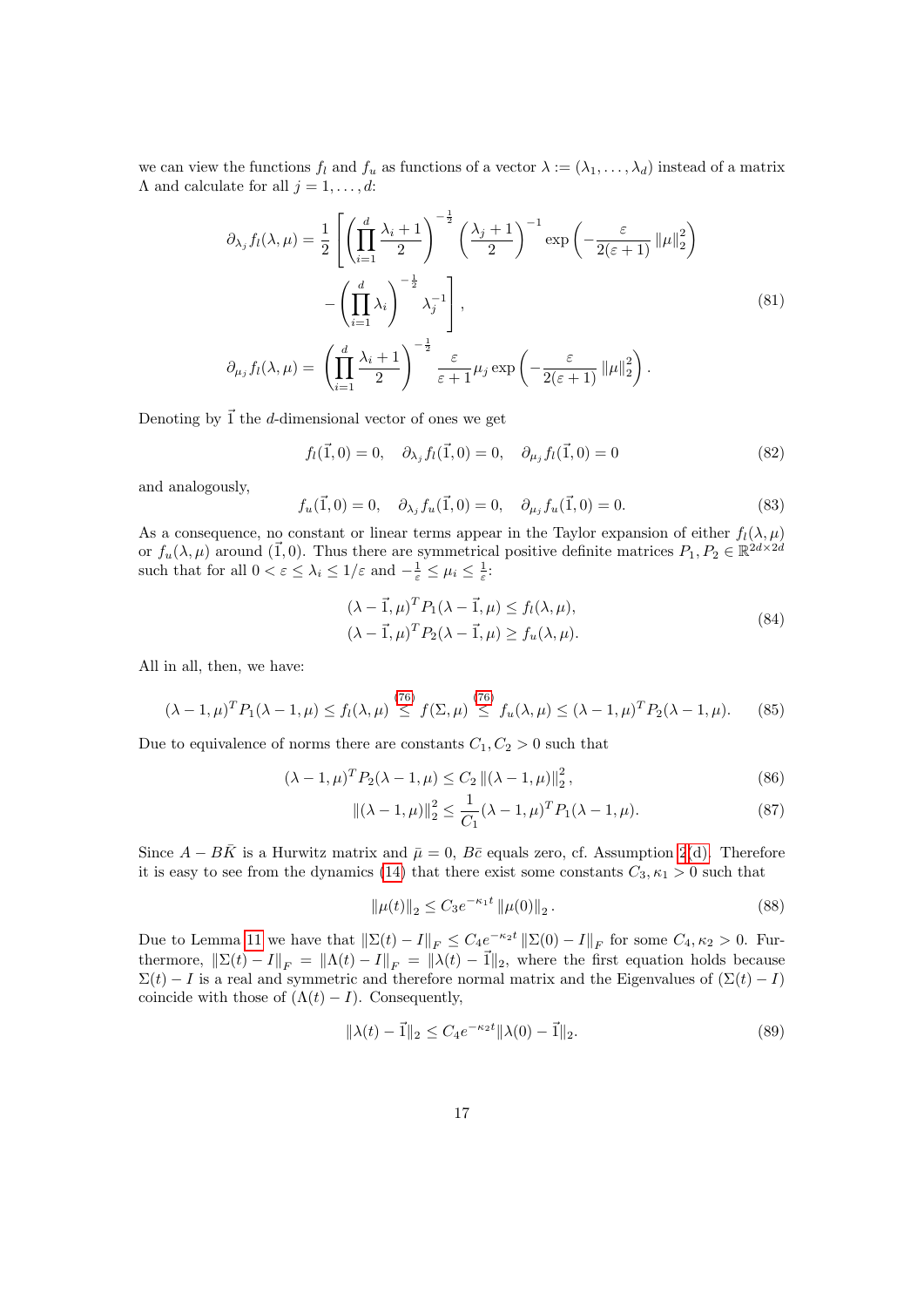With  $C_5 := \max\{C_3, C_4\}$  and  $\kappa := \min\{\kappa_1, \kappa_2\}$ , we finally have that

$$
f(\Sigma(t), \mu(t)) \stackrel{\text{(85)}}{\leq} (\lambda(t) - \vec{1}, \mu(t))^T P_2(\lambda(t) - \vec{1}, \mu(t))
$$
\n
$$
\stackrel{\text{(86)}}{\leq} C_2 \| (\lambda(t) - \vec{1}, \mu(t)) \|_2^2
$$
\n
$$
= C_2 \left( \| \lambda(t) - \vec{1} \|_2^2 + \| \mu(t) \|_2^2 \right)
$$
\n
$$
\stackrel{\text{(88)}, \text{(89)}}{\leq} C_2 \left( C_4^2 e^{-2\kappa_2 t} \| \lambda(0) - \vec{1} \|_2^2 + C_3^2 e^{-2\kappa_1 t} \| \mu(0) \|_2^2 \right)
$$
\n
$$
\leq C_2 C_5^2 e^{-2\kappa t} \left( \| \lambda(0) - \vec{1} \|_2^2 + \| \mu(0) \|_2^2 \right)
$$
\n
$$
= C_2 C_5^2 e^{-2\kappa t} \| (\lambda(0) - \vec{1}, \mu(0)) \|_2^2
$$
\n
$$
\stackrel{\text{(87)}}{\leq} \frac{C_2}{C_1} C_5^2 e^{-2\kappa t} (\lambda(0) - \vec{1}, \mu(0))^T P_1(\lambda(0) - \vec{1}, \mu(0))
$$
\n
$$
\stackrel{\text{(85)}}{\leq} \frac{C_2}{C_1} C_5^2 e^{-2\kappa t} f(\Sigma(0), \mu(0)),
$$

concluding the proof.

 $\Box$ 

As mentioned in Chapter [3,](#page-6-0) one can derive  $\overline{N}$  from the values of C and  $\kappa$  in the proof of Theorem [12,](#page-14-0) see [\[15\]](#page-30-1).

#### <span id="page-17-0"></span>5.2 The Ornstein-Uhlenbeck Process

For more specific dynamics, the results from Theorem [12](#page-14-0) can be improved by determining the constants C and  $\kappa$  or at least (tighter) estimates of those. To this end, we look more closely at the Ornstein-Uhlenbeck process introduced in Example [1,](#page-0-1) i.e., we consider [\(14\)](#page-3-4) with  $A, B, D, K(t), c(t)$  as in [\(18\)](#page-4-0). We recall that, as in Example [1,](#page-0-1) we impose control constraints  $k_1(t) > -\theta_i.$ 

Due to Lemma [7](#page-10-3) we assume that the target probability density function is characterized by  $(\bar{\Sigma}, \bar{\mu}) = (I, 0),$  i.e.,  $\bar{\rho}(x)$  is given by [\(47\)](#page-10-0). The stage cost is given by [\(34\)](#page-8-1).

Numerical simulations suggest that  $(\bar{\Sigma}, \bar{\mu}) = (I, 0)$  is globally asymptotically stable for the MPC closed loop for the shortest possible horizon  $N = 2$  also for  $\gamma > 0$ . Although performance degrades with shorter N and depends on the sampling time  $T_s$ , the stability property is maintained for various initial conditions  $\hat{\rho}$ , sampling times  $T_s$  and weights  $\gamma \geq 0$ , cf. also the examples in this section. If we could prove exponential controllability of the system with respect to stage cost [\(34\)](#page-8-1) with  $C = 1$  independent of the weight  $\gamma$ , then Theorem [5](#page-7-3) would confirm our conjecture drawn from numerical findings. A canonical control candidate in this matter is  $(K, \bar{c})$  because it induces no control cost. However, as shown in the following, this simple solution often does not work.

The rest of this section is divided up into two parts. In the first, we state results for general weights  $\gamma \geq 0$ . In particular, for the one-dimensional Ornstein-Uhlenbeck process, we prove that  $(\bar{\Sigma}, \bar{\mu}) = (I, 0)$  is globally asymptotically stable for the MPC closed loop for  $N \geq 2$ . The multidimensional case is more involved and thus, we consider the special case  $\gamma = 0$  in the second part. Note that although control costs are eliminated, this scenario is not covered by Theorem [9](#page-13-3) due to control constraints  $k_i(t) > -\theta_i$ .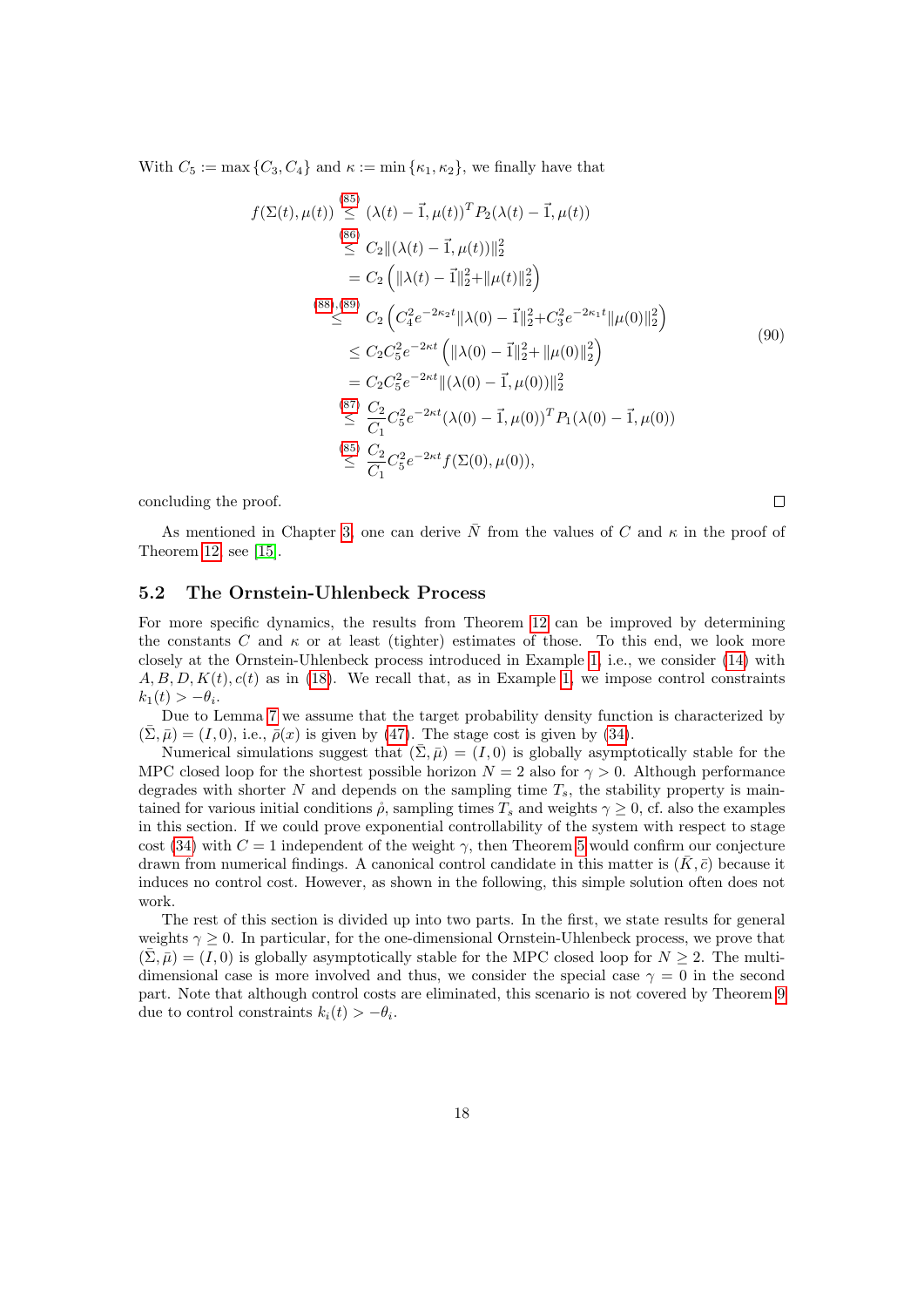#### <span id="page-18-0"></span>5.2.1 The case of  $\gamma \geq 0$

We start by illustrating the problems when using the canonical control candidate  $(\bar{K}, \bar{c})$ , see the following example.

<span id="page-18-3"></span>Example 13. Consider the 1D Ornstein-Uhlenbeck process with (model) parameters

$$
A = \theta = 4
$$
,  $B = 1$ ,  $D = \varsigma = \sqrt{6}$ ,  $(\mathring{\mu}, \mathring{\Sigma}) = (14, 12)$ ,  $(\bar{\mu}, \bar{\Sigma}) = (0, 1)$  (91)

and some  $\gamma > 0$ . From [\(19\)](#page-4-1), [\(21\)](#page-4-2) and [\(22\)](#page-4-3) we can calculate explicitly the constant control

$$
(\bar{K}, \bar{c}) = (s^2/(2\bar{\Sigma}) - \theta, 0) = (s^2/2 - \theta, 0) = (-1, 0)
$$
\n(92)

that can be used to converge to and stabilize  $(\bar{\Sigma}, \bar{\mu})$ . We set the MPC horizon to  $N = 2$ , the sampling rate to  $T_s = 0.1$  and use the stage cost [\(34\)](#page-8-1). In Figure [1](#page-18-1) (left) we illustrate the cost  $J_2((\mu(k),\Sigma(k)), u(k)),$  cf. [\(31\)](#page-6-1), for  $u(k) = (\bar{K},\bar{c}) =: \bar{u}$  (blue circle) and for optimal controls  $u(k) = (K^*(k), c^*(k)) =: u^*(k)$  with  $\gamma = 0.015$  (red cross) as well as  $\gamma = 10^{-5}$  (green diamond). For a high enough weight  $\gamma > 0$  even the optimal sequence  $u^*(k)$  leads to temporarily increasing cost. Since for optimal controls  $u^*(k)$  we have  $J_2((\mu(k), \Sigma(k)), u^*(k)) = V_2((\mu(k), \Sigma(k)), c f.$ Theorem [5,](#page-7-3) the figure also shows that the optimal value function  $V_2$  grows. In particular, this function cannot be a Lyapunov function for  $N = 2$ . Hence, based on this numerical evidence, Theorem [5](#page-7-3) implies that exponential controllability with  $C = 1$  cannot hold.

Yet, from Figure [1](#page-18-1) (right), which depicts the normalized Euclidean distances

<span id="page-18-2"></span>
$$
\Delta(\mu) := \|\mu - \bar{\mu}\|_2^2 / \|\hat{\mu} - \bar{\mu}\|_2^2 \quad \text{and} \quad \Delta(\Sigma) := \|\Sigma - \bar{\Sigma}\|_F^2 / \|\hat{\Sigma} - \bar{\Sigma}\|_F^2 \tag{93}
$$

of  $\mu(k)$  (filled) and the variance  $\Sigma(k)$  (empty) from the respective target values for  $(K,\bar{c})$  (blue circle) and optimal controls  $(K^*(k), c^*(k))$  for  $\gamma = 0.015$  (red square) and  $\gamma = 10^{-5}$  (green diamond), we see that the target is reached in all cases.



<span id="page-18-1"></span>Figure 1: Objective function [\(31\)](#page-6-1) for  $N = 2$  with stage cost given by [\(34\)](#page-8-1) (left) and normalized differences [\(93\)](#page-18-2) (right) for Example [13.](#page-18-3)

In light of Example [13](#page-18-3) it is apt to explore other means of proving (global) asymptotic stability of the MPC closed loop (for  $N = 2$ ). Already in the proof of Theorem [12](#page-14-0) we needed to treat the mean  $\mu(t)$  and the covariance matrix  $\Sigma(t)$  separately. For the dynamics given by the Ornstein-Uhlenbeck process, we can indeed decouple these two.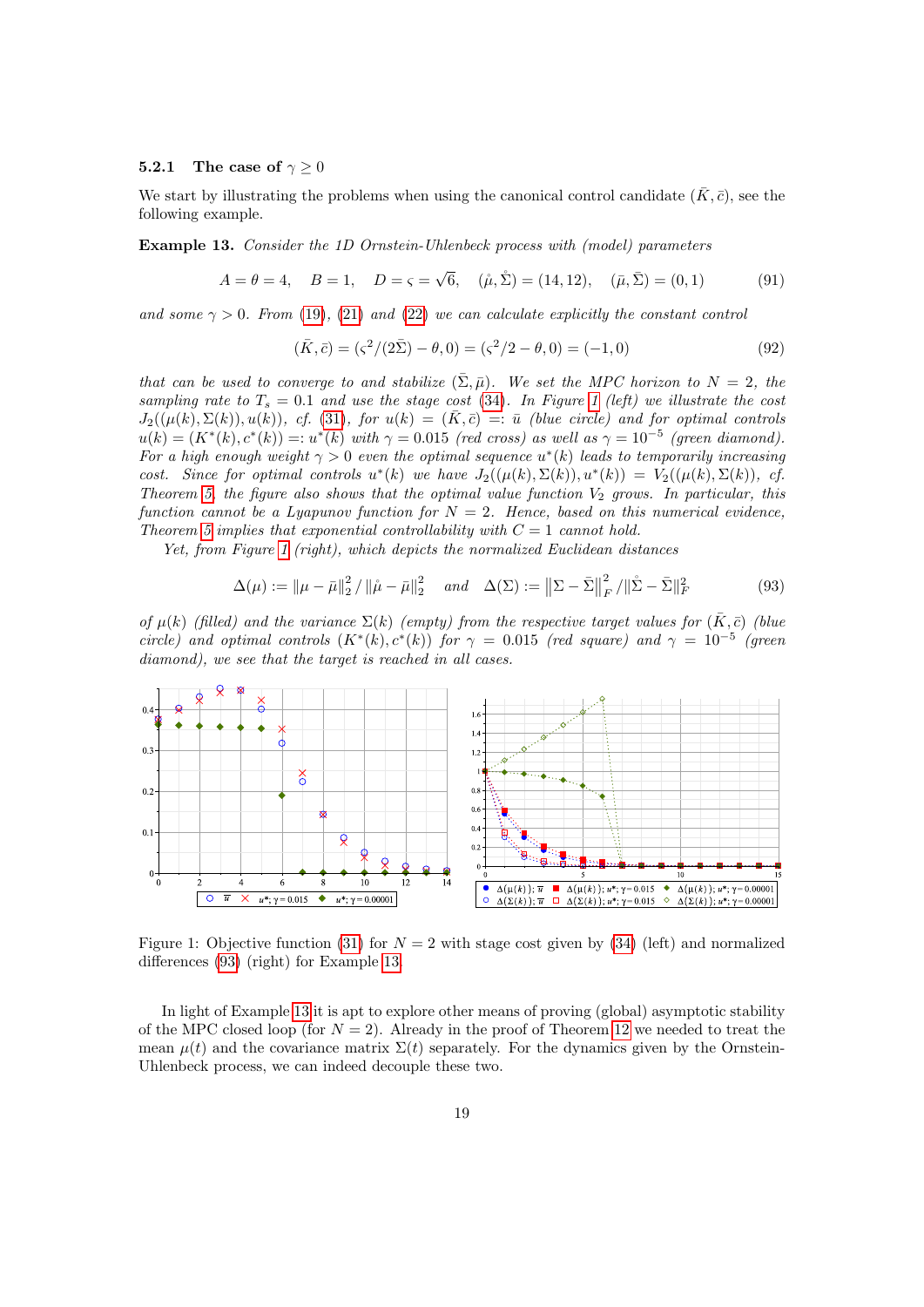<span id="page-19-4"></span>Proposition 14. Consider the (multi-dimensional) Ornstein-Uhlenbeck process from Example [1,](#page-0-1) i.e., [\(14\)](#page-3-4) with  $A, B, D, K(t), c(t)$  as in [\(18\)](#page-4-0) and a desired PDF  $\bar{\rho}(x)$  given by [\(47\)](#page-10-0). Furthermore, let the stage cost be given by [\(34\)](#page-8-1) with  $\gamma \geq 0$ . Then each component of the mean  $\mu_i(t)$  converges exponentially towards  $\bar{\mu}_i = 0$  in the MPC closed loop for each optimization horizon  $N \geq 2$ .

*Proof.* Let  $N > 2$ . If we express the stage cost [\(34\)](#page-8-1) in terms of  $(\Sigma, \mu)$ , cf. [\(35\)](#page-8-5), then the objective function [\(31\)](#page-6-1) can be written as

<span id="page-19-0"></span>
$$
J_N((\hat{\Sigma}, \hat{\mu}), (K, c)) = \sum_{k=0}^{N-1} \ell((\Sigma(k), \mu(k)), (K(k), c(k)))
$$
\n(94)

with

<span id="page-19-2"></span>
$$
\ell((\Sigma(k), \mu(k)), (K(k), c(k)))
$$
\n
$$
= 2^{-d} \pi^{-\frac{d}{2}} \left[ |\Sigma(k)|^{-\frac{1}{2}} + 1 - 2 \left| \frac{1}{2} (\Sigma(k) + I) \right|^{-\frac{1}{2}} \exp \left( -\frac{1}{2} \mu(k)^T (\Sigma(k) + I)^{-1} \mu(k) \right) \right]
$$
\n
$$
+ \frac{\gamma}{2} ||BK(k) - B\bar{K}||_F^2 + \frac{\gamma}{2} ||Bc(k)||_2^2,
$$
\n(95)

cf. [\(48\)](#page-10-1). Let  $(K^*(k), c^*(k))_{k=0,\ldots,N-1}$  be the optimal control sequence that, together with the corresponding state trajectory  $(\Sigma^*(k), \mu^*(k))_{k=0,\dots,N-1}$ , minimizes [\(94\)](#page-19-0) given some initial value  $(\Sigma, \mathring{\mu}).$ 

Looking at [\(14\)](#page-3-4), we note that  $K(t)$  influences both the mean  $\mu(t)$  and the covariance matrix  $\Sigma(t)$ , while  $c(t)$  has an impact on  $\mu(t)$  only. Therefore, we are able to control the mean  $\mu(t)$  independent of the covariance matrix  $\Sigma(t)$ . Since  $|B| \neq 0$ , every component  $\mu_i(t)$  can be controlled individually. Hence, to prove our assertion, it is sufficient to exclude two things:

1. It is optimal to not approach or to deviate from the target zero in any component of the mean at any time, i.e.,  $\exists k \in \{1, ..., N-1\}, j \in \{1, ..., d\}$ :

<span id="page-19-1"></span>
$$
\begin{cases}\n\mu_j^*(\tilde{k}) > \mu_j^*(\tilde{k} - 1), & \text{if } \mu_j^*(\tilde{k} - 1) > 0 \\
\mu_j^*(\tilde{k}) < \mu_j^*(\tilde{k} - 1), & \text{if } \mu_j^*(\tilde{k} - 1) < 0 \\
\mu_j^*(\tilde{k}) > \mu_j^*(\tilde{k} - 1), & \text{if } \mu_j^*(\tilde{k} - 1) = 0 \\
\mu_j^*(\tilde{k}) > \mu_j^*(\tilde{k} - 1), & \text{if } \mu_j^*(\tilde{k} - 1) \neq 0.\n\end{cases} \tag{96}
$$

2. It is optimal to overshoot the target zero in any component of the mean at any time, i.e.,  $\exists \tilde{k} \in \{1, \ldots, N-1\}, j \in \{1, \ldots, d\}$ :

<span id="page-19-3"></span>
$$
\begin{cases} \mu_j^*(\tilde{k}) < 0, \quad \text{if } \mu_j^*(\tilde{k} - 1) > 0 \\ \mu_j^*(\tilde{k}) > 0, \quad \text{if } \mu_j^*(\tilde{k} - 1) < 0 \end{cases} \tag{97}
$$

We note that due to the constraints on  $K(t)$ , i.e.,  $k_i(t) > -\theta_i$  for  $i = 1, \ldots, d, A - BK(t) =$  $-\text{diag}(\theta_1+k_1(t),\ldots,\theta_d+k_d(t))$  is a negative definite diagonal matrix. Furthermore,  $\tilde{c}(t) := Bc(t)$ enters the equation for  $\dot{\mu}(t)$  linearly and additively, cf. [\(14\)](#page-3-4). In particular, one can achieve monotone convergence to zero of each component with  $\tilde{c}(t) \equiv 0$  regardless of  $K(t)$ .

Let us now assume that [\(96\)](#page-19-1) holds for some j and some k. We consider the smallest  $k \in \mathbb{R}$  $\{1,\ldots,N-1\}$  for which [\(96\)](#page-19-1) holds. Then  $\tilde{c}_j^*(\tilde{k}-1) \neq 0$ . But then we can construct a better control sequence  $(c^{**}(k))_{k=0,\ldots,N-1}$  in terms of cost: First, we change  $c^{**}(\tilde{k}-1)$  such that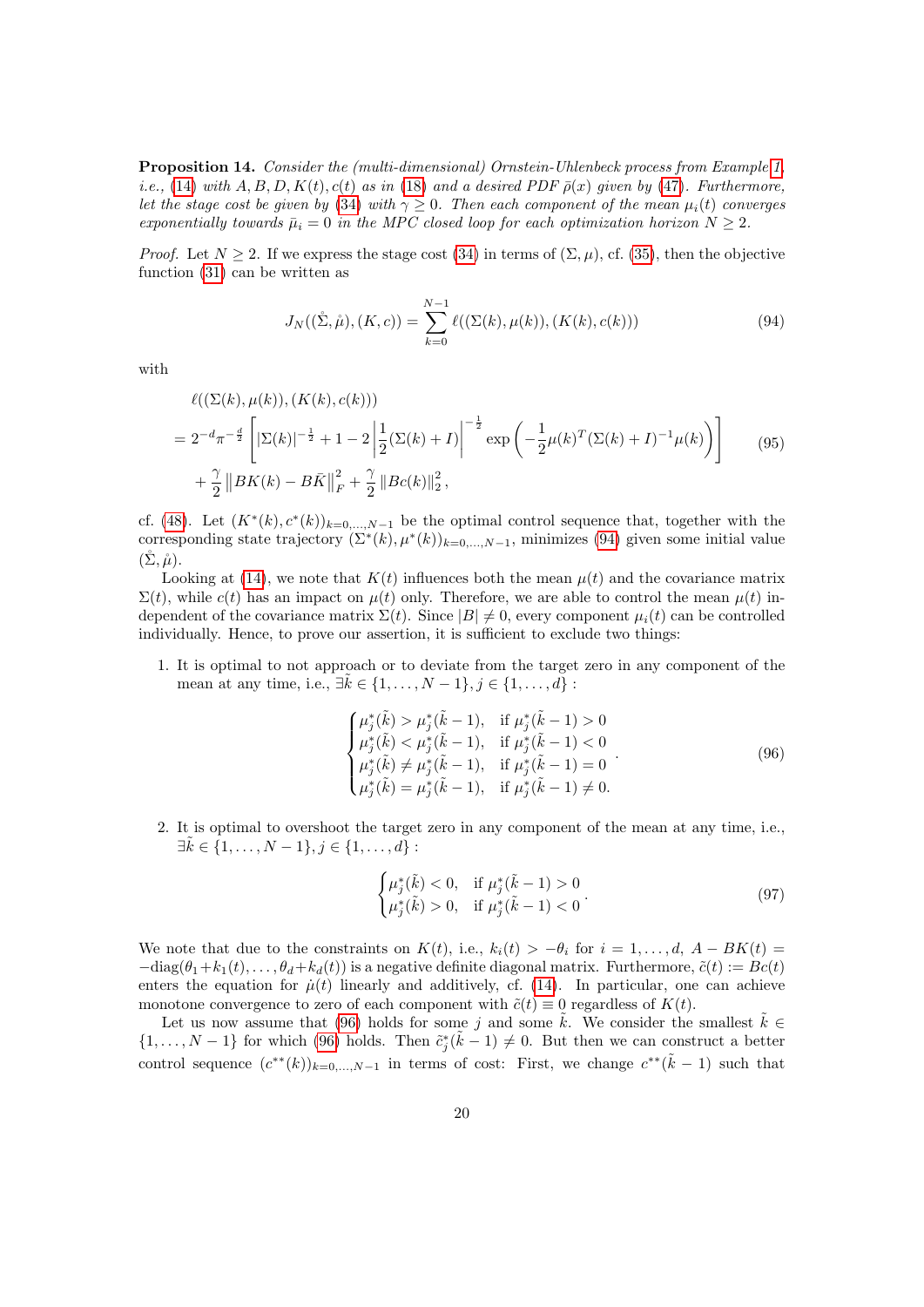$\tilde{c}^{**}_j(\tilde{k}-1) = 0$  and  $\tilde{c}^{**}_i(\tilde{k}-1) = \tilde{c}^*_i(\tilde{k}-1)$  for  $i \neq j$ , which is possible since  $|B| \neq 0$ . With this, we clearly reduce the control cost at time  $\tilde{k} - 1$ , but also the state cost at time  $\tilde{k}$  since  $\mu_j^{**}(\tilde{k})$  is now closer to zero, cf. [\(95\)](#page-19-2). Note that we do not touch  $(K^*(k))_{k=0,\ldots,N-1}$  and therefore  $\Sigma^{**}(k) = \Sigma^*(k)$  for all  $k \in \{0, ..., N-1\}$ . The evolution of the mean may change for  $k > \tilde{k}$ , but only for the better: If, for the changed control sequence, [\(96\)](#page-19-1) holds for  $\tilde{k} + 1$  and the same j, we repeat this procedure for  $\tilde{k} + 1$ . If not, it means that we approach the target (and maybe overshoot it) at time  $\tilde{k} + 1$ . In this case, since  $\tilde{c}(t)$  enters the equation for  $\mu(t)$  linearly and additively, we can get  $\mu_j^{**}(\tilde{k} + 1) = \mu_j^*(\tilde{k} + 1)$  with a lower value of  $|\tilde{c}_j^{**}(\tilde{k})|$  compared to  $|\tilde{c}_j^*(\tilde{k})|$ , resulting in lower control cost while retaining the same state cost. We proceed in this manner for all  $k \in \{1, \ldots, N-1\}$  and all  $j \in \{1, \ldots, d\}$  for which [\(96\)](#page-19-1) holds, ending up with a strictly better performance. Therefore, for all  $k = 0, \ldots, N - 1$  it is always best to approach the target zero in each component of the mean, regardless of  $\Sigma(k)$  and  $K(k)$ .

Next, we assume that [\(97\)](#page-19-3) holds for some j and some  $\overline{k}$  and consider again the smallest  $\tilde{k} \in \{1, \ldots, N-1\}$  for which [\(97\)](#page-19-3) holds. As above, we know that  $\tilde{c}_j^*(\tilde{k}-1) \neq 0$ . Again, we can construct a better control sequence: Since  $\tilde{c}(t)$  enters the equation for  $\mu(t)$  linearly and additively, we can have that  $\mu_j^{**}(\tilde{k}) = 0$  with a lower value of  $|\tilde{c}_j^{**}(\tilde{k}-1)|$  compared to  $|\tilde{c}_j^{*}(\tilde{k}-1)|$ . Then for all  $k \geq \tilde{k}$ , we set  $\tilde{c}_j^{**}(k) = 0$ , resulting in even lower state and control cost, cf. [\(95\)](#page-19-2).

Therefore, we have shown monotone convergence of  $\mu_i(t)$  to  $\bar{\mu}_i$ . Since the ODE for  $\mu(t)$  in [\(14\)](#page-3-4) is linear, the convergence is indeed exponential.  $\Box$ 

We note that the proof of Proposition [14](#page-19-4) is the same if we include constraints on  $\tilde{c}(t) = Bc(t)$ , as long as  $\tilde{c}(t) = 0$  is admissible; for instance  $\tilde{c}_1 \leq \tilde{c}(t) \leq \tilde{c}_u$  with  $\tilde{c}_l \leq 0 \leq \tilde{c}_u$ .

Furthermore, Proposition [14](#page-19-4) extends to other stochastic processes where the dynamics are given by [\(14\)](#page-3-4) provided that

- each component of the mean can be controlled separately and
- we can approach the target (in each component) invoking zero control cost (with respect to  $Bc(k)$  regardless of how  $K(k)$  is chosen.

While it is debatable whether the first ingredient is really necessary, Example [15](#page-20-0) illustrates what happens if the second property is violated.

<span id="page-20-0"></span>**Example 15.** Consider a shifted version of Example [13:](#page-18-3) instead of  $(\bar{\mu}, \hat{\mu}) = (0, 14)$  we consider  $(\bar{\mu},\tilde{\mu}) = (1,15)$ . The other model parameters remain the same. In order to take the control constraint  $K(t) > -\theta$  into account, we set  $K(t) + \theta \geq \varepsilon$  with  $\varepsilon = 10^{-8}$  in our numerical simulation. Due to [\(22\)](#page-4-3) we have  $(\bar{K}, \bar{c}) = (-1, 3)$ . In this example, we specifically use the original stage cost [\(34\)](#page-8-1), not the modified cost [\(49\)](#page-10-2). Looking at Figure [1](#page-18-1) from Example [13,](#page-18-3) for low enough values of  $\gamma$  we expect the variance to increase at the beginning, which indeed is the case for  $\gamma = 10^{-5}$ . However, the mean  $\mu(k)$  also grows in time, cf. Table [15,](#page-20-0) which is due to [\(19\)](#page-4-1): with  $\bar{c}=3$  the mean does not converge to its target for all admissible K(k). This results in a PDF that is drifting away from its target rather than converging towards it, as desired.

Of course, using the modified stage cost [\(49\)](#page-10-2) restores the second key property: we can again approach the target (in each component) invoking zero control cost with respect to  $Bc(k)$  for any admissible  $K(k)$ . Needless to say, rerunning the numerical simulation of Example [15](#page-20-0) with the modified stage cost, we end up with the exact same behavior as in Example [13.](#page-18-3)

Having established exponential convergence of the mean in Proposition [14,](#page-19-4) we can confirm our numerical findings in the one-dimensional case.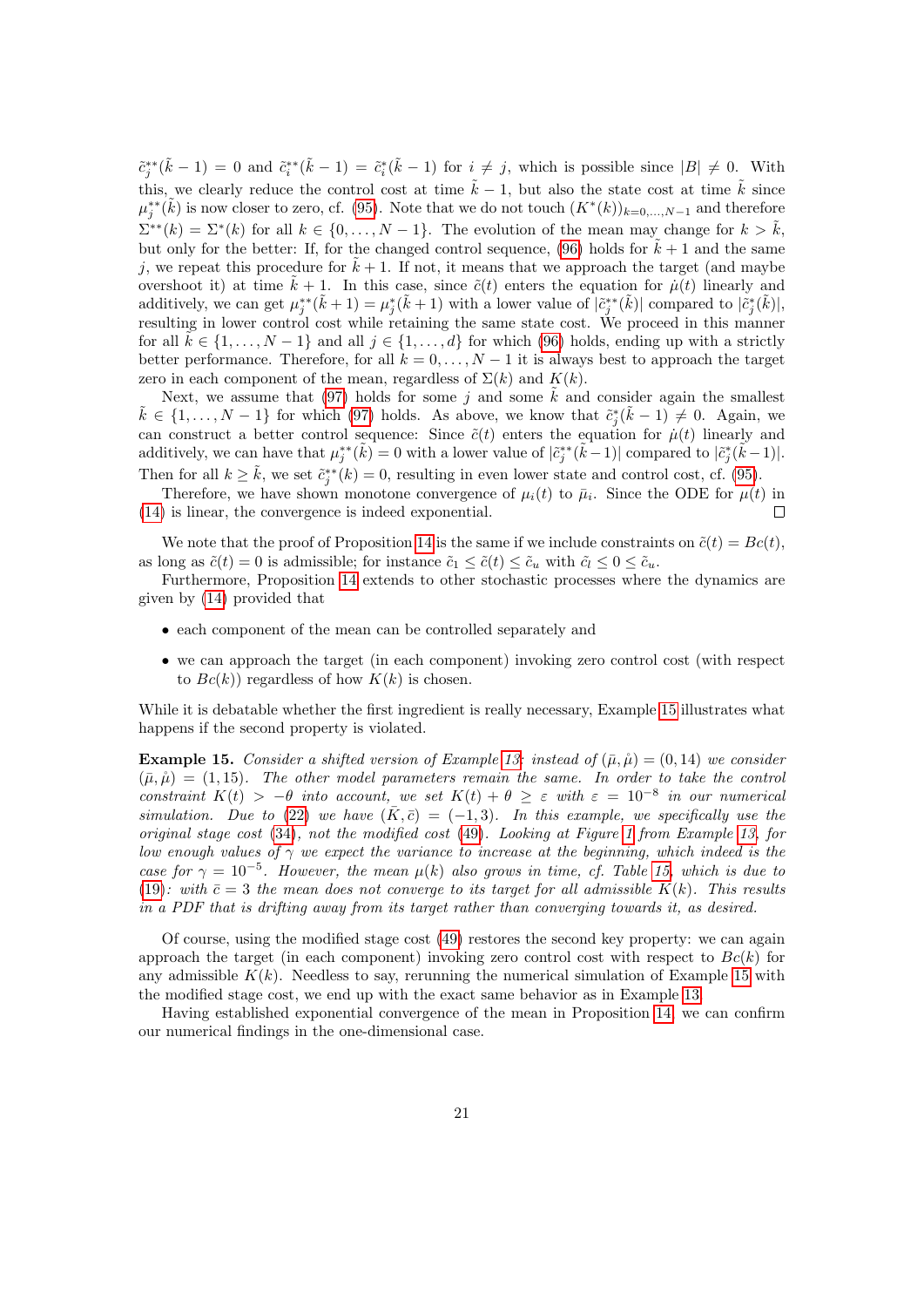|  |  |  | $k$   0   1   2   2   3   4   4   5   5   6   7   1   1   200   200   200   200   200   200   200   200   200   200   200   200   200   200   200   200   200   200   200   200   200   200   200   200   200   200   200   2 |  |  |
|--|--|--|-------------------------------------------------------------------------------------------------------------------------------------------------------------------------------------------------------------------------------|--|--|
|  |  |  | $\mu(k)$   15 15.23 15.47 15.7 15.93 16.15 16.38 16.61  72.38                                                                                                                                                                 |  |  |
|  |  |  | $\Sigma(k)$   12 12.6 13.2 13.8 14.4 15 15.6 16.2  131.4                                                                                                                                                                      |  |  |
|  |  |  | $K(k)$ $\varepsilon - 4$ $\varepsilon - 4$ $\varepsilon - 4$ $\varepsilon - 4$ $\varepsilon - 4$ $\varepsilon - 4$ $\varepsilon - 4$ $\varepsilon - 4$ $\varepsilon - 4$                                                      |  |  |
|  |  |  | $c(k)$   2.34 2.32 2.3 2.29 2.28 2.27 2.27 2.26  3                                                                                                                                                                            |  |  |
|  |  |  | $V_2(k)$ 362 .361 .359 .357 .356 .354 .353 .351  .307                                                                                                                                                                         |  |  |

Table 1: State, control and corresponding cost for Example [15.](#page-20-0)

<span id="page-21-0"></span>Proposition 16. Consider the one-dimensional Ornstein-Uhlenbeck process from Example [1,](#page-0-1) i.e., [\(14\)](#page-3-4) with  $A = \theta > 0$ ,  $B = 1$ ,  $D = \varsigma > 0$ ,  $K(t) > -\theta$  and  $c(t) \in \mathbb{R}$ . Assume that the desired PDF  $\bar{\rho}(x)$  is given by [\(47\)](#page-10-0). Furthermore, let the stage cost be given by [\(34\)](#page-8-1) with  $\gamma \geq 0$ . Then the MPC closed loop converges to the equilibrium  $\bar{\rho}(x)$  for each optimization horizon  $N \geq 2$  and each initial condition.

*Proof.* Due to Proposition [14,](#page-19-4) we can assume that  $\hat{\mu}$  is arbitrarily close to  $\bar{\mu} = 0$ . For  $|\hat{\mu}|$ sufficiently small, we argue below that the exponential controllability condition [\(32\)](#page-7-0) with respect to stage cost [\(34\)](#page-8-1) holds with  $C = 1$  for the control candidate  $(\bar{K}, \bar{c})$ . Then we apply Theorem [5](#page-7-3) to conclude the assertion.

First, due to  $\bar{\mu} = 0$ , we have that  $\bar{c} = 0$ . Then due to  $\bar{\Sigma} = 1$  we see from [\(19\)](#page-4-1), [\(21\)](#page-4-2) and [\(22\)](#page-4-3) that applying  $(\bar{K}, \bar{c})$  results in

$$
\mu(t) = \mathring{\mu}e^{-2(\theta + \bar{K})t} \quad \text{and} \quad \Sigma(t) = 1 + \left(\mathring{\Sigma} - 1\right)e^{-2(\theta + \bar{K})t} > 0. \tag{98}
$$

We define

$$
\bar{\theta} := \theta + \bar{K} > 0. \tag{99}
$$

Then the stage cost [\(34\)](#page-8-1) can be written as

$$
\tilde{f}(t) := 1 + \left[1 + \left(\tilde{\Sigma} - 1\right)e^{-2\tilde{\theta}t}\right]^{-\frac{1}{2}} \n- 2\left[\frac{2 + \left(\tilde{\Sigma} - 1\right)e^{-2\tilde{\theta}t}}{2}\right]^{-\frac{1}{2}} \exp\left(-\frac{\hat{\mu}^2 e^{-2\tilde{\theta}t}}{2(2 + (\tilde{\Sigma} - 1)e^{-2\tilde{\theta}t})}\right),
$$
\n(100)

cf. Lemma [6.](#page-8-4)

Our aim is to show  $\tilde{f}(t) \leq e^{-\kappa t} \tilde{f}(0)$  for some  $\kappa > 0$  (for sufficiently small  $\mu^2$ ). Then [\(32\)](#page-7-0) holds with overshoot bound  $\overline{C} = 1$  and decay rate  $\delta = e^{-\kappa T_s}$ . We claim that  $\tilde{f}(t) \leq e^{-\kappa t} \tilde{f}(0)$ with

$$
\kappa := \frac{\bar{\theta}}{\frac{\bar{\zeta}}{2} + 1} > 0. \tag{101}
$$

To this end, we prove  $\tilde{f}'(t) + \kappa \tilde{f}(t) \leq 0$ . First, to shorten the notation, we introduce

$$
a := \mathring{\Sigma} - 1 \in (-1, \infty), \quad \tau := e^{-2\bar{\theta}t} \in (0, 1], \quad \chi := \frac{\mathring{\mu}^2 \tau}{(a\tau + 2)} \ge 0,
$$
 (102)

$$
a_1 := 2\sqrt{2}e^{-\chi/2} - \left(\frac{a\tau + 2}{a\tau + 1}\right)^{3/2}, \text{ and } a_2 := 1 - \frac{1}{(a\tau + 1)^{3/2}} - \frac{4\sqrt{2}\chi e^{-\chi/2}(a+2)}{(a\tau + 2)^{3/2}}.
$$
 (103)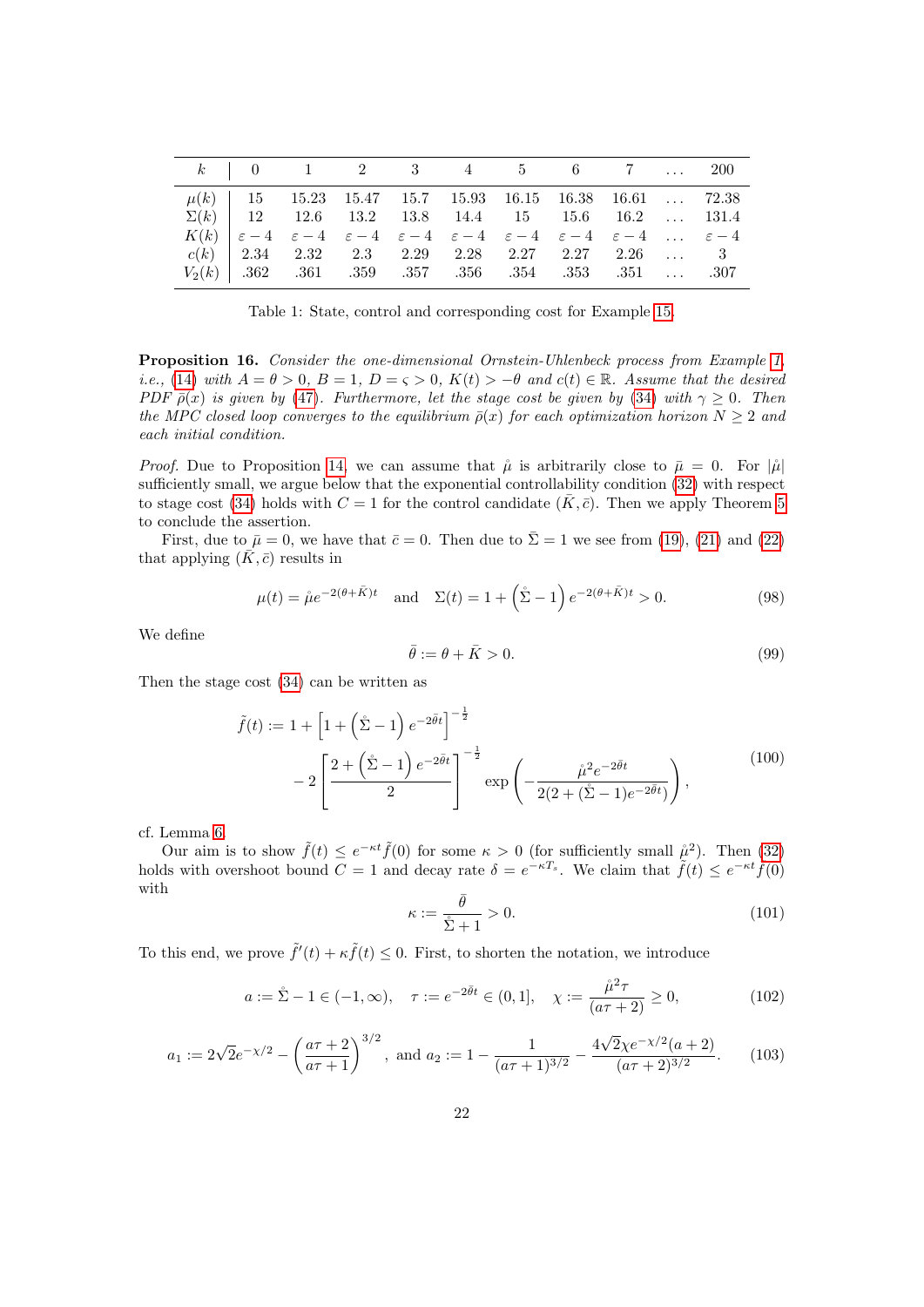Then, we can express  $\frac{\tilde{f}'(t)+\kappa\tilde{f}(t)}{\tilde{\theta}}$  by  $-\frac{h(\tau)}{(a\tau+2)^{3/2}}$  $\frac{n(\tau)}{(a\tau+2)^{3/2}(a+2)}$ , where

$$
h(\tau) := a_1 \left( a\tau (a+2) + a\tau + 2 \right) - a_2 \left( a\tau + 2 \right)^{3/2},\tag{104}
$$

which means we have to show that  $h(\tau) \geq 0$ . We consider the two cases  $\mathring{\Sigma} > 1$  respective  $a > 0$ and  $\mathring{\Sigma}$  < 1 respective  $a < 0$ . The case  $\mathring{\Sigma} = 1$  is trivial.

First, let us assume  $a > 0$ . In this case, we set  $\mathring{\mu}^2 = \varepsilon a$  for some  $\varepsilon \geq 0$ . Then

$$
h(\tau) = a_1 (a\tau(a+2) + a\tau + 2) - a_2 (a\tau + 2)^{3/2}
$$
  
\n
$$
\ge a_1 (a\tau(a+2) + a\tau + 2) - a_3 (a\tau + 2)^{3/2}
$$
\n(105)

with

$$
a_3 := 1 - \frac{1}{(a\tau + 1)^{3/2}} - \frac{4\sqrt{2}\chi e^{-\chi/2}}{(a\tau + 2)^{1/2}}
$$
(106)

due to  $a + 2 \ge a\tau + 2$ . If  $a_1 \ge 0$ , which we prove below, then

$$
h(\tau) \ge a_1 (a\tau + 2) + \underbrace{a_1 a\tau (a+2)}_{\ge a_1 a\tau (a\tau + 2)} - a_3 (a\tau + 2)^{3/2}
$$
  
 
$$
\ge \underbrace{(a\tau + 2)}_{>0} (a_1 + a_1 a\tau - a_3 \sqrt{a\tau + 2})
$$
 (107)  
\n
$$
= (a\tau + 2)(a_1 (a\tau + 1) - a_3 \sqrt{a\tau + 2})
$$

$$
= (a\tau + 2)(a_1(a\tau + 1) - a_3\sqrt{a\tau + 2}),
$$

i.e., it is left to show that  $a_1(a\tau + 1) - a_2\sqrt{a\tau + 2} \ge 0$ . Furthermore, if  $a_3 \ge 0$ , then

$$
a_1(a\tau + 1) - a_3\sqrt{a\tau + 2} \ge a_1(a\tau + 1) - a_3\left(\frac{a\tau}{2\sqrt{2}} + \sqrt{2}\right)
$$
(108)  

$$
= a_1(a\tau + 1) - \sqrt{2}a_2\left(\frac{a\tau}{2} + 1\right)
$$
(109)

$$
=a_1(a\tau+1)-\sqrt{2}a_3\left(\frac{a\tau}{4}+1\right)
$$
\n(109)

$$
= a_1(a\tau + 1) - \sqrt{2}a_3(a\tau + 1) + \frac{3}{4}\sqrt{2}a_3a\tau
$$
 (110)

$$
\geq (a\tau + 1)(a_1 - \sqrt{2}a_3),\tag{111}
$$

reducing the problem further to

<span id="page-22-0"></span>
$$
a_1 - \sqrt{2}a_3 \ge 0. \tag{112}
$$

Since  $a_1 \geq 0$  follows from [\(112\)](#page-22-0), we only need to prove (112) and  $a_3 \geq 0$ . Regarding the latter, with  $\tilde{a} := a\tau \in [0, \infty)$  and for  $\varepsilon \in [0, \frac{1}{2}]$  we have

$$
a_3 = 1 - \frac{1}{(a\tau + 1)^{3/2}} - \frac{4\sqrt{2}\chi e^{-\chi/2}}{(a\tau + 2)^{1/2}}
$$
  
=  $1 - \frac{1}{(\tilde{a} + 1)^{3/2}} - \frac{4\sqrt{2}\varepsilon \tilde{a}}{(\tilde{a} + 2)^{3/2}} \exp\left(-\frac{\varepsilon \tilde{a}}{2(\tilde{a} + 2)}\right)$   
 $\geq 1 - \frac{1}{(\tilde{a} + 1)^{3/2}} - \frac{2\sqrt{2}\tilde{a}}{(\tilde{a} + 2)^{3/2}} \exp\left(-\frac{\tilde{a}}{4(\tilde{a} + 2)}\right) \geq 0.$  (113)

Now we can turn our attention to [\(112\)](#page-22-0), which we claim holds for  $\varepsilon \in [0, \frac{1}{4}]$ . With  $\tilde{a} = a\tau$  as above, we get

$$
a_1 - \sqrt{2}a_3 = 2\sqrt{2}\exp\left(-\frac{\varepsilon\tilde{a}}{2(\tilde{a}+2)}\right)\left(1 + \frac{2\sqrt{2}\varepsilon\tilde{a}}{(2+\tilde{a})^{3/2}}\right) - \left(\frac{\tilde{a}+2}{\tilde{a}+1}\right)^{3/2}
$$

$$
-\sqrt{2}\left(1 - \frac{1}{(\tilde{a}+1)^{3/2}}\right),\tag{114}
$$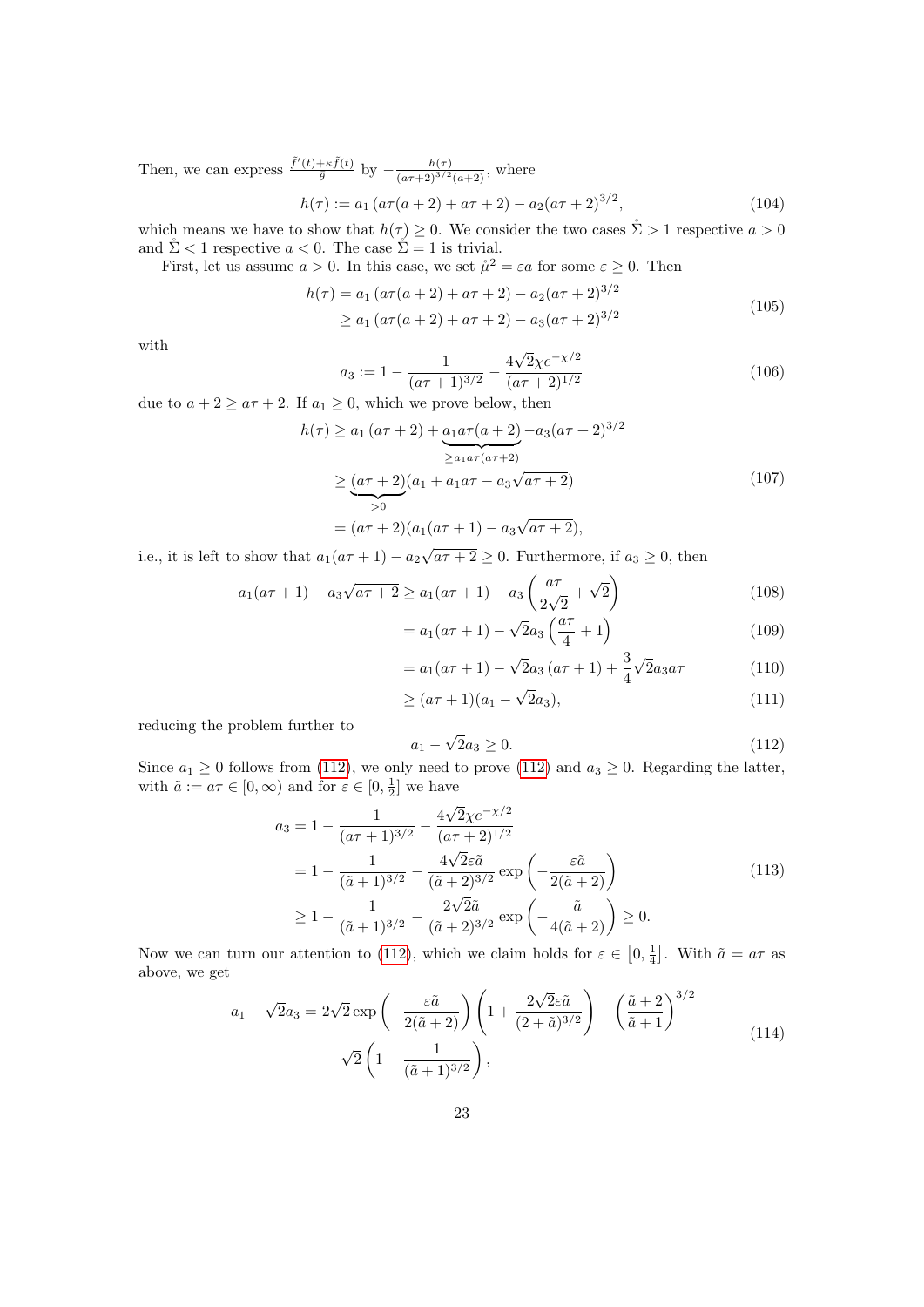which unfortunately is not monotone with respect to  $\varepsilon$ . We know, however, that

<span id="page-23-0"></span>
$$
(a_1 - \sqrt{2}a_3)_{|\tilde{a}=0} = 0 \text{ and } (a_1 - \sqrt{2}a_3) \to \frac{2\sqrt{2}}{\sqrt{e^{\varepsilon}}} - (\sqrt{2} + 1), \tilde{a} \to \infty,
$$
 (115)

where the limit is positive for  $\varepsilon \in [0, \frac{1}{4}]$ . Moreover, in the special case  $\varepsilon = 0$ , we see that

<span id="page-23-2"></span>
$$
\frac{d(a_1 - \sqrt{2}a_3)}{d\tilde{a}} = \frac{3}{2(\tilde{a} + 1)^2} \left( \sqrt{1 + \frac{1}{\tilde{a} + 1}} - \frac{\sqrt{2}}{\sqrt{\tilde{a} + 1}} \right) \ge 0 \Leftrightarrow \frac{\tilde{a}}{\tilde{a} + 1} \ge 0 \Leftrightarrow \tilde{a} \ge 0,
$$
 (116)

which, together with [\(115\)](#page-23-0) proves that  $h(\tau) \geq 0$  for  $\varepsilon = 0$ . In general we have that

<span id="page-23-1"></span>
$$
\frac{d(a_1 - \sqrt{2}a_2)}{d\tilde{a}}_{|\tilde{a}=0} = \frac{3}{\sqrt{2}}\varepsilon.
$$
\n(117)

A similar but more involved argument can be made to show that the derivative has at most one root for  $\tilde{a} > 0$  and arbitrary but fixed  $\varepsilon \in [0, \frac{1}{4}]$ . Then from [\(115\)](#page-23-0) and [\(117\)](#page-23-1) follows that  $h(\tau) \ge 0$ for  $\varepsilon \in [0, \frac{1}{4}]$  and  $a > 0$ .

For  $a \in (-1,0)$  we cannot choose  $\mathring{\mu}^2 = \varepsilon a$ . Instead, we set  $\mathring{\mu}^2 = \varepsilon \in [0,1]$  and note that  $a\tau \in (-1,0)$ . Then

$$
h(\tau) = a_1 (a\tau(a+2) + a\tau + 2) - a_2 (a\tau + 2)^{3/2}
$$
  
\n
$$
\ge a_1 (a\tau(a+2) + a\tau + 2) - a_4 (a\tau + 2)^{3/2}
$$
\n(118)

with

$$
a_4 := 1 - \frac{1}{(a\tau + 1)^{3/2}} - \frac{4\sqrt{2}\chi e^{-\chi/2}}{(a\tau + 2)^{3/2}}
$$
(119)

due to  $a < 1$ . If  $a_1, a_4 \leq 0$ , then due to  $a\tau \in (-1,0)$  we have that

$$
a_1 (a\tau + 2) + \underbrace{a_1 a\tau}_{\geq 0} \underbrace{(a+2)}_{\geq 1} - a_4 (a\tau + 2)^{3/2} \geq a_1 (a\tau + 2) + a_1 a\tau - a_4 (a\tau + 2)^{3/2}
$$
\n
$$
= 2a_1 (a\tau + 1) - a_4 \underbrace{(a\tau + 2)^{3/2}}_{\geq 0} \geq 2(a\tau + 1) \left(a_1 - \sqrt{2}a_4\right).
$$
\n(120)

Note that  $(a\tau + 2)^{3/2} \ge 2\sqrt{ }$  $2(a\tau + 1)$  only holds for  $a\tau \in (-1,0)$ . We only show  $a_1$  – √  $2a_4 \geq 0$ and  $a_1 \leq 0$ , since  $a_4 \leq 0$  then follows. Regarding the latter, with  $\mathring{\mu}^2 = \varepsilon$  we have

$$
a_1 = 2\sqrt{2}e^{-\chi/2} - \left(\frac{a\tau + 2}{a\tau + 1}\right)^{\frac{3}{2}} = 2\sqrt{2}\exp\left(-\frac{\varepsilon\tau}{2(a\tau + 2)}\right) - \left(\frac{a\tau + 2}{a\tau + 1}\right)^{\frac{3}{2}}
$$
  

$$
\leq 2\sqrt{2} - \left(\frac{a\tau + 2}{a\tau + 1}\right)^{\frac{3}{2}} \leq 0.
$$
 (121)

In a last step, we prove  $a_1$  – √  $2a_4 \geq 0$ :

$$
a_1 - \sqrt{2}a_4
$$
  
=  $2\sqrt{2}\exp\left(-\frac{\varepsilon\tau}{2(a\tau+2)}\right)\left(1 + \frac{2\sqrt{2}\varepsilon\tau}{(2+a\tau)^{\frac{5}{2}}}\right) - \left(\frac{a\tau+2}{a\tau+1}\right)^{\frac{3}{2}} - \sqrt{2}\left(1 - \frac{1}{(a\tau+1)^{\frac{3}{2}}}\right)$  (122)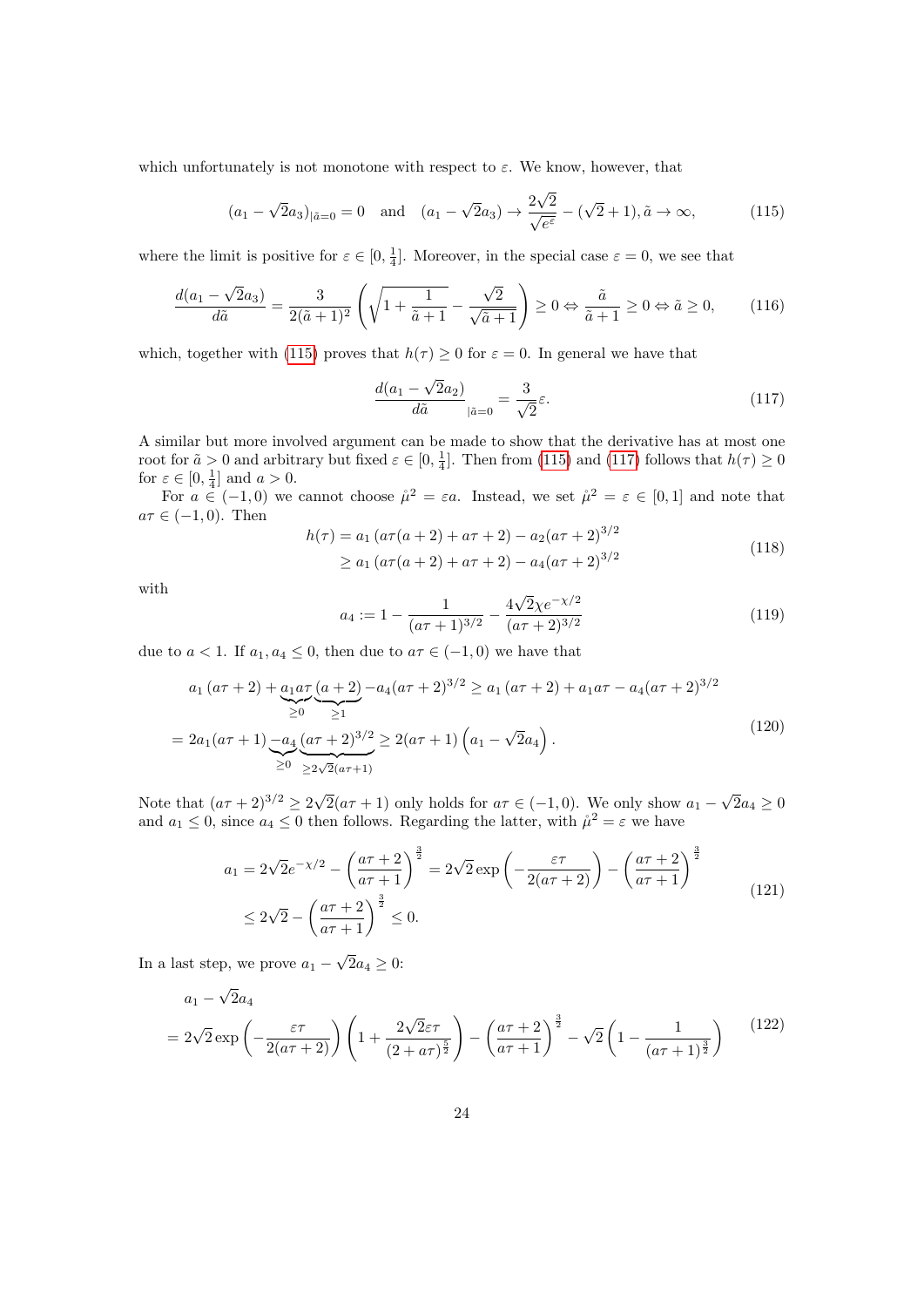One can set  $\varepsilon = -a \in (0,1)$  and use  $\tilde{a} = a\tau$  to obtain a function depending only on one variable and prove the assertion directly. An alternative approach is to show that  $a_1 - \sqrt{2}a_4$  is monotonously decreasing in  $\varepsilon$  for  $\varepsilon \in (0,1)$ , which is easy to show. Recall that this property did not hold in case of  $a > 1$ . Consequently, it suffices to consider  $\varepsilon = 0$ , for which

$$
(a_1 - \sqrt{2}a_4)_{|\varepsilon=0} = (a_1 - \sqrt{2}a_3)_{|\varepsilon=0}.
$$
\n(123)

In particular, we can use [\(116\)](#page-23-2). Since the derivative is negative for  $\tilde{a} < 0$  and the first equation in [\(115\)](#page-23-0) holds we have  $h(\tau) \geq 0$  for  $a < 0$ .  $\Box$ 

As such, in the one-dimensional case, we have confirmed our numerical findings. However, in the multi-dimensional case, even if  $\mu(0) = \bar{\mu}$ , we face again the issue of increasing cost, see the following Example.

<span id="page-24-2"></span>Example 17. Consider the 2D Ornstein-Uhlenbeck process with (model) parameters

$$
A = diag(3.1, 11), \quad B = I, \quad D = diag(0.2, \sqrt{20}), \quad \mathring{\mu} = 0 = \bar{\mu}, \quad \mathring{\Sigma} = diag(0.02, 200), \quad \bar{\Sigma} = I
$$

and some  $\gamma > 0$ . We set the MPC horizon to  $N = 2$ , the sampling rate to  $T_s = 0.2$  and use stage  $cost(34)$  $cost(34)$ .

As in Example [13,](#page-18-3) we depict the cost  $J_2((\mu(k), \Sigma(k)), u(k))$ , cf. [\(31\)](#page-6-1), for  $u(k) = (\bar{K}, \bar{c}) =: \bar{u}$ (blue dash-dot) and for optimal controls  $u(k) = (K^*(k), c^*(k)) =: u^*(k)$  with  $\gamma = 0.0005$  (red dash) as well as  $\gamma = 10^{-5}$  (green dot). As above, the figure also shows that the optimal value function  $V_2$  grows, implying that exponential controllability with  $C = 1$  cannot hold. Yet, like in Example [13,](#page-18-3) the target is reached in all cases, as Figure [2](#page-24-0) (right) shows.<sup>[3](#page-24-1)</sup>



<span id="page-24-0"></span>Figure 2: Objective function [\(31\)](#page-6-1) for  $N = 2$  with stage cost given by [\(34\)](#page-8-1) (left) and normalized differences [\(93\)](#page-18-2) (right) for Example [17.](#page-24-2)

As a consequence, similar to Example [13,](#page-18-3) for a sufficiently large weight  $\gamma > 0$  the exponential controllability property does not hold with  $C = 1$ . Moreover, in contrast to the mean, cf. Proposition [14,](#page-19-4) numerical simulations illustrate that we can neither expect monotone convergence of each component  $\Sigma_{ii}$  to 1 nor monotone convergence of  $\|\Sigma(t) - I\|_F$  to zero.

In order to get more insight on how to develop alternative methods to circumvent this issue, we focus on the state cost [\(35\)](#page-8-5) by setting  $\gamma = 0$ .

<span id="page-24-1"></span><sup>&</sup>lt;sup>3</sup>In Figure [2](#page-24-0) (right) we have depicted the normalized differences [\(93\)](#page-18-2) only for the first 10 steps as there are no visual changes afterwards.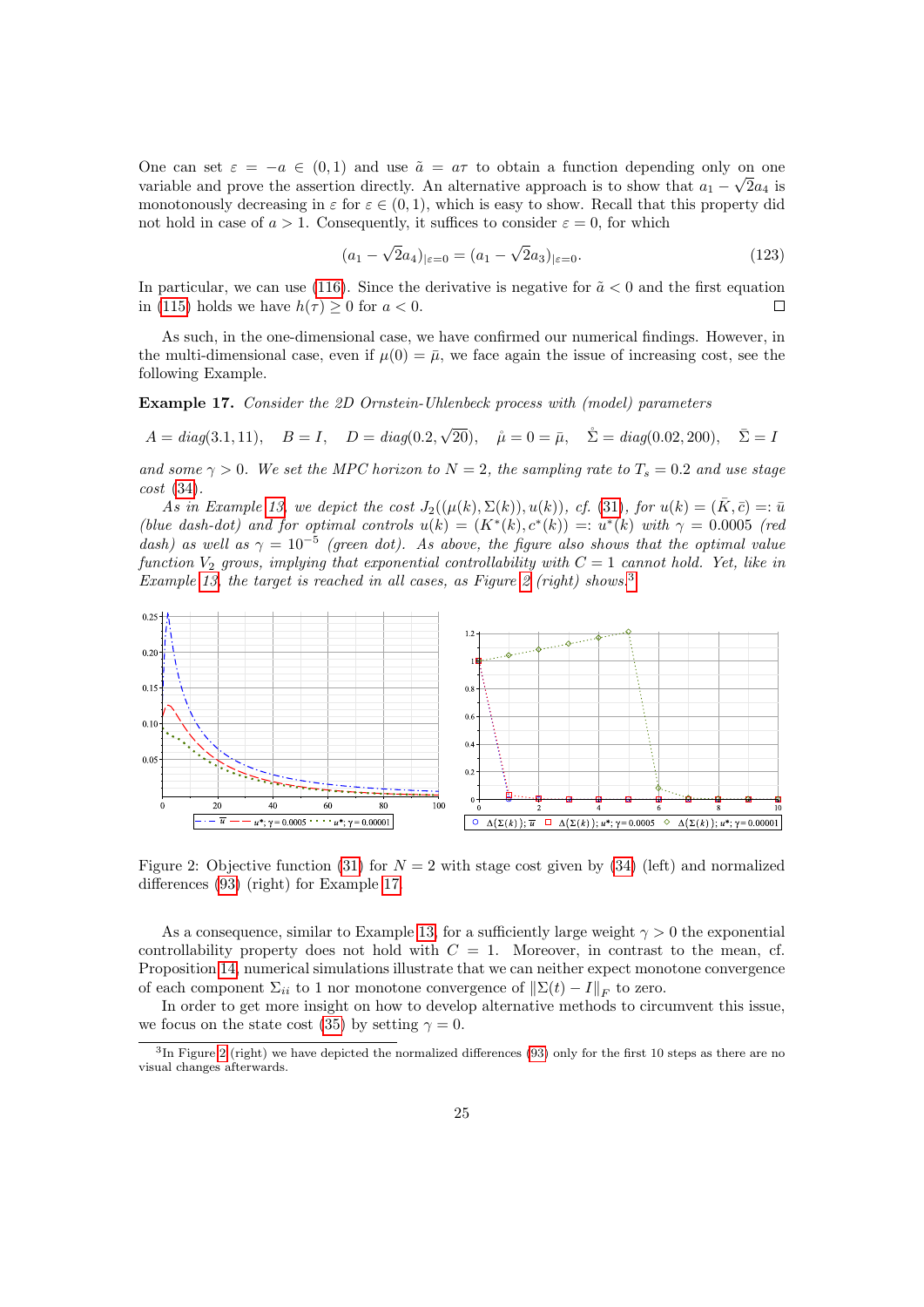#### 5.2.2 The case of  $\gamma = 0$

Setting  $\gamma = 0$  allows us to focus on the state cost [\(35\)](#page-8-5). We recall that we still impose the control constraints  $k_i(t) > -\theta_i$ , cf. Example [1,](#page-0-1) hence Theorem [9](#page-13-3) does not apply. These restrictions affect the dynamics as follows. Assuming  $\Sigma$  is a diagonal matrix as in Example [1,](#page-0-1) one can show from [\(20\)](#page-4-4) and [\(21\)](#page-4-2) that, while  $\Sigma_{ii}(t)$  can be decreased to an arbitrarily smaller positive value within one discrete time step, there is an upper bound. More precisely, with  $T_s = t_{k+1} - t_k$  one can show that

<span id="page-25-1"></span>
$$
0 < \sum_{ii}(t_{k+1}) \le \sum_{ii}(t_k) + 2T_s \varsigma_i^2. \tag{124}
$$

In light of Example [17](#page-24-2) we want to focus on steering this variance. Since  $\gamma = 0$  and there are no restrictions on  $c(t)$ , we can assume that  $\mu(t) \equiv \bar{\mu}$  since  $\bar{\mu}$  can be reached within one time step.

Even though we consider the Ornstein-Uhlenbeck process, most of the content in this section extends naturally to general dynamics [\(14\)](#page-3-4) with  $(\bar{\Sigma}, \bar{\mu}) = (I, 0)$ . This is due to Lemma [8,](#page-12-1) which depicts the state cost [\(35\)](#page-8-5) in terms of the Eigenvalues  $\lambda_i(t)$  of  $\Sigma(t)$ .

In order to keep this generality, instead of looking at  $\Sigma(t)$ , we look at its Eigenvalues  $\lambda_i(t)$ collected in the matrix  $\Lambda(t) = \text{diag}(\lambda_i(t), \dots, \lambda_d(t))$ . Likewise, instead of [\(35\)](#page-8-5), we consider only the relevant part of the state cost, namely [\(59\)](#page-12-2).

The goal of this section is to understand better the  $L^2$  cost and to show that for  $\gamma = 0$  the MPC closed loop is stable with  $N = 2$ , cf. Corollary [21.](#page-28-0) Regarding the former, we will look at the level sets of [\(59\)](#page-12-2). Regarding the latter, we proceed as follows. First, we show in Proposition [18](#page-25-0) that going in the direction of the target  $I$  is profitable in terms of cost. Second, since there might be other directions that are more profitable in the short term – and with  $N = 2$  we only look one step ahead – we need to rule out that we drift away from the target indefinitely.

We start by studying the equivalent state cost [\(59\)](#page-12-2). As in the proof of Theorem [12](#page-14-0) we can interpret the matrix  $\Lambda = \text{diag}(\lambda_1, \ldots, \lambda_d)$  as a vector  $\lambda = (\lambda_1, \ldots, \lambda_d)$ . In this case we write  $f(\lambda)$  instead of  $f(\Lambda)$ . Then the gradient of  $f(\lambda)$  is given by

$$
\nabla f(\lambda) = \frac{1}{2} \left( \left( \prod_{i=1}^d \frac{\lambda_i + 1}{2} \right)^{-1/2} \left( \frac{\lambda_j + 1}{2} \right)^{-1} - \left( \prod_{i=1}^d \lambda_i \right)^{-1/2} \lambda_j^{-1} \right)_{j=1,\dots,d} .
$$
 (125)

Figure [3](#page-26-0) gives an impression of the level sets and gradients of  $f(\lambda)$  in the two-dimensional case and illustrates the problem that occurs in Example [17.](#page-24-2) First we note that in the Ornstein-Uhlenbeck process under consideration,  $\Sigma(t)$  is diagonal and therefore  $\Lambda_{ii}(t) = \Sigma_{ii}(t)$ . Then due to [\(21\)](#page-4-2) and [\(22\)](#page-4-3), each component  $\Sigma_{ii}$  respective  $\lambda_i$  converges monotonously to 1 when using  $\bar{K}$ . In particular, if  $\lambda_1$  and  $\lambda_2$  are both greater than 1 or both smaller than 1, the costs do not rise when using K and one can prove exponential controllability with  $C = 1$  by applying the proof of the one-dimensional case, cf. Proposition [16,](#page-21-0) to each component. However, we may run into problems if  $sign(\lambda_1 - 1) \neq sign(\lambda_2 - 1)$  as in Example [17.](#page-24-2) Moreover, as can be seen by the arrows representing the gradient of  $f(\lambda)$  in Figure [3,](#page-26-0) the optimal control sequence calculated in one MPC iteration might drive the state in the problematic region even if starting from e.g.  $\mathring{\lambda}_i > 0$ ,  $i = 1, 2$ . Therefore, the sets  $\{\lambda \in \mathbb{R}^d \mid \forall i = 1, ..., d : \lambda_i > 1\}$  and  $\{\lambda \in \mathbb{R}^d \mid \forall i = 1, ..., d : \lambda_i < 1\}$ are not forward-invariant. Hence, showing the exponential controllability property only for these sets is not fruitful.

In the following, we therefore follow a different path to prove that with  $N = 2$  a stable MPC closed loop is obtained.

#### <span id="page-25-0"></span>**Proposition 18.** Let  $\Lambda \neq I$ . Then for  $f(\Lambda)$  defined in [\(59\)](#page-12-2)  $I - \Lambda$  is a descent direction.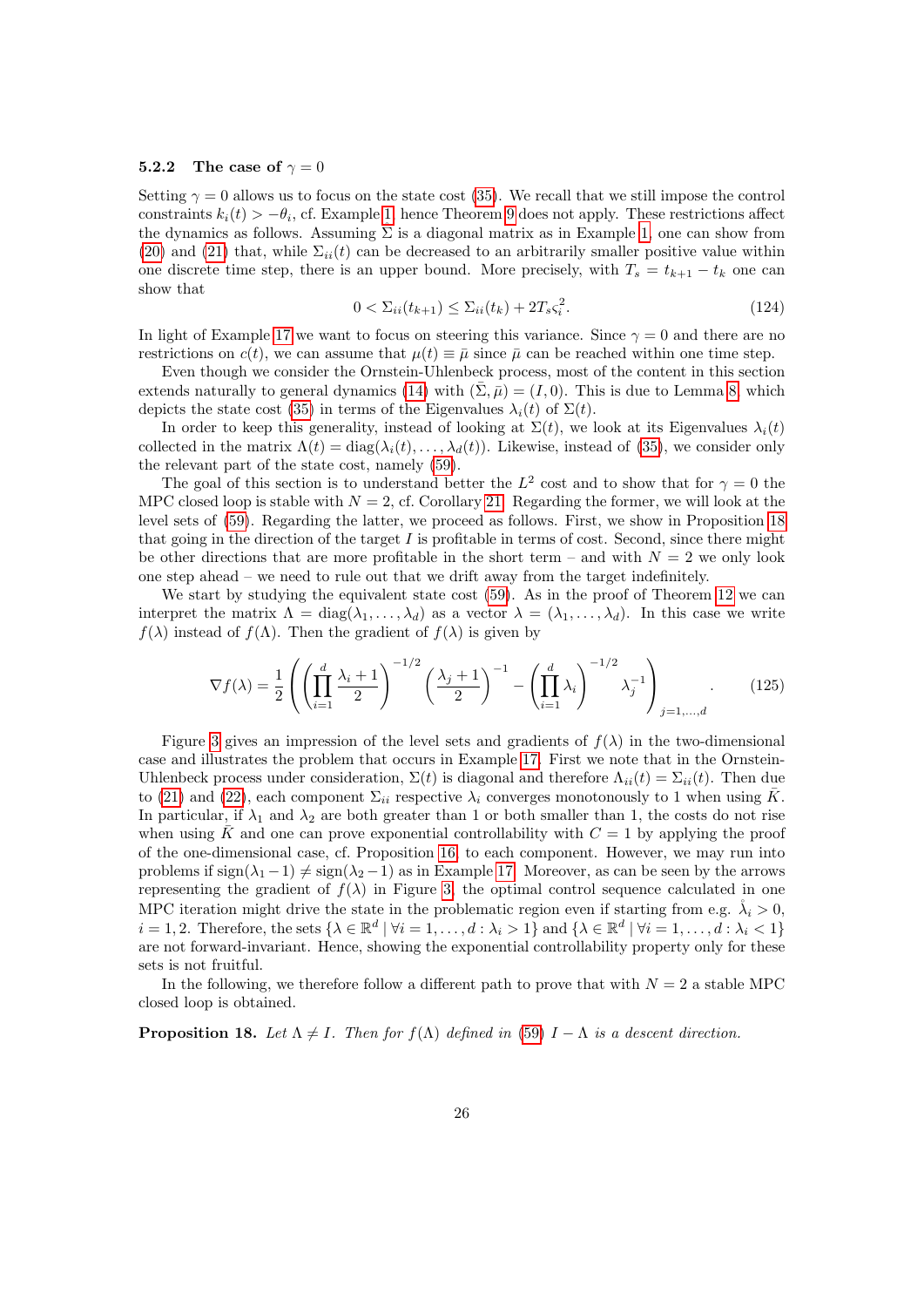

<span id="page-26-0"></span>Figure 3: Level sets and gradient of  $f(\lambda)$  in the two-dimensional setting (left) and the trajectory (blue) from Example [17](#page-24-2) (right)

*Proof.* We show that  $Df(\Lambda)(I - \Lambda) < 0$  for all  $\Lambda \neq I$ . Let  $A, H \in \mathbb{R}^{d \times d}$ . Due to

$$
D(\det A)H = \det(A)\text{tr}(A^{-1}H) = |A|\text{tr}(A^{-1}H),\tag{126}
$$

we have

$$
Df(\Lambda)H = -\frac{1}{2}|\Lambda|^{-3/2}D(\det(\Lambda))H + \left|\frac{1}{2}(\Lambda + I)\right|^{-3/2}D\left(\det\left(\frac{1}{2}(\Lambda + I)\right)\right)H \cdot \frac{1}{2}
$$
  
\n
$$
= -\frac{1}{2}|\Lambda|^{-3/2}|\Lambda|\text{tr}(\Lambda^{-1}H)
$$
  
\n
$$
+ \frac{1}{2}\left|\frac{1}{2}(\Lambda + I)\right|^{-3/2}\left|\frac{1}{2}(\Lambda + I)\right|\text{tr}\left(\left(\frac{1}{2}(\Lambda + I)\right)^{-1}H\right)
$$
  
\n
$$
= -\frac{1}{2}|\Lambda|^{-1/2}\text{tr}(\Lambda^{-1}H) + \left|\frac{1}{2}(\Lambda + I)\right|^{-1/2}\text{tr}((\Lambda + I)^{-1}H).
$$
\n(127)

Therefore,

$$
Df(\Lambda)(I - \Lambda)
$$
  
=  $-\frac{1}{2} |\Lambda|^{-1/2} \text{tr}(\Lambda^{-1}(I - \Lambda)) + \left| \frac{1}{2} (\Lambda + I) \right|^{-1/2} \text{tr}((\Lambda + I)^{-1}(I - \Lambda))$   
=  $\frac{1}{2} |\Lambda|^{-1/2} \left[ -\text{tr}(\Lambda^{-1} - I) + 2 \left| \frac{1}{2} (I + \Lambda^{-1}) \right|^{-1/2} \text{tr}((I + \Lambda^{-1})^{-1}(\Lambda^{-1} - I)) \right].$  (128)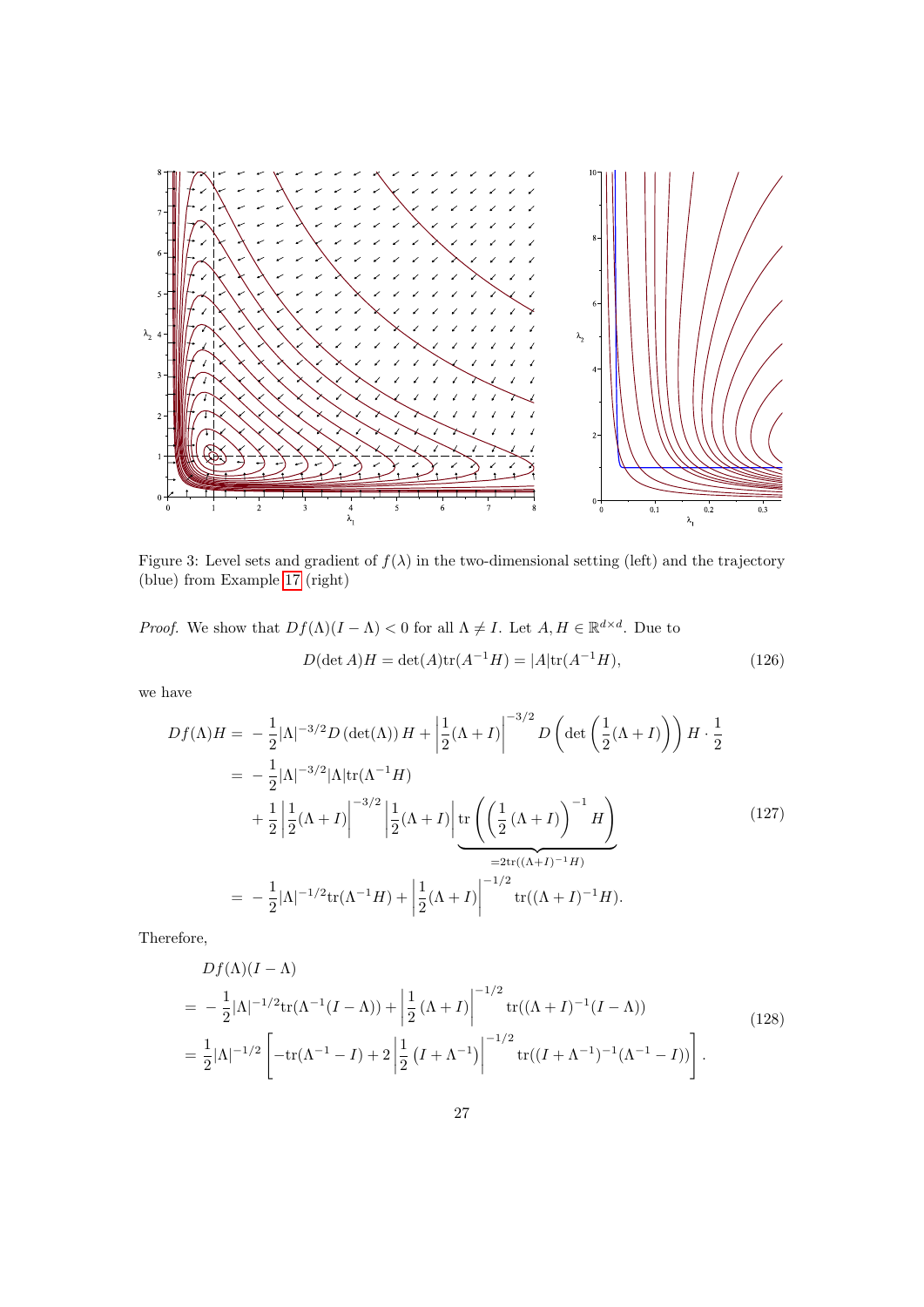Defining  $\Theta := \frac{1}{2}(I + \Lambda^{-1}) = \text{diag}(\vartheta_1, \dots, \vartheta_d)$  with  $\vartheta_i \ge \frac{1}{2}$ , we have that

$$
Df(\Lambda)(I-\Lambda) < 0
$$
  
\n
$$
\Leftrightarrow -\operatorname{tr}(\Lambda^{-1} - I) + 2\left|\frac{1}{2}(I+\Lambda^{-1})\right|^{-1/2}\operatorname{tr}((I+\Lambda^{-1})^{-1}(\Lambda^{-1} - I)) < 0
$$
  
\n
$$
\Leftrightarrow -2\operatorname{tr}(\Theta - I) + 2|\Theta|^{-1/2}\operatorname{tr}((2\Theta)^{-1}(2\Theta - 2I)) < 0
$$
  
\n
$$
\Leftrightarrow |\Theta|^{1/2}\operatorname{tr}(\Theta - I) > \operatorname{tr}(\Theta^{-1}(\Theta - I))
$$
  
\n
$$
\Leftrightarrow \left(\prod_{i=1}^{d}\vartheta_{i}\right)^{1/2}\sum_{i=1}^{d}(\vartheta_{i} - 1) > \sum_{i=1}^{d}\left(1 - \frac{1}{\vartheta_{i}}\right).
$$
\n(129)

For each  $i = 1, \ldots, d$  the inequality  $\vartheta_i - 1 \geq 1 - \frac{1}{\vartheta_i}$  holds, with equality if and only if  $\vartheta_i = 1$ . In particular,  $\sum_{i=1}^{\infty}(\vartheta_i - 1) \leq 0$  implies  $\sum_{i=1}^{\infty}(\frac{1}{\vartheta_i - \frac{1}{\vartheta_i}}) \leq 0$ . It is therefore sufficient to show that

- <span id="page-27-0"></span>(a)  $\prod \vartheta_i \leq 1$ , if  $\sum (\vartheta_i - 1) \leq 0$  and
- <span id="page-27-1"></span>(b)  $\prod \vartheta_i \geq 1$ , if  $\sum \left(1 - \frac{1}{\vartheta_i}\right) \geq 0$ .

First we show [\(a\).](#page-27-0) To this end, we have

$$
\sum_{i=1}^{d} (\vartheta_i - 1) \le 0 \quad \Leftrightarrow \quad \sum_{i=1}^{d} \vartheta_i \le d \quad \Leftrightarrow \quad \sum_{i=1}^{d} \frac{\vartheta_i}{d} \le 1. \tag{130}
$$

Due to  $\vartheta_i > 0$ , by using the inequality of arithmetic and geometric means we get

$$
\left(\prod_{i=1}^{d} \vartheta_i\right)^{1/d} \le \sum_{i=1}^{d} \frac{\vartheta_i}{d} \le 1,
$$
\n(131)

from which the assertion  $\prod \vartheta_i \leq 1$  follows, again due to  $\vartheta_i > 0$ .

To show [\(b\)](#page-27-1) we recognize that

$$
\sum \left(1 - \frac{1}{\vartheta_i}\right) \ge 0 \quad \Leftrightarrow \quad \sum \frac{1}{\vartheta_i} \le d. \tag{132}
$$

 $\Box$ 

In particular, due to [\(a\)](#page-27-0) we get  $\prod_{i} \frac{1}{\vartheta_i} \leq 1$ , from which the assertion in [\(b\)](#page-27-1) follows.

<span id="page-27-2"></span>Corollary 19. The equivalent state cost  $f(\Lambda)$  defined in [\(59\)](#page-12-2) has a unique stationary point I, which is the global minimum with  $f(I) = 0$ . Moreover, the level sets  $L_c := {\Lambda : f(\Lambda) = c}$ , where  $\Lambda = diag(\lambda_1, \ldots, \lambda_d)$  with  $\lambda_i > 0$  for each  $i = 1, \ldots, d$ , are connected.

Note that this is not enough to prevent effects similar to the ones observed in Example [15,](#page-20-0) i.e., we cannot exclude that the MPC closed loop solution drifts away indefinitely (albeit with monotonously decreasing cost), not even for  $\gamma = 0$ . This is due to possibly unbounded level sets, which we characterize in the following Lemma.

**Lemma 20.** The level sets from Corollary [19](#page-27-2) are bounded for  $c < 1$  and unbounded otherwise.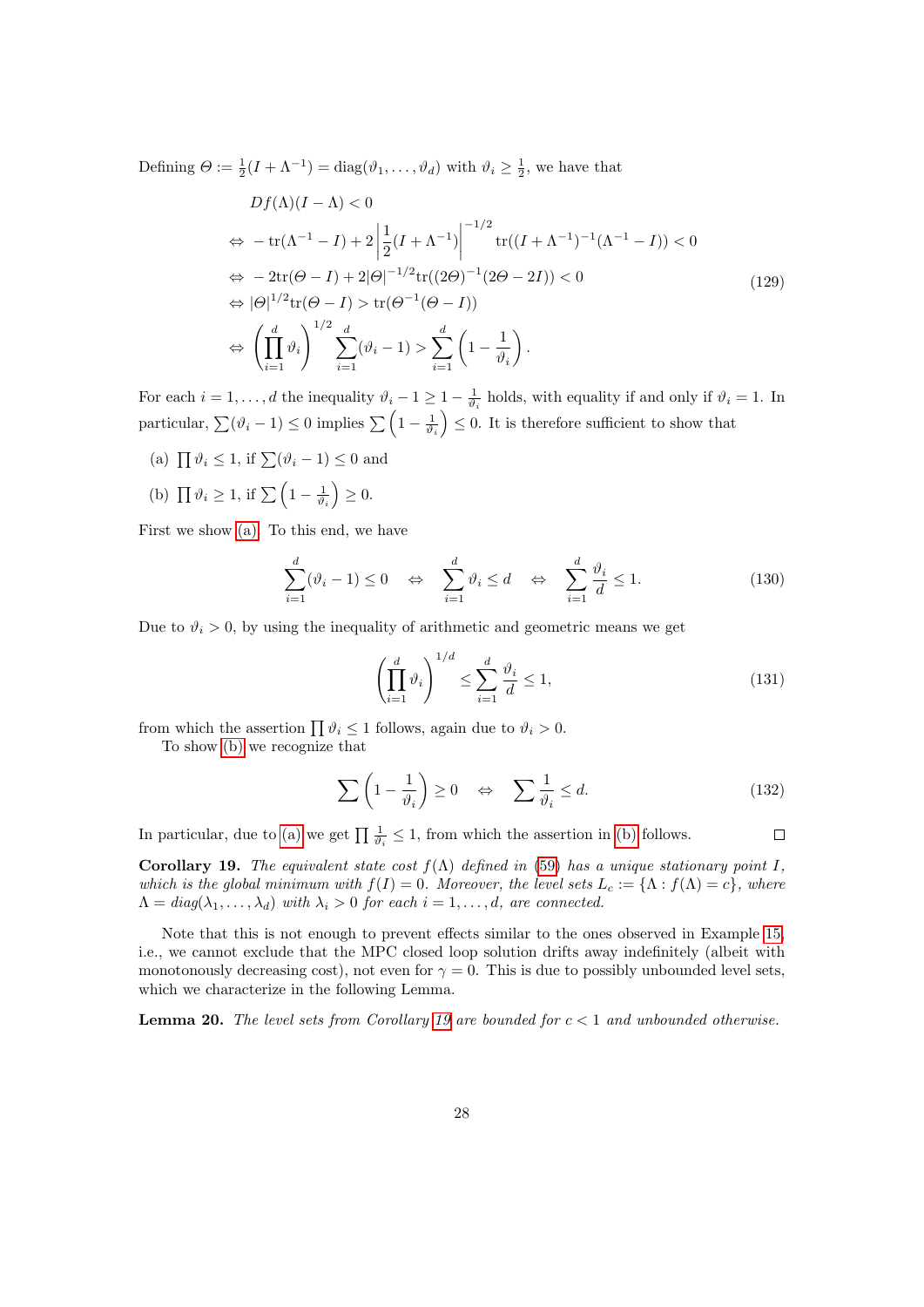*Proof.* We first show that the level sets are unbounded for  $c \geq 1$ :

$$
f(\Lambda) \le 1 \Leftrightarrow |\Lambda|^{-1/2} - 2\left|\frac{1}{2}(\Lambda + I)\right|^{-1/2} \le 0
$$
  
\n
$$
\Leftrightarrow \left|\frac{1}{2}(\Lambda + I)\right| \le 4|\Lambda|
$$
  
\n
$$
\Leftrightarrow |(\Lambda + I)| \le 2^{d+2}|\Lambda|
$$
  
\n
$$
\Leftrightarrow 2^{d+2} \ge \prod_{i=1}^{d} \frac{\lambda_i + 1}{\lambda_i} = \left(1 + \frac{1}{\lambda_1}\right) \prod_{i=2}^{d} \frac{\lambda_i + 1}{\lambda_i}
$$
  
\n
$$
\Leftrightarrow \lambda_1 \ge \left(2^{d+2} \prod_{i=2}^{d} \frac{\lambda_i}{\lambda_i + 1} - 1\right)^{-1}.
$$
\n(133)

In particular, we can find some  $\lambda_1 > 0$  such that  $f(\Lambda) = 1$  even as  $\lambda_i \to \infty$ ,  $i = 2, \ldots, d$ . Clearly,

the indexes are interchangeable, i.e. we have lower bounds on each  $\lambda_i$ , but no upper bound.

As for the other claim, we have

$$
f(\Lambda) = 1 + |\Lambda|^{-1/2} - 2 \left| \frac{1}{2} (\Lambda + I) \right|^{-1/2}
$$
  
> 1 + |\Lambda + I|^{-1/2} - 2 \left| \frac{1}{2} (\Lambda + I) \right|^{-1/2}  
= 1 + \left( 1 - 2^{1+d/2} \right) |\Lambda + I|^{-1/2} =: h(\Lambda). (134)

Therefore, we can bound the level sets of  $f(\Lambda)$  by those of  $h(\Lambda)$ . To this end, for  $0 \leq c < 1$  we have

<span id="page-28-1"></span>
$$
h(\Lambda) \le c \Leftrightarrow \left(1 - 2^{1 + d/2}\right) |\Lambda + I|^{-1/2} \le c - 1
$$
  

$$
\Leftrightarrow \frac{1 - 2^{1 + d/2}}{c - 1} \ge |\Lambda + I|^{1/2}
$$
  

$$
\Leftrightarrow \left(\frac{1 - 2^{1 + d/2}}{c - 1}\right)^2 \ge |\Lambda + I| = \prod_{i=1}^d (\lambda_i + 1),
$$
 (135)

 $\left(\frac{2^{1+d/2}}{c-1}\right)^2 - 1, i = 1, \ldots, d.$  Note that the last equivalence which results in upper bounds  $\lambda_i \leq \left(\frac{1-2^{1+d/2}}{c-1}\right)$ in [\(135\)](#page-28-1) holds due to both sides being positive. Since  $\lambda_i > 0$ , the level sets of  $h(\Lambda)$  and, consequently, those of  $f(\Lambda)$ , are contained in a d-dimensional hypercube.  $\Box$ 

Combining the last three results, we arrive at the following.

<span id="page-28-0"></span>Corollary 21. Consider the (multi-dimensional) Ornstein-Uhlenbeck process from Example [1,](#page-0-1) i.e., [\(14\)](#page-3-4) with  $A, B, D, K(t), c(t)$  as in [\(18\)](#page-4-0) and a desired PDF  $\bar{\rho}(x)$  given by [\(47\)](#page-10-0). Furthermore, let the stage cost be given by [\(34\)](#page-8-1) with  $\gamma = 0$ . Assume that

- (a)  $f(\Lambda(0)) < 1$  or
- (b)  $\varepsilon \leq \lambda_i \leq \frac{1}{\varepsilon}$  for some  $\varepsilon > 0$ .

Then the equilibrium  $\bar{\rho}(x)$  is globally asymptotically stable for the MPC closed loop for  $N = 2$ .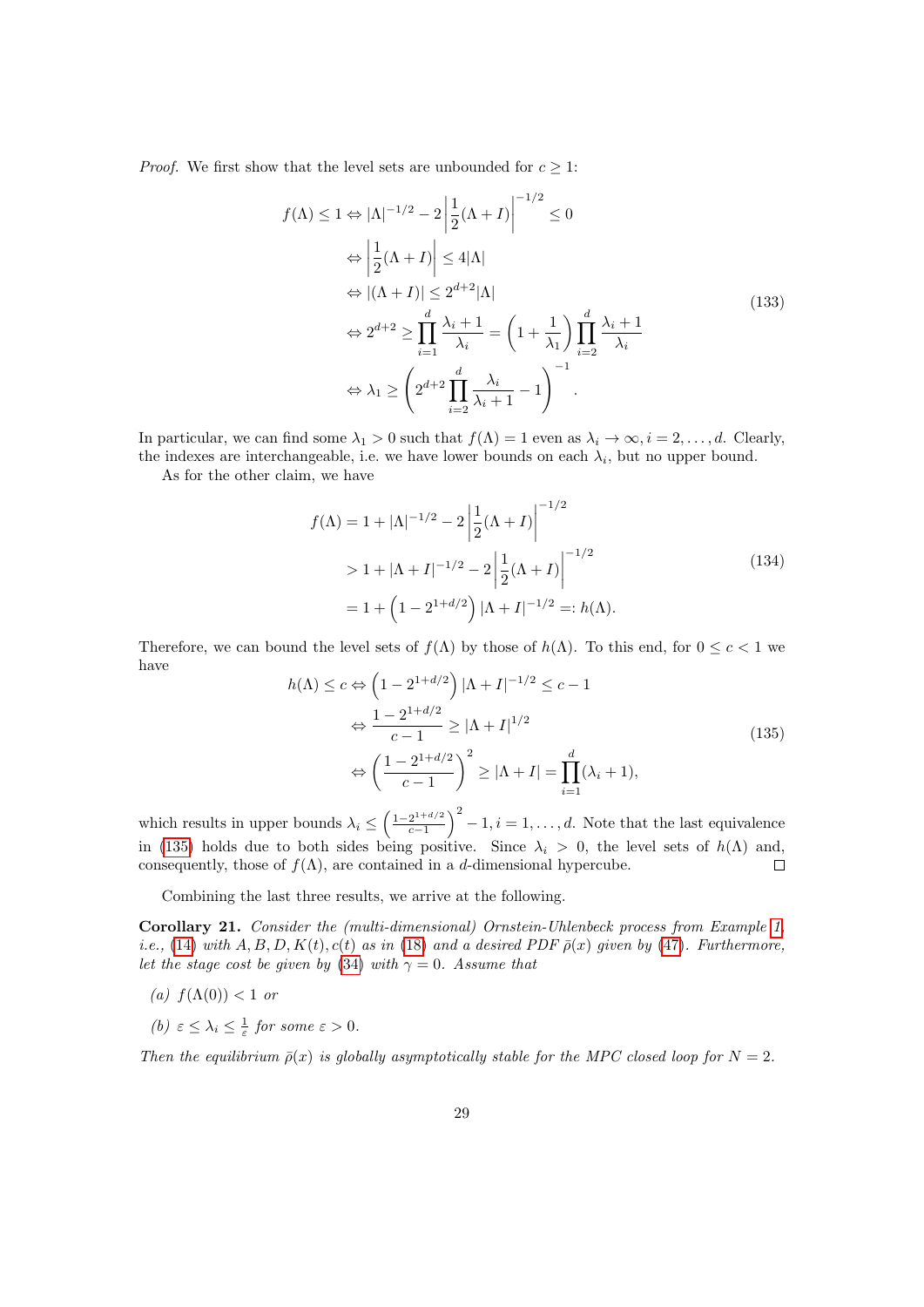Since the properties of  $f(\Lambda)$  were derived disregarding the dynamics of the system, Corollary [21](#page-28-0) can be extended to other systems [\(14\)](#page-3-4), with one caveat: In each discrete time step, we need to be able to reduce the state cost, i.e., there must exist some admissible control  $K(t_k)$ such that  $f(\Lambda(t_{k+1})) < f(\Lambda(t_k))$ . In the Ornstein-Uhlenbeck process, this can be guaranteed, cf. [\(124\)](#page-25-1).

# <span id="page-29-3"></span>6 Conclusion

In this paper we have analyzed the stability of the closed loop generated by Model Predictive Control schemes applied to tracking problems involving the Fokker-Planck equation. We have considered a setting involving linear dynamics and Gaussian PDFs. Even in this relatively simple setting, the use of the  $L^2$  cost, which is standard in PDE tracking problems, leads to a rather involved analysis. Particularly, stability does not always hold for the shortest possible horizon  $N = 2$ . Even in some cases where it does hold, the usual exponential controllability condition without overshoot (i.e., with  $C = 1$ ) is not satisfied and a different technique for the stability analysis had to be developed. Future research will address classes of nonlinear dynamics and should also investigate whether distances other than  $L^2$  could facilitate the analysis.

## Acknowledgements

This work was supported by the DFG project Model Predictive Control for the Fokker-Planck Equation, GR 1569/15-1.

### References

- <span id="page-29-8"></span>[1] N. Altmüller and L. Grüne. Distributed and boundary Model Predictive Control for the heat equation. GAMM-Mitt., 35(2):131–145, 2012.
- <span id="page-29-0"></span>[2] M. Annunziato and A. Borz`ı. Optimal control of probability density functions of stochastic processes. Math. Model. Anal., 15(4):393–407, 2010.
- <span id="page-29-1"></span>[3] M. Annunziato and A. Borzì. A Fokker-Planck control framework for multidimensional stochastic processes. J. Comput. Appl. Math., 237(1):487–507, 2013.
- <span id="page-29-4"></span>[4] Tobias Breiten, Karl Kunisch, and Laurent Pfeiffer. Control strategies for the Fokker-Planck equation. ESAIM: Control, Optimisation and Calculus of Variations, 2017.
- <span id="page-29-5"></span>[5] Roger Brockett. Notes on the control of the Liouville equation. In Control of Partial Differential Equations, pages 101–129. Springer, 2012.
- <span id="page-29-2"></span>[6] Yongxin Chen, Tryphon T Georgiou, and Michele Pavon. Optimal steering of a linear stochastic system to a final probability distribution, part II. IEEE Transactions on Automatic Control, 61(5):1170–1180, 2016.
- <span id="page-29-7"></span>[7] S. Dubljevic and P.D. Christofides. Boundary predictive control of parabolic PDEs. In American Control Conference, 2006, pages 49–56, 2006.
- <span id="page-29-6"></span>[8] Stevan Dubljevic, Nael H El-Farra, Prashant Mhaskar, and Panagiotis D Christofides. Predictive control of parabolic PDEs with state and control constraints. International Journal of Robust and Nonlinear Control, 16:749–772, 2006.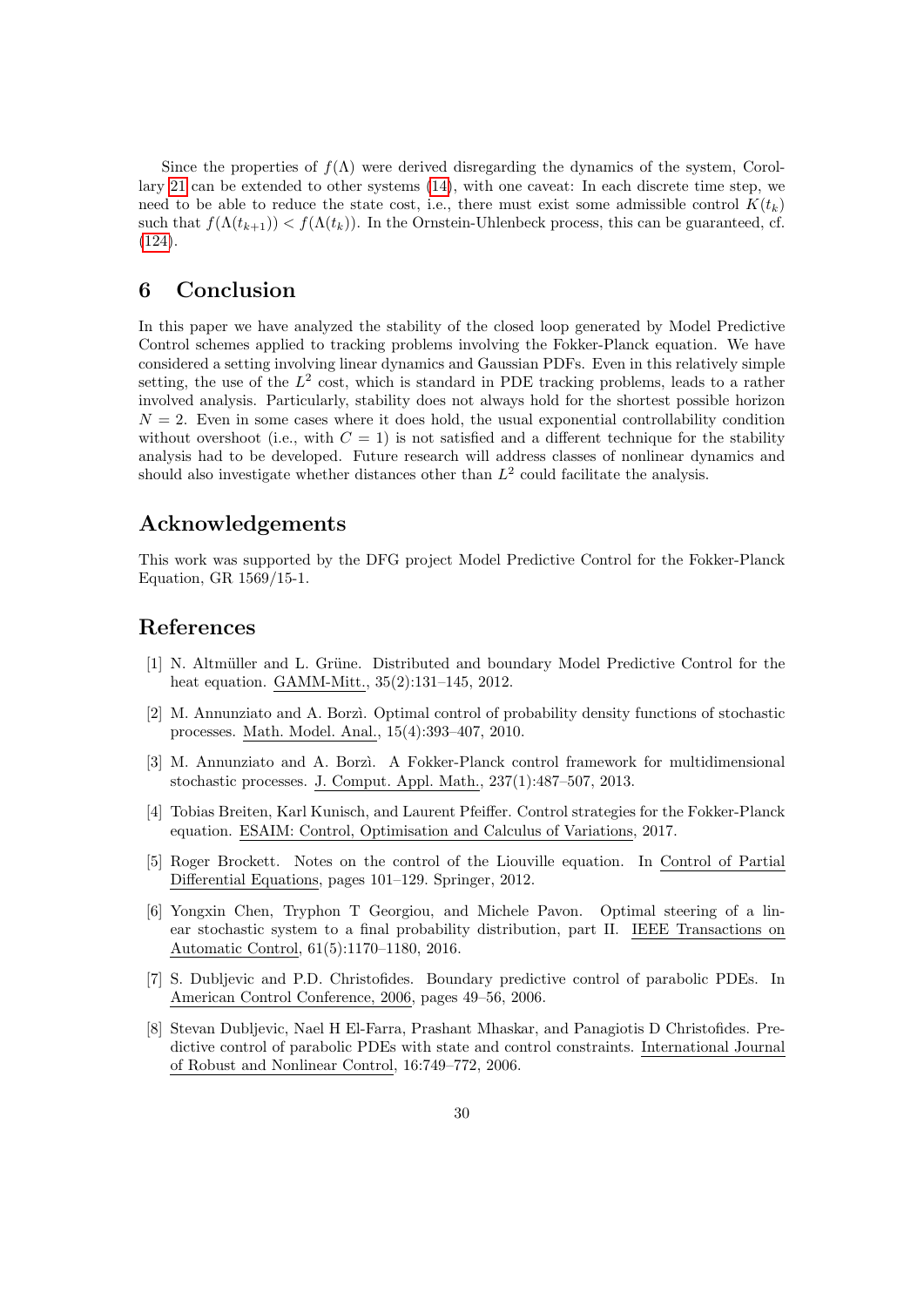- <span id="page-30-10"></span>[9] William Feller. Diffusion processes in one dimension. Trans. Amer. Math. Soc., 77:1–31, 1954.
- <span id="page-30-5"></span>[10] A. Fleig and L. Grüne. Estimates on the minimal stabilizing horizon length in Model Predictive Control for the Fokker-Planck equation. IFAC-PapersOnLine, 49(8):260–265, 2016. 2nd IFAC Workshop on Control of Systems Governed by Partial Differential Equations CPDE 2016, Bertinoro, Italy, 13–15 June 2016.
- <span id="page-30-0"></span>[11] Arthur Fleig, Lars Grüne, and Roberto Guglielmi. Some results on Model Predictive Control for the Fokker-Planck equation. In MTNS 2014 : 21st International Symposium on Mathematical Theory of Networks and Systems, July 7-11, 2014, University of Groningen, The Netherlands, pages 1203–1206, 2014.
- <span id="page-30-4"></span>[12] Arthur Fleig and Roberto Guglielmi. Optimal control of the Fokker-Planck equation with space-dependent controls. Journal of Optimization Theory and Applications, 174(2):408– 427, 2017.
- <span id="page-30-12"></span>[13]  $\tilde{I}$ .  $\overline{I}$ . G $\tilde{I}$ hman and A. V. Skorohod. Stochastic differential equations. Springer-Verlag, New York-Heidelberg, 1972. Translated from the Russian by Kenneth Wickwire, Ergebnisse der Mathematik und ihrer Grenzgebiete, Band 72.
- <span id="page-30-6"></span>[14] L. Grüne. Analysis and design of unconstrained nonlinear MPC schemes for finite and infinite dimensional systems. SIAM J. Control Optim., 48:1206–1228, 2009.
- <span id="page-30-1"></span>[15] L. Grüne and J. Pannek. Nonlinear Model Predictive Control. Theory and Algorithms. Springer, London, 2nd edition, 2017.
- <span id="page-30-7"></span>[16] L. Grüne, J. Pannek, M. Seehafer, and K. Worthmann. Analysis of unconstrained nonlinear MPC schemes with time varying control horizon. SIAM J. Control Optim., 48:4938–4962, 2010.
- <span id="page-30-11"></span>[17] Werner Horsthemke and René Lefever. Noise-induced transitions, volume 15 of Springer Series in Synergetics. Springer-Verlag, Berlin, 1984. Theory and applications in physics, chemistry, and biology.
- <span id="page-30-13"></span>[18] K. Ito and K. Kunisch. Receding horizon optimal control for infinite dimensional systems. ESAIM: COCV, 8:741–760, 2002.
- <span id="page-30-14"></span>[19] B. Lincoln and A. Rantzer. Relaxing dynamic programming. IEEE Transactions on AutomaticControl, 51(8):1249–1260, 08 2006.
- <span id="page-30-15"></span>[20] K. B. Petersen and M. S. Pedersen. The matrix cookbook, nov 2012. Version 20121115.
- <span id="page-30-8"></span>[21] Serguei Primak, Valeri Kontorovich, and Vladimir Lyandres. Stochastic methods and their applications to communications. John Wiley & Sons, Inc., Hoboken, NJ, 2004.
- <span id="page-30-9"></span>[22] Philip E. Protter. Stochastic integration and differential equations, volume 21 of Stochastic Modelling and Applied Probability. Springer-Verlag, Berlin, 2005.
- <span id="page-30-2"></span>[23] J.B. Rawlings, D.Q. Mayne, and M.M. Diehl. Model Predictive Control: Theory and Design. Nob Hill Publishing, 2nd edition, 2017.
- <span id="page-30-3"></span>[24] H. Risken. The Fokker-Planck equation, volume 18 of Springer Series in Synergetics. Springer-Verlag, Berlin, second edition, 1989.